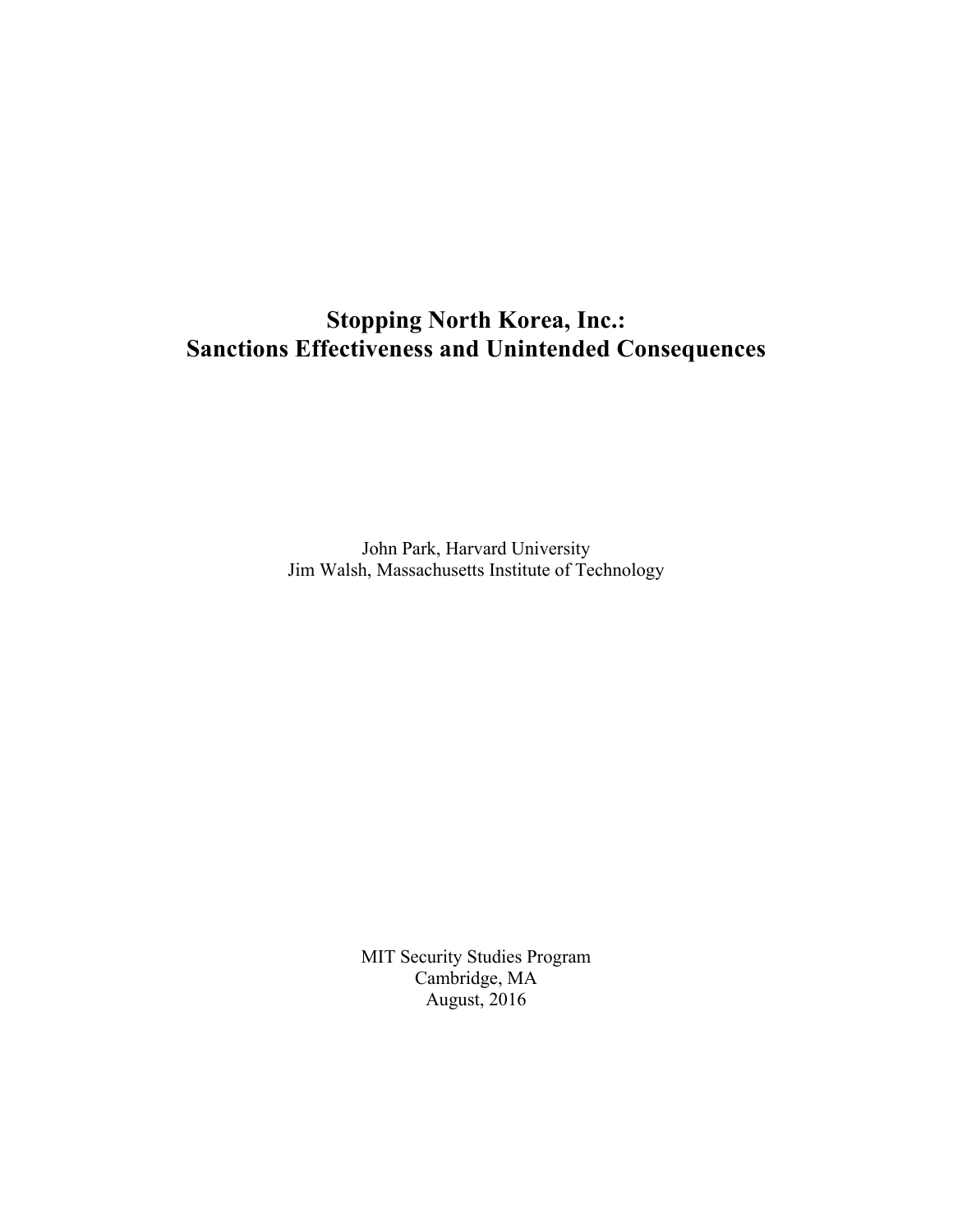# **Executive Summary**

This study assesses the use of sanctions against North Korea, especially as they relate to Pyongyang's ongoing nuclear and missile programs. We address three main questions:

- 1) Do sanctions intended to reduce or halt WMD procurement work, and if not, why not?
- 2) What, if any, unintended consequences—positive or negative—do sanctions against North Korea generate?
- 3) What can be done to improve the effectiveness of these and other sanctions?

To answer these questions, we focus on what we call "North Korea, Inc.," the system of regimeoperated state trading companies (STCs) that the Democratic People's Republic of Korea (DPRK) employs to procure both licit and illicit goods. In particular, this study is based on interviews over a three-year period with North Korean defectors who worked in these procurement organizations. The primary objective of this inquiry has been to document North Korea. Inc.'s practices, partners, and pathways, and in particular how the DPRK has innovated in the face of international sanctions.

We conclude that sanctions intended to deny North Korea access to WMD-related materials have not worked, and that in some ways, the sanctions have had the net effect of actually improving DPRK procurement capabilities. We judge that some elements of its nuclear and missile programs will continue to depend on procurement from other countries, that sanctions can be improved, and that at least for the near and intermediate term, denial of weapons-related material and technology is a worthy policy objective, if integrated into a broader political strategy.

The analysis begins by noting the fact that sanctions, and especially targeted financial sanctions, have become an increasingly prominent foreign policy tool for nonproliferation and other policy domains. This has occurred despite the fact that academic research on the effectiveness of sanctions (and of sanctions on North Korea specifically) has generally raised questions about their efficacy. In a departure from traditional research, this study considers the question of effectiveness from two, new vantage points: 1) from the perspective of a North Korean STC manager trying to evade sanctions and 2) with an eye to possible unintended consequences that sanctions on the DPRK might generate (both negative and positive).

The study offers a number of new findings concerning how DPRK procurement has evolved over time, most especially in the late 2000s. It finds that North Korean STC managers have shifted their strategy by 1) hiring more capable Chinese middlemen who can more effectively handle financing, logistics, and doing business with private Chinese firms and foreign firms operating in China, 2) taking up residence and embedding themselves on the mainland, which increases their effectiveness, 3) expanding the use of Hong Kong and Southeast Asian regional commercial hubs, and 4) increasing the use of embassies as a vehicle for procurement.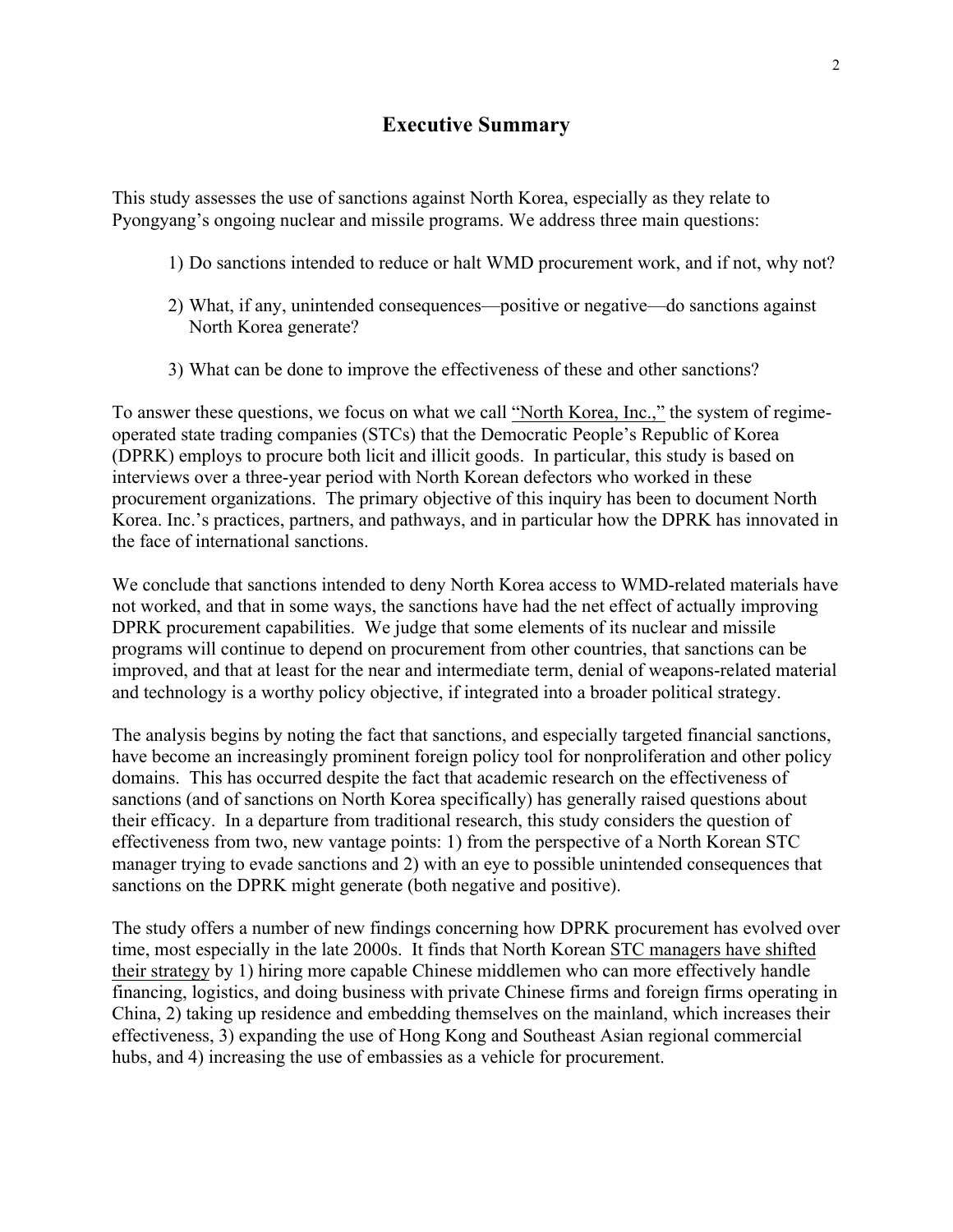The study considers ten potential unintended consequences that sanctions on North Korea might induce, including six potentially negative effects, two potentially positive effects, and two that could be either positive or negative, depending on the context. Of these, three are particularly noteworthy.

A first and negative unintended consequence is what we call the "sanctions conundrum," that the net effect of sanctions has been to actually *increase* Pyongyang's procurement capabilities. This counter-intuitive result is a consequence of the fact that when sanctions have been imposed, they have had the intended effect of raising the cost of doing business. Unfortunately, the DPRK has responded by simply monetizing the risk and paying higher commission fees to Chinese brokers. This, in turn, has drawn larger, more sophisticated partners.

A second but positive unintended consequence is that sanctions have helped spur the growth of a "compliance culture" among larger Chinese financial firms that want to avoid transgressing sanctions for fear of fines, damage to their business reputations, and downstream consequences for their ability to do business in the U.S. and other non-Chinese markets.

A third unintended consequence is not yet evident in practice, but bears watching: increased sanctions may have severe and negative consequences for the North Korean civilian, non-elite population—a group whose economic status may be fragile.

The report offers a set of eleven policy recommendations covering a variety of policy areas, including engaging China, capacity building, further encouraging a culture of corporate compliance, disrupting North Korea, Inc., and new modes of information collection and analysis.

The policy recommendations include:

- 1) Encourage China to use its domestic laws as a vehicle to go after DPRK STCs.
- 2) Encourage China to send signals to its private industry: licit commerce is acceptable; illicit WMD-related business is not.
- 3) Improve the capacity of national governments, especially in Southeast Asia to implement sanctions.
- 4) Build the capacity of the U.S. government to respond to the misuse of DPRK embassies for procurement.
- 5) Augment the capacity of the UN Panel of Experts on North Korea.
- 6) Encourage a culture of compliance by prosecuting high profile cases.
- 7) Experiment with the use of incentives.
- 8) Disrupt North Korea, Inc.'s operations in order to reduce scope, size, and tenure of STC managers.
- 9) Analyze DPRK procurement as a business case study, including the use of game simulations and testing potential sanction concepts with the STC defector community.
- 10) Employ new models for analysis, e.g., comparing DPRK illicit procurement against other state and non-state entities that also seek to evade sanctions.
- 11) Adopt an evidence-based and outcomes-focused approach to evaluation of sanctions.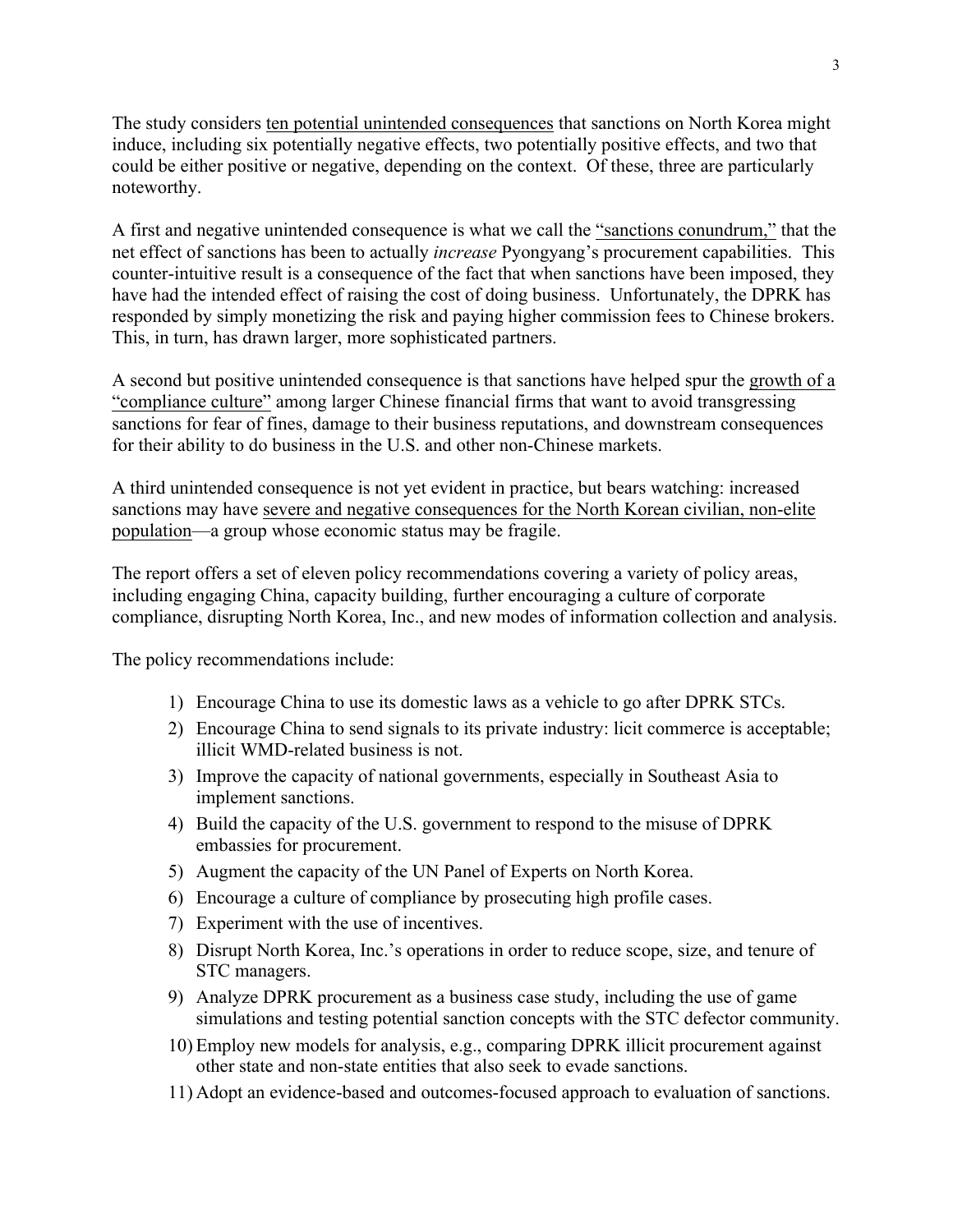# **Table of Contents**

| I. Sanctions and the Challenge of North Korea's Illicit Weapons Programs<br>The Central Role of Sanctions                                                                                                                                                                                                                                                                                                                                                                                                                                                                                                                                                                                                                                                                                                                                                                                                                                                                                                                                                                       | 6  |
|---------------------------------------------------------------------------------------------------------------------------------------------------------------------------------------------------------------------------------------------------------------------------------------------------------------------------------------------------------------------------------------------------------------------------------------------------------------------------------------------------------------------------------------------------------------------------------------------------------------------------------------------------------------------------------------------------------------------------------------------------------------------------------------------------------------------------------------------------------------------------------------------------------------------------------------------------------------------------------------------------------------------------------------------------------------------------------|----|
| Are Sanctions Effective? A Summary of the Social Science Research<br>Research on North Korea Sanctions                                                                                                                                                                                                                                                                                                                                                                                                                                                                                                                                                                                                                                                                                                                                                                                                                                                                                                                                                                          |    |
| What's Missing? Alternative Perspectives on North Korea Sanctions<br>How this Study was Conducted                                                                                                                                                                                                                                                                                                                                                                                                                                                                                                                                                                                                                                                                                                                                                                                                                                                                                                                                                                               |    |
| II. North Korea, Inc.: The Evolution of North Korea's State Trading Companies<br>The Origins of STCs in the 1980s<br>After the Fall of the Soviet Union<br>North Korean Procurement Practices After 2000<br>North Korea's Adaptations<br>1) Employment of more capable Chinese middlemen<br>2) Embeddedness in China<br>3) Use of Hong Kong<br>4) Use of commercial hubs in Southeast Asian<br>5) Increased use of embassies and diplomatic personnel for procurement<br>The Evolving DPRK Revenue Stream<br>Jang Song-taek and North Korea's Commercial Relations with China<br>The Evolution of DPRK Trading Practices over Time                                                                                                                                                                                                                                                                                                                                                                                                                                              | 18 |
| III. The Unintended Consequences of Sanctions on North Korea<br>Conceptualizing Unintended Consequences<br>The Unintended Consequences of Sanctions on North Korea<br>Negative Unintended Consequences of Sanctions on North Korea<br>1) Strengthens North Korean capabilities ("sanctions conundrum")<br>2) Incentivizes collaboration with illicit networks and states of concern<br>3) Hinders positive forms of engagement<br>4) Imposes costs on North Korean civilian population<br>5) Increases risk of triggering North Korean collapse<br>6) Increases risk of sanctions overreach that could backfire<br>Positive Unintended Consequences<br>1) Generates a market for compliance<br>2) Promotes North Korean elite engagement with the outside world<br>Unintended Consequences Whose Effect Could be Either Negative or Positive<br>1) Introduces North Korean elites to markets<br>2) Fosters corruption<br>Assessing the Unintended Consequences of North Korea Sanctions<br>Turning the Tables: The Unintended Consequences of Sanctions Evasion for North Korea | 30 |
| <b>IV. Policy Recommendations</b>                                                                                                                                                                                                                                                                                                                                                                                                                                                                                                                                                                                                                                                                                                                                                                                                                                                                                                                                                                                                                                               | 43 |
| Encourage China to use its domestic laws to counter North Korea, Inc.<br>1)<br>Encourage China to send strong signals to its private industry: licit commerce is acceptable; illicit<br>2)<br>WMD-related business is not<br>Improve the capacity of national governments, especially in Southeast Asia to implement sanctions<br>3)<br>Build the capacity of U.S. government to respond to the misuse of DPRK embassies for procurement<br>4)<br>Augment the capacity of the UN Panel of Experts on North Korea<br>5)                                                                                                                                                                                                                                                                                                                                                                                                                                                                                                                                                          |    |
| Prioritize the prosecution of high profile cases of sanctions violations<br>6)<br>Experiment with the use of incentives<br>7)<br>Disrupt North Korea, Inc.'s operations in order to reduce scope, size, and tenure of STC managers<br>8)<br>Analyze DPRK procurement as a business case study<br>9)<br>10) Employ new models for analysis                                                                                                                                                                                                                                                                                                                                                                                                                                                                                                                                                                                                                                                                                                                                       |    |
| 11) Adopt an evidence-based and outcomes-focused approach to evaluation<br>V. Answering the Questions, Changing the Mindset, and Addressing a Post-UNSCR 2270 World                                                                                                                                                                                                                                                                                                                                                                                                                                                                                                                                                                                                                                                                                                                                                                                                                                                                                                             | 57 |
|                                                                                                                                                                                                                                                                                                                                                                                                                                                                                                                                                                                                                                                                                                                                                                                                                                                                                                                                                                                                                                                                                 |    |

## **Appendix I. U.S. and International Sanctions Against North Korea 61**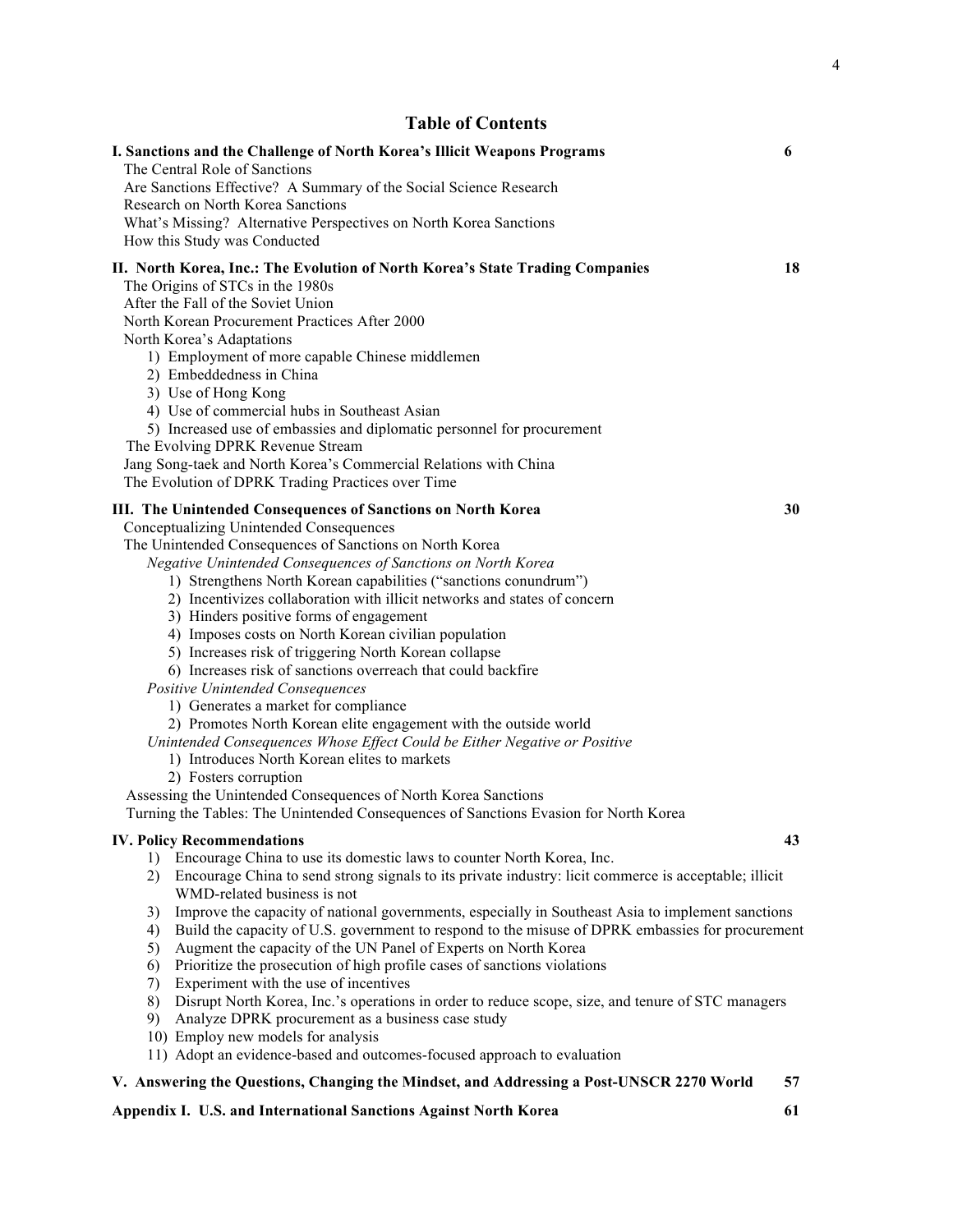# **Boxes, Tables, and Charts**

| Box 1. How Do Sanctions on North Korea Compare to Those Imposed on Iran?            | 11 |
|-------------------------------------------------------------------------------------|----|
| Chart 1. North Korea Trade, 2001-2014                                               | 21 |
| Box. 2. DPRK Adaptations                                                            | 23 |
| Table 1. Types of Unintended Consequences                                           | 30 |
| Chart 2. Continuous Relationship Among Cost, Risk, and Broker Participation         | 32 |
| Chart 3. Notional Estimated Relationship Among Cost, Risk, and Broker Participation | 32 |
| Table 2. Unintended Consequence of Sanctions on North Korea                         | 42 |
| Table 3. Possible Goals for Sanctions Against North Korea                           | 44 |
| Table 4. Policy Recommendations                                                     | 45 |
| Table 5. Responding to DPRK Procurement Counter-measures                            | 53 |
| Table 6. UN Security Council Resolutions on North Korea                             | 63 |
| Table 7. U.S. Executive Orders (E.O.s) on North Korea                               | 64 |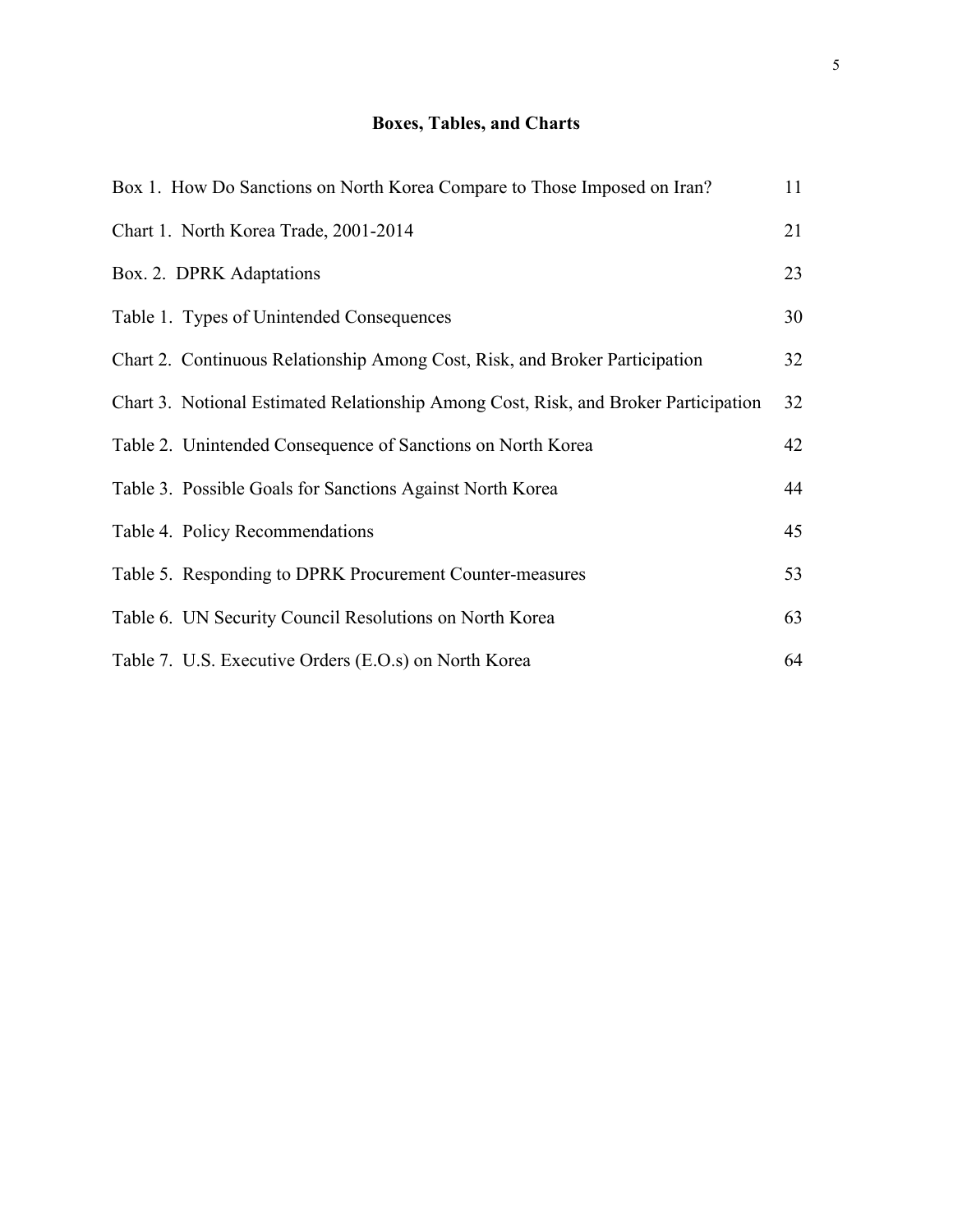## **I. Sanctions and the Challenge of North Korea's Illicit Weapons Programs**

This study assesses the use of sanctions against North Korea, especially as they relate to Pyongyang's ongoing nuclear and missile programs.<sup>1</sup> We address three main questions:

- 1) Do sanctions intended to reduce or halt WMD procurement work, and if not, why not?
- 2) What, if any, unintended consequences—positive or negative—do sanctions against North Korea generate?
- 3) What can be done to improve the effectiveness of these and other sanctions?

To answer these questions, we focus on what we call "North Korea, Inc.," the system of regimeoperated state trading companies (STCs) that the Democratic People's Republic of Korea (DPRK) employs to procure both licit and illicit goods. In particular, this study is based on interviews with North Korean defectors who worked in these procurement organizations. While the primary object of inquiry are North Korea, Inc.'s practices, partners, and pathways, this analysis is also more broadly concerned with nonproliferation policymaking, sanctions as an instrument of foreign policy, and the future of the North's weapons programs.

We conclude that sanctions intended to deny North Korea access to WMD-related materials have not worked, and that in some ways, the sanctions have had the net effect of actually improving DPRK procurement capabilities. We judge that some elements of its nuclear and missile programs will continue to depend on procurement from other countries, that sanctions can be improved, and that at least for the near and intermediate term, denial of weapons-related material and technology is a worthy policy objective.

To be clear, a judgment as to whether sanctions are or can be effective depends very much on how one defines the objective. As discussed in the section on recommendations, sanctions can serve any number of objectives, including denial of materials, technology, and capabilities; coercion; bargaining; punishment; and regime change. *The focus of this study is denial, i.e., reducing and halting the ability of the DPRK to procure items that would advance its weapons programs.*

 $1$ . This study would not have been possible without significant research, editorial, and writing contributions from Timothy MacDonnell, Lena Andrews, and Elsa Kania. Debt is also owed to the many scholars and experts who reviewed this monograph (Aaron Arnold, Matthew Bunn, Bryan Early, Gary Samore, Jacqueline Shire, Joshua Stanton, Daniel Wertz, and others), to the Harvard-MIT Working Group on North Korea (especially the late Amb. Stephen Bosworth), participants and speakers in the MIT North Korea seminar series, organizations that hosted presentations of the study (e.g., U.S. Institute of Peace, Council on Foreign Relations, Peterson Institute for International Economics, UN Panel of Experts, and National Bureau of Asian Research), the MacArthur Foundation, the Stanton Foundation, as well as Angela Nichols and Pamela Park. Reference to an individual or organization does not imply endorsement. Our errors are our own despite their best efforts.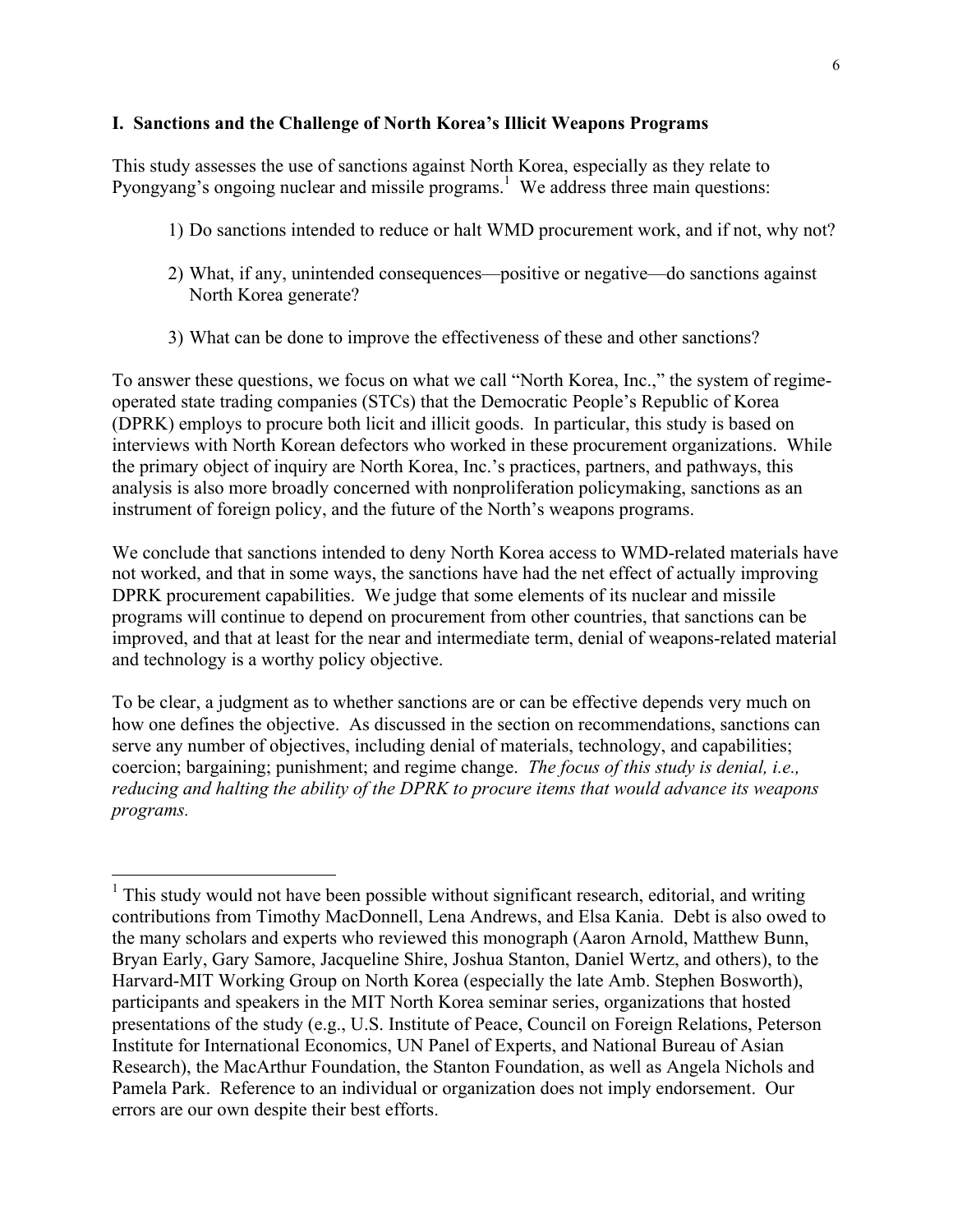Even when effective, sanctions are not an answer unto themselves. They can be useful in combination with other policy instruments, when they are integrated into a broader political strategy. A "sanctions only" policy will not succeed. The purpose of this study, therefore, is to better understand North Korea, Inc., so that the U.S. and its partners can pursue a more effective sanctions strategy that, when incorporated into a broader strategy, can slow, freeze, and ultimately reverse North Korea's nuclear and missile programs.

This section provides the context. It begins by examining the increasingly prominent role that sanctions play in American foreign policy and in nonproliferation policy, in particular. It surveys the current state of scholarly research on sanctions, including sanctions on North Korea, and concludes with a brief description of the research method used in this study.

Section II introduces North Korea, Inc. It discusses the evolution of these procurement organizations and their role in subverting nonproliferation sanctions.

Section III highlights the potential positive and negative unintended consequences of North Korea sanctions. Positive unintended consequences include the creation of a "market for compliance" and North Korean elite engagement with the outside world. Negative unintended consequences include improved North Korean capabilities for sanctions subversion and the possibility that general sanctions on the economy would threaten a vulnerable civilian population.

Section IV presents the project's main policy recommendations. These cover several areas, including engaging China, capacity building, further encouraging corporate "compliance culture," disrupting North Korea, Inc., and alternative approaches to information collection and analysis.

Section V summarizes the findings.

#### The Central Role of Sanctions

Governments have long used sanctions to punish, to deny access to goods and services, and to deter others who might contemplate objectionable behavior.<sup>2</sup> Sanctions have been in use for at least 2,400 years.<sup>3</sup> In the modern era, they have evolved from a blunt instrument intended to hurt

 $2^2$  For a useful overview of sanctions as an instrument of foreign policy, see Chan, Steve, and A. Cooper Drury. *Sanctions as economic statecraft: theory and practice*. St. Martin's Press, 2000; and Kirschner, Jonathan. "The Microfoundations of Economic Sanctions," *Security Studies* 6, no. 3 (March 1997): 32-64. For a discussion of the efficacy of sanctions, see Miller, Nicholas L. "The Secret Success of Nonproliferation Sanctions." *International Organization* 68, no. 4 (October 2014): 913–44. doi:10.1017/S0020818314000216; Elliott, Kimberly Ann. "The Sanctions Glass: Half Full or Completely Empty?" *International Security* 23, No. 1 (Summer 1998): 50-65. For a recent survey of sanctions research, see *Coercive Diplomacy, Sanctions and International Law*. Ronzitti, Natalino, ed. Leiden: Brill Nijhoff. 2016

<sup>3</sup> See for example the discussion of the Megarian Decree in Thucydides. *The History of the Peloponnesian War*, Warner, Rex, trans., Penguin, 1954, 1.139.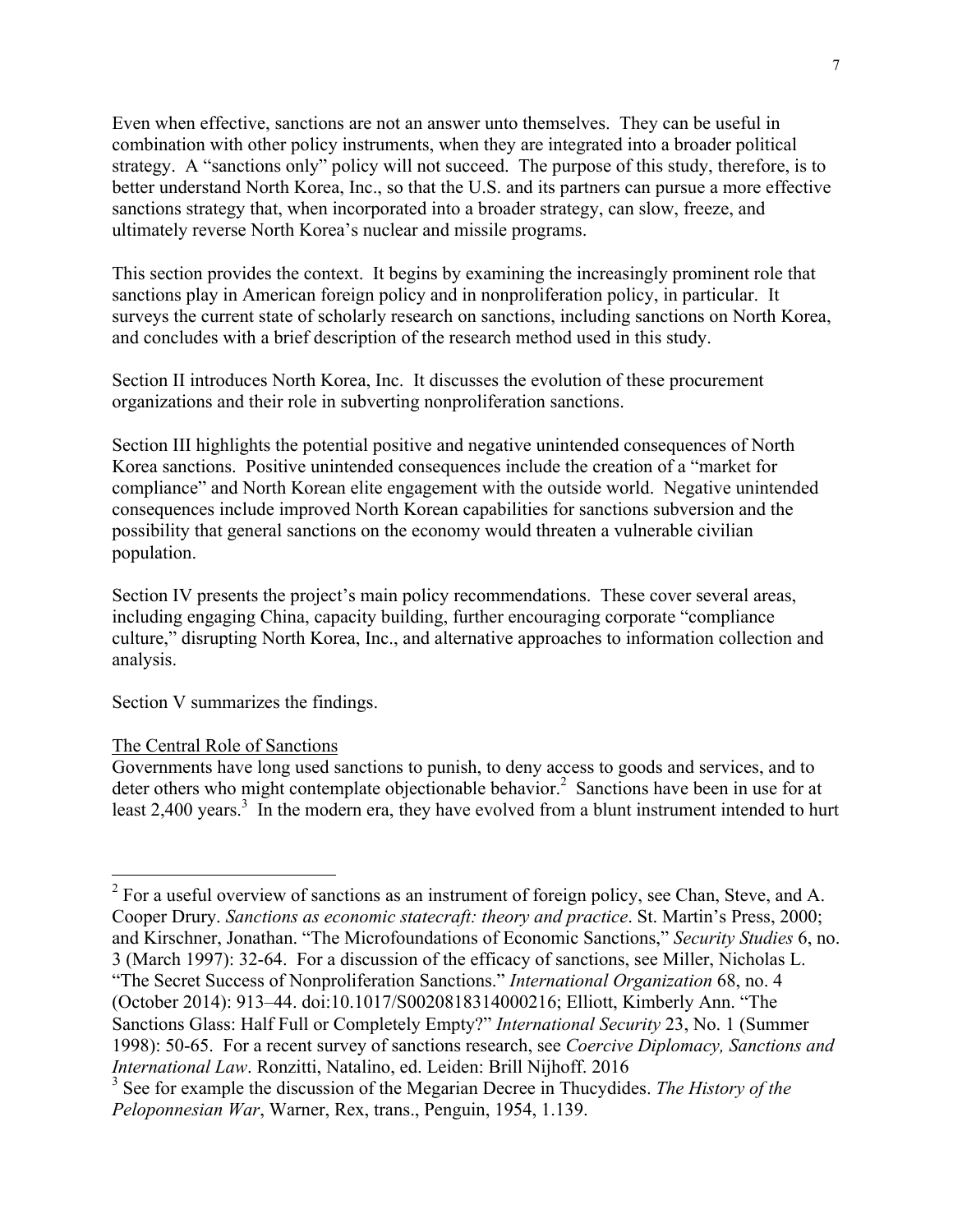a country's economy to increasingly targeted efforts aimed at individuals and organizations.<sup>4</sup> They have been employed by national governments, unilaterally and multilaterally, to target an array of entities—governments, non-state actors, individuals, corporations—and to address a wide range of issues, including nonproliferation, democracy and human rights, counter-terrorism, cyber-attacks, the trade in conflict diamonds, narcotics, and criminal activity.<sup>5</sup>

In recent years, the use of sanctions has become more common, more sophisticated, and more fully institutionalized. This is particularly true in the United States.<sup>6</sup> In an era when there is less enthusiasm for large-scale applications of military force, and when diplomacy requires sitting down with objectionable regimes, sanctions offer policymakers a relatively cheap and easy way to "do something" about a problem, whether it is North Korea's nuclear and missile tests or Russia's intervention in Ukraine. As one executive branch official noted, sanctions have "…become even more important to coerce and constrain the behavior of non-state networks and recalcitrant, rogue regimes, which often appear beyond the reach of classic U.S. power or influence."<sup>7</sup>

The growing importance of individuals, corporations, and other non-state actors in international affairs provides a complementary explanation for the increasing popularity of sanctions. Entirely new kinds of sanctions have been developed, and they have been applied in novel ways. In particular, the U.S. has pursued authority for secondary or extraterritorial banking sanctions that leverage the dominant role of the U.S. dollar in the international financial system. Washington has twice used these sanctions to penalize foreign banks for doing business with a sanctioned entity, but the threat of these sanctions has had an outsized impact on parts of the international banking system.<sup>8</sup>

To implement these increasingly sophisticated sanctions, the Department of the Treasury has built an unprecedented and formidable organization for sanctions enforcement.<sup>9</sup> For its part, the

 <sup>4</sup> Friedman, Uri. "Smart Sanctions: A Short History." *Foreign Policy* no. 193 (May 2012): 1-5.

<sup>5</sup> Hufbauer, Gary Clyde, Jeffrey J. Schott, and Kimberly Ann Elliott. *Economic sanctions reconsidered: History and current policy*. Vol. 1. Peterson Institute, 1990.

<sup>&</sup>lt;sup>6</sup> Giumelli, Francesco. "Understanding United Nations targeted sanctions: an empirical analysis." *International Affairs* 91, no. 6, 2015: 1351-1368; Drezner, Daniel W. "Off Target." *New Republic* 241, no. 8 (May 27, 2010): 5-8.

<sup>7</sup> Zarate, Juan C. "Harnessing the Financial Furies: Smart Financial Power and National Security." *Washington Quarterly* 32, no. 4 (October 2009): 43.

 $8$  The Bank of Kunlun (China) and the Elaf Islamic Bank (Iraq). Arnold Aaron. Communication with the authors, July 2016.

<sup>&</sup>lt;sup>9</sup> The U.S. Treasury Department's Office of Foreign Assets Control (OFAC) was established in 1950, but has grown considerably in size, capabilities, and influence in the past decade. See U.S. Department of the Treasury, "Office of Foreign Assets Control,"

https://www.treasury.gov/about/organizational-structure/offices/Pages/Office-of-Foreign-Assets-Control.aspx.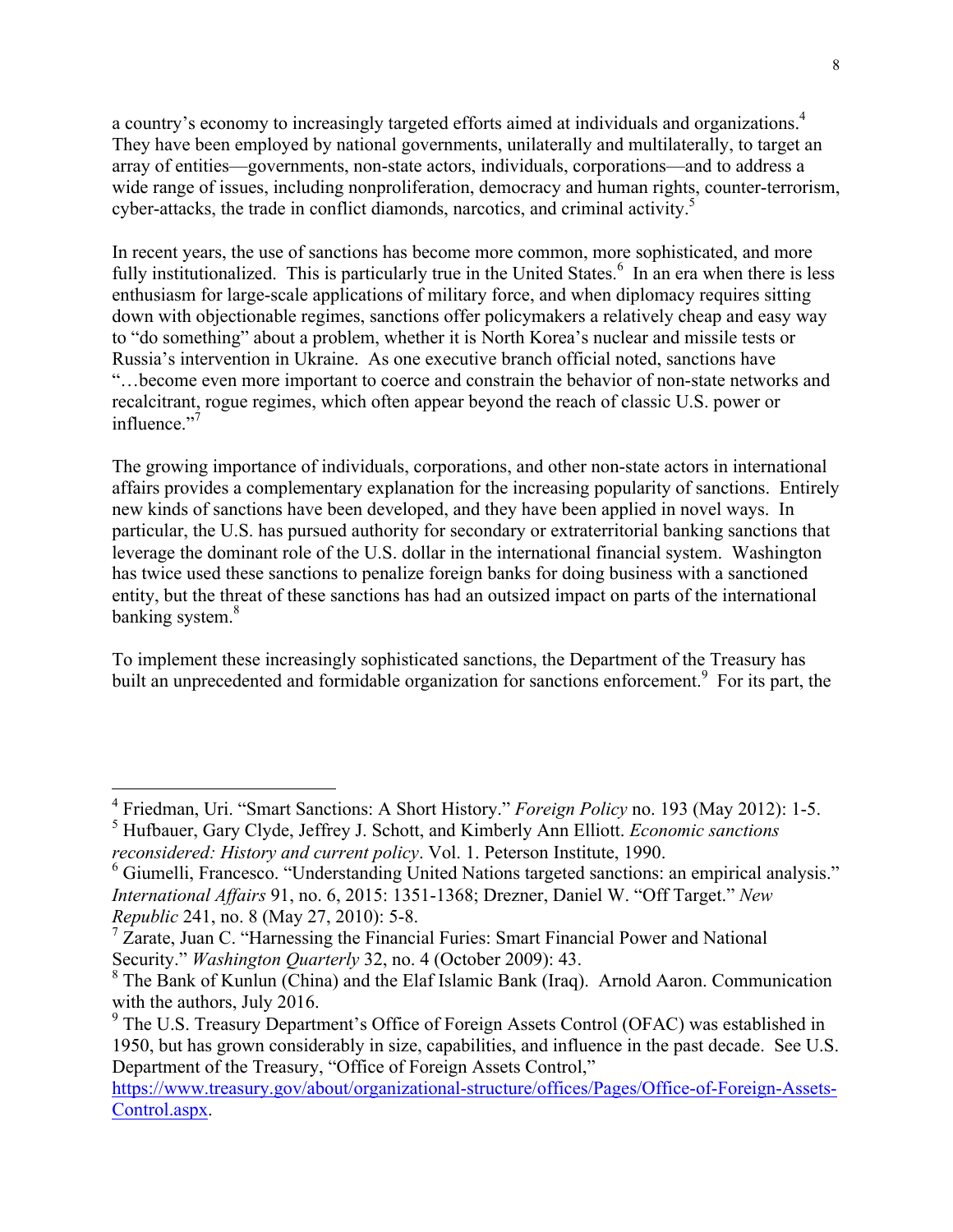United Nations has augmented its sanctions architecture with the use of Panels of Experts that report to the Security Council on sanctions implementation.<sup>10</sup>

Sanctions are particularly attractive to the American Congress. They represent an area where Capitol Hill can take the lead in foreign policy, a domain traditionally dominated by the executive branch. The perceived value of sanctions among Congressional policymakers has only increased since the successful negotiations with Iran over its nuclear program. Most observers credit sanctions for helping push Tehran to the negotiating table, but many in Congress went further, arguing that additional sanctions would have forced Iran to capitulate.

In sum, a number of factors have contributed to what appears to be growing interest in sanctions. In this environment, sanctions will likely continue to be a popular tool of foreign policy for nonproliferation and a host of other issues.

#### Are Sanctions Effective? A Summary of the Social Science Research

Analysts trying to measure the impact of sanctions, including targeted sanctions, face a number of difficult challenges. Fundamentally, there is the issue of defining what constitutes a "success" and a "failure" and over what time horizon. In the case of North Korea, sanctions clearly have not prevented progress in the North's weapons programs, but advocates can, not unreasonably speculate that sanctions may have slowed Pyongyang's march, and that absent sanctions, the DPRK regime's arsenal would be larger and more sophisticated.<sup>11</sup>

Another complication is the dizzying variety of cases. Sanctions have been imposed across disparate issues, with differing punishments, over various time spans, and by varying coalitions of countries. There are also a wide variety of sanctions: trade-based sanctions, travel bans, and arms embargos, to name a few.<sup>12</sup> The variation across cases makes it difficult to generalize about the efficacy of sanctions. And, of course, there are data problems. Entities targeted by sanctions are often closed countries or organizations, where the available data for standard measures is missing or unreliable.

These challenges have not prevented scholars from tackling the issue, however. There is a rich and growing research literature on sanctions. Much of this research consists of case studies.<sup>13</sup>

 $10$  The UN currently has several such panels, including one that focuses on North Korea. On the UN panel for North Korea, see United Nations Security Council Resolution 1874. June 12, 2009. http://www.un.org/ga/search/view\_doc.asp?symbol=S/RES/1874%282009%29.<br><sup>11</sup> Some make the opposite argument, that ongoing negotiations with North Korea may have

slowed their nuclear and ballistic missile programs. By implication, sanctions may have done more harm than good. See e.g., Wit, Joel S. "Enhancing U.S. Engagement with North Korea." *Washington Quarterly* 30, no. 2 (Spring 2007): 53-69.

 $12$  Another issue is timing. Joshua Stanton has suggested that new types of sanctions developed in the last decade make older studies of sanctions effectiveness less relevant. Communication with the authors, July 2016.

<sup>&</sup>lt;sup>13</sup> Miller, Nicholas L. "The Secret Success of Nonproliferation Sanctions;" Hufbauer et al. *Economic sanctions reconsidered: History and current policy*.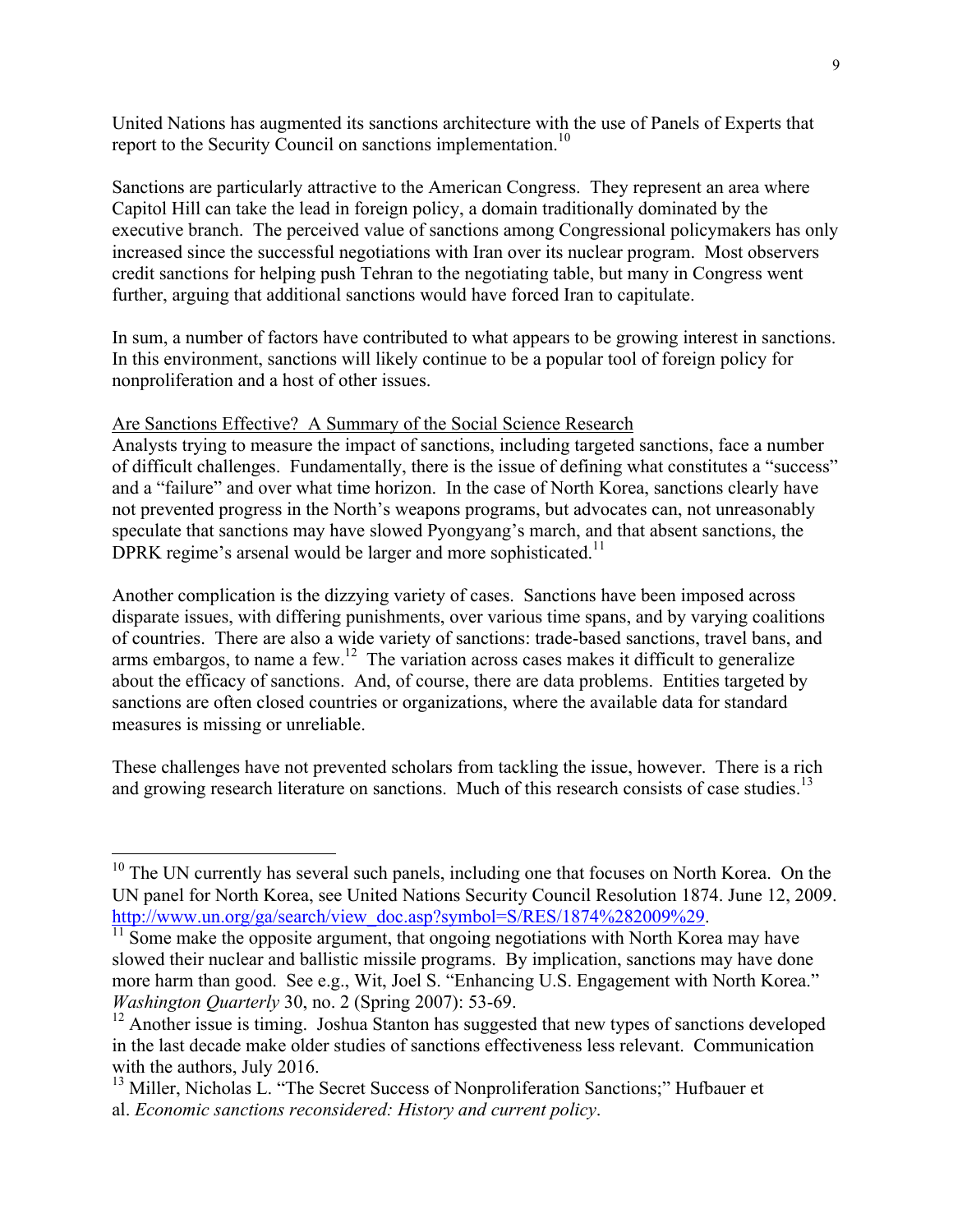Scholarly research on the utility of sanctions can be plotted on a continuum between 'sanctions optimists' and 'sanctions skeptics.' Optimists argue that sanctions are "underrated" and often are "more effective than most analysts suggest."<sup>14</sup> Skeptics argue that sanctions are not particularly useful, or that they may cause more harm than good.

Sanctions optimists point to several cases that appear to have been effective, including sanctions on Libya (terrorism, proliferation), Iran (proliferation), South Africa (human rights), and a U.S. organized boycott of Iraqi oil after Saddam Hussein's invasion of Kuwait.<sup>15</sup>

Lesser known cases of possible success include U.S. and Canadian sanctions on South Korea in 1975 that resulted in Seoul's cancellation of a planned reprocessing plant; U.S. sanctions on El Salvador in 1987, which successfully resulted in that country's agreement not to release prisoners accused of killing Americans;<sup>16</sup> and Indian sanctions on Nepal in 1989, after which Nepal subsequently agreed not to buy weapons from China.<sup>17</sup> Liberia and Yugoslavia have also been cited as UN sanctions successes.<sup>18</sup>

 <sup>14</sup> Rogers, Elizabeth S. "Using economic sanctions to control regional conflicts." *Security Studies* 5, no. 4 (1996): 43-72.

<sup>&</sup>lt;sup>15</sup> Martin, Lisa L. "Credibility, costs, and institutions: Cooperation on economic sanctions." *World Politics* 45, no. 03 (1993): 406-432.

<sup>16</sup> Pape, Robert A. "Why economic sanctions do not work." *International Security* 22, no. 2 (1997): 90-136.

 $17$  Ibid.

<sup>18</sup> McMahon, Robert. *UN Sanctions: A Mixed Record* (Backgrounder). Council on Foreign Relations. November 17, 2006. http://www.cfr.org/international-organizations-and-alliances/unsanctions-mixed-record/p12045#p3.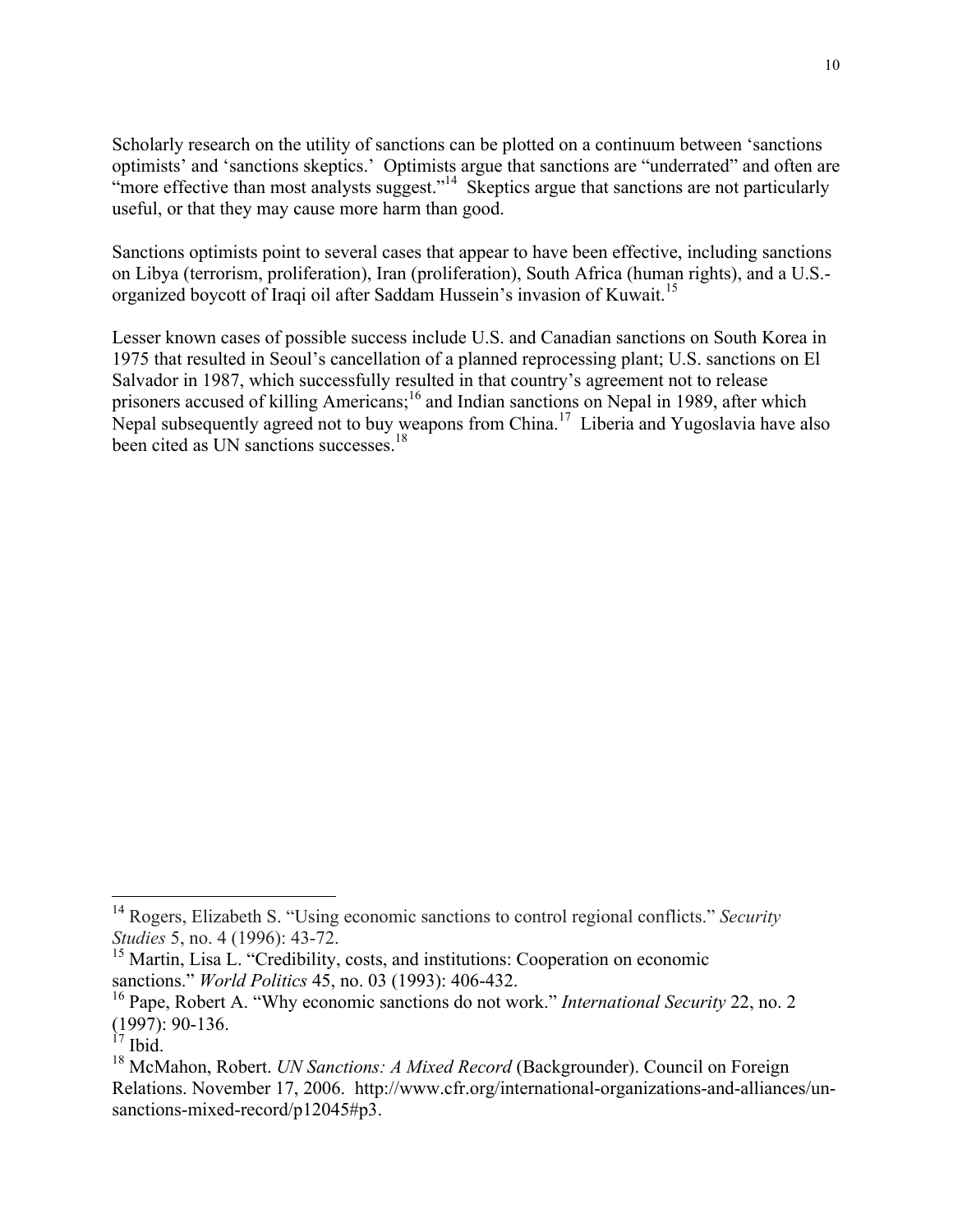## **Box 1. How Do Sanctions on North Korea Compare to Those Imposed on Iran?**

Iran and North Korea have both faced U.S. and international sanctions. Sanctions on the two have varied, in part, because of the countries' different economic circumstances.<sup>19</sup> Iran depends on international sales of oil, while North Korea relies on the sale of coal and commodities to China. Because of the global nature of oil sales and Iran's close ties to the international financial system, Tehran was vulnerable to the application of targeted sanctions.20

In contrast, North Korea's coal and commodities trade is concentrated on a primary client nation—China. Encouraging UN member states to refrain from purchases of North Korean coal has little impact, as most countries do not buy North Korean coal. In addition, coal sales for the purpose of economic development (rather than in support of prohibited weapons programs) are specifically exempted from international sanctions, as codified in United Nations Security Council Resolution (UNSCR) 2270.

Recently, the U.S. government designated North Korea as a "primary money laundering concern," thus triggering a new set of financial sanctions. The European Union, Russia, and other countries have also announced new financial sanctions, consistent with the obligations of UNSCR  $2270$ <sup>21</sup>

Many have welcomed these new measures, but North Korea's reliance on the coal trade with China minimizes its engagement with the global financial system. The North Korean regime's onshore accounts inside of the Chinese national economy place them largely outside of the reach of financial sanctions related to SWIFT and other mechanisms. Chinese customers directly pay China-based North Korean state trading companies for their purchase of North Korean coal. The North Korean entities then deposit those funds into onshore accounts.22 The absence of transnational settlement of payments helps the North avoid SWIFT-centered actions. Compared to North Korea, Iran's greater integration into the global economy makes it far more vulnerable to U.S. and international sanctions.<sup>23</sup>

https://www.scribd.com/document/115678817/IranReport2-120312-2; Gary Samore. *Sanctions Against Iran: A Guide to Targets, Terms, and Timetables.* Report for Belfer Center for Science and International Affairs, Harvard Kennedy School, June 2015.

 <sup>19</sup> Eckert, Sue and Thomas Biersteker. *The Impacts And Effectiveness Of UN Nonproliferation Sanctions: A Provisional Report on the Targeted Sanctions on Iran and North Korea.*  International Security Research and Outreach Programme, International Security and Intelligence Bureau. 2012. http://www.international.gc.ca/arms-armes/assets/pdfs/Report-CCDP\_Sanctions.pdf

<sup>&</sup>lt;sup>20</sup> Iran Project, "Weighing the Benefits and Cost of International Sanctions against Iran." New York: The Iran Project. December, 2012: 1-86.

http://belfercenter.ksg.harvard.edu/files/Iran%20Sanctions.pdf. 21 Perlez, Jane. "US Sanctions Expected to Hit Small Banks' Business with North Korea." *The New York Times*, June 3, 2016. http://www.nytimes.com/2016/06/04/world/asia/us-sanctionsexpected-to-hit-small-banks-business-with-north-

korea.html?action=click&pgtype=Homepage&module=well-region&region=bottom-

well&WT.nav=bottom-well&hpw&rref=world&\_r=0; European Council. "North Korea: EU Adopts New Restrictions on Trade, Financial Services, Investment and Transport." May 27, 2016. http://www.consilium.europa.eu/en/press/press-releases/2016/05/27-dprk-new-

restrictions/; "Russian Central Bank Halts Dealings with N. Korea." *The Chosun Ilbo*, July 9, 2016. http://english.chosun.com/site/data/html\_dir/2016/05/23/2016052301327.html. <sup>22</sup> July 2014 research interviews with defectors in Seoul.

<sup>&</sup>lt;sup>23</sup> Wertz, Daniel and Ali Vaez. "Sanctions and Nonproliferation in North Korea and Iran: A Comparative Analysis." *FAS Issue Brief,* June 2012.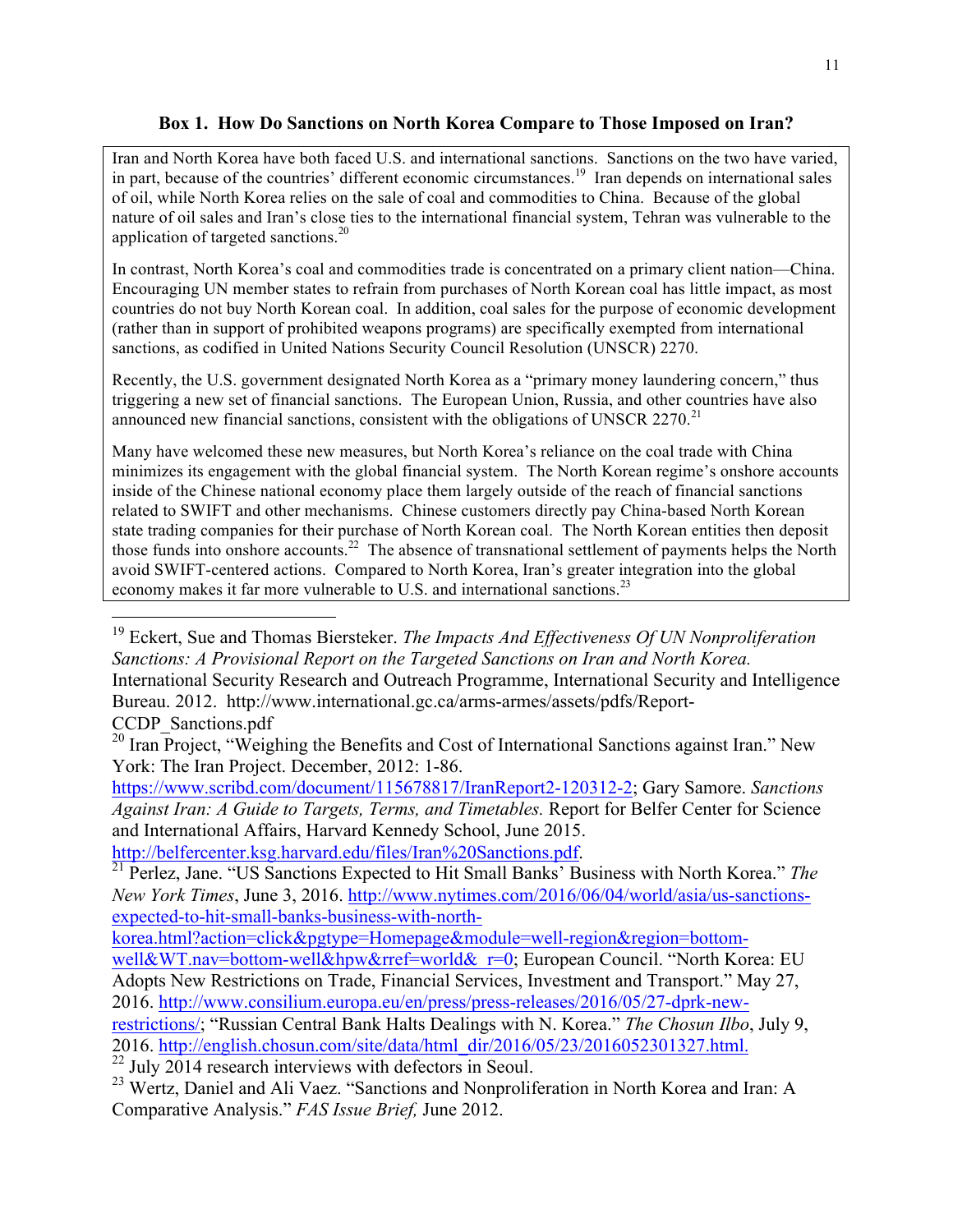The sanctions skeptics point to their own set of cases: U.S. sanctions against Cuba, Sudan, and China over human rights; UN sanctions against the Taliban in 2001 and 2010; sanctions against Rhodesia, which caused white Rhodesians to rally behind their government; among others.<sup>24</sup> Some analysts have suggested that recent sanctions against Syria and Russia have also been unsuccessful, but it would appear too early to make an assessment.<sup>25</sup>

Given the significant variation across countries, sanctions regimes, and other factors, it is difficult to make generalizations about the effectiveness of sanctions using case studies alone. To overcome this problem, some scholars have turned to medium- and large-n studies. The view from this 'wide angle' approach to the study of sanctions is not generally encouraging. As one study concluded, "economic sanctions have little independent usefulness for pursuit of noneconomic goals.<sup>226</sup> Even where sanctions appear to have been effective, skeptics have argued that those successes are mostly attributable to other factors (e.g., the threat of military force). In one study, a researcher identified only five clear cases out of 115 attempts in which sanctions alone were successful.<sup>27</sup> In recent years, the emergence of new, targeted sanctions has gained momentum, but there is "no systematic evidence that smart sanctions will yield better policy results."<sup>28</sup>

The dispute over the efficacy of sanctions remains unresolved. Indeed, this seemingly simple question may in fact be so broad and complex that clear, straightforward answers will remain elusive. Regardless, the existing literature on sanctions does offer lessons. First, sanctions are more likely to be successful when their goals are limited and clearly defined.<sup>29</sup> Second, they are

http://www.ncnk.org/resources/publications/Comparative Iran\_North\_Korea\_Sanctions.pdf/?sea rchterm=sanctions. <sup>24</sup> Cortright, David and George A. Lopez. *The Sanctions Decade: Assessing UN Strategies in the* 

*1990s*. Lynne Rienner Pub. 2000.

<sup>25</sup> Ashford, Emma. "Not So-Smart Sanctions: The Failure of Western Restrictions Against Russia." *Foreign Affairs* 95 no. 1. (January/February 2016).

https://www.foreignaffairs.com/articles/russian-federation/2015-12-14/not-so-smart-sanctions. For a more positive view of the effect of sanctions on Russia and Syria, see Rosenberg,

Elizabeth, Zachary K. Goldman, Daniel Drezner, Julia Solomon-Strauss. "The New Tools of Economic Warfare: Effects and Effectiveness of Contemporary U.S. Financial Sanctions." Center for a New American Security, April 15, 2016, pp. 23-25. http://www.cnas.org/new-toolsof-economic-warfare#.V2Nezlc3Fzcv

<sup>26</sup> Pape, Robert A. "Why economic sanctions do not work."

 $27$  Ibid.

 $\overline{a}$ 

<sup>28</sup> Drezner, Daniel W. "Sanctions sometimes smart: targeted sanctions in theory and practice." *International Studies Review* 13, no. 1 (2011): 96-108. More recently, Rosenberg et al found that contemporary financial sanctions do not have a strong impact on traditional economic measure like GDP growth but do affect other economic activity such as private investment. It is worth repeating that the real measure of sanctions effectiveness is not the ability to impose costs but rather the capacity to alter state behavior. Rosenberg, et al. "The New Tools of Economic Warfare: Effects and Effectiveness of Contemporary U.S. Financial Sanctions," 15.

<sup>29</sup> Eckert, Sue and Thomas Biersteker. *The Impacts And Effectiveness Of UN Nonproliferation Sanctions: A Provisional Report on the Targeted Sanctions on Iran and North Korea.*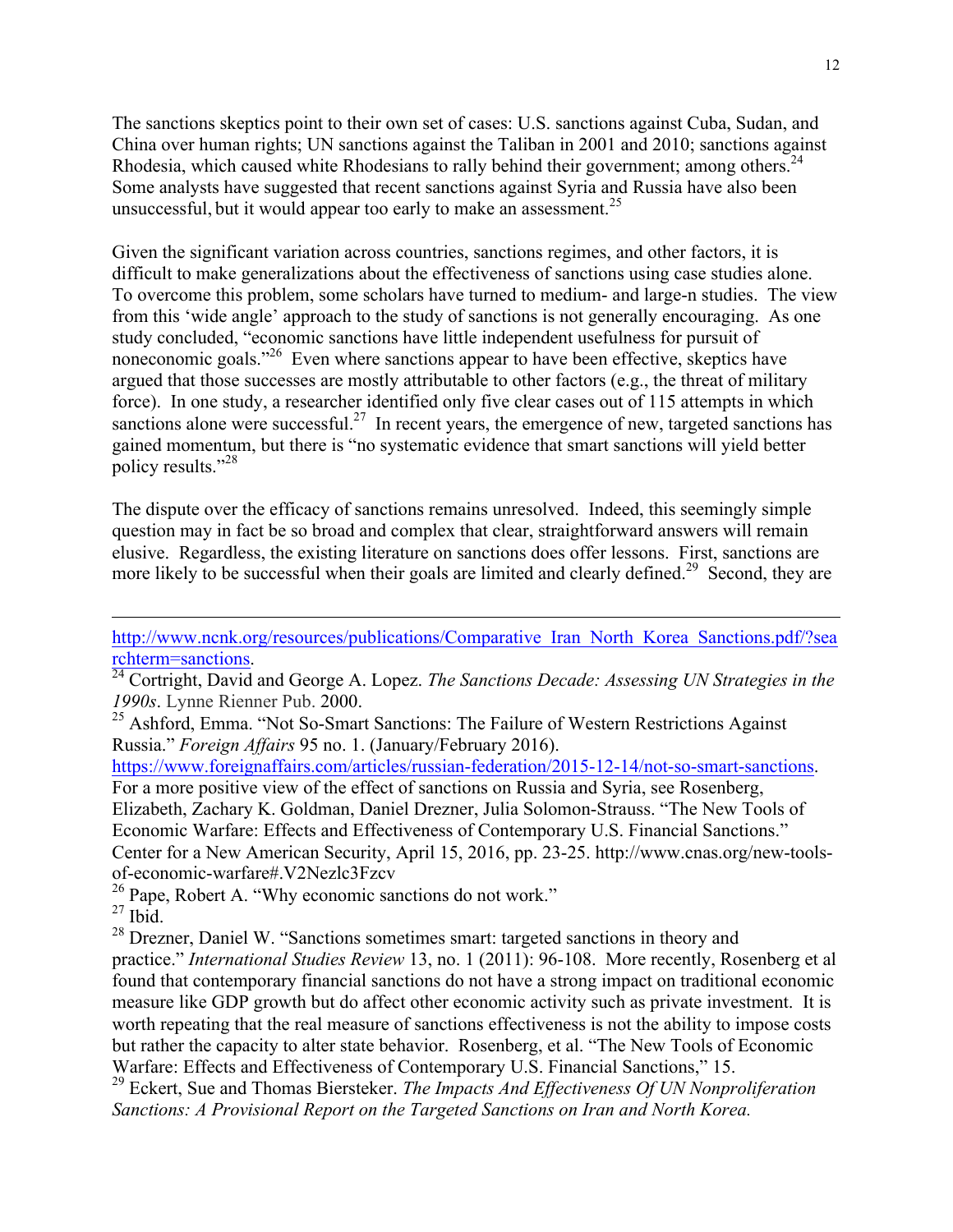more likely to be effective when the targets are friendly or democratic countries.<sup>30</sup> Third, when a political consensus and commitment is achieved, multilateral sanctions are generally more powerful than purely national sanctions.<sup>31</sup>

## Research on North Korea Sanctions

The academic literature on sanctions suggests that policymakers should temper their expectations. Sanctions have been effective in some cases, and they have not been effective in many others. Certain characteristics of the sanctions regime or the target state may make sanctions more or less efficacious. As regards North Korea, in particular, the research provides cause for caution. North Korea has some attributes that make it more susceptible to sanctions (e.g., dependence on China), as well as others that make it less so (e.g., lack of exposure to international financial institutions). Given the opaque nature of the DPRK, scholars face an especially demanding challenge when trying to assess the impact of sanctions. Despite the obstacles, a number of analysts have examined the effects of sanctions on the Hermit Kingdom.<sup>32</sup>

The research literature on North Korea sanctions roughly falls into three schools of thought regarding their effectiveness in halting North Korea's weapons of mass destruction (WMD) programs, though most assessments are skeptical about the influence of sanctions on North  $K$ orea<sup>33</sup>

The first school posits that despite the conventional wisdom that North Korea is the world's most heavily sanctioned country, there is a great deal of room for expanding sanctions. Stanton and Lee are strong proponents of this viewpoint.<sup>34</sup> A second school argues that sanctions on North

 <sup>30</sup> Hufbauer et al. *Economic Sanctions Reconsidered*, 3rd Edition, 2009.

<sup>31</sup> Martin, Lisa L. *Coercive cooperation: Explaining multilateral economic sanctions*. Princeton University Press, 1993. Other researchers have found that as a sanctions regime expands in size, so does defection. Early, Bryan and Robert Spice. "Economic Sanctions, International Institutions, and Sanctions Busters: When Does Institutionalized Cooperation Help Sanctioning Efforts?" *Foreign Policy Analysis* (2014), 0, 1-22.

 $32$  National and international sanctions are not the only instruments that are employed to deny the DPRK access to weapons-related goods. There is an extensive system of national laws that are intended to deny the export or impede the import of sensitive technologies. In addition, there are national policy initiatives aimed at blocking the financing, transport, and other aspects of WMD procurement. There are also multilateral regimes whose purpose is to prevent the transfer of nuclear and missile technology, including the Nuclear Suppliers Group, the Missile Control Technology Regime, the Proliferation Security Initiative, and International Atomic Energy Agency (IAEA) safeguards, among others.

<sup>&</sup>lt;sup>33</sup> Drezner, Daniel W. "Sanctions Sometimes Smart: Targeted Sanctions in Theory and Practice." *International Studies Review* 13, no. 1 (March 2011): 96-108; Rosenberg et al. "The New Tools of Economic Warfare: Effects and Effectiveness of Contemporary U.S. Financial Sanctions," 58; Kang, David. "An Interview with David Kang: The New Sanctions Regime against North Korea and Its Implications for U.S. Policy." Interviewed by Claire Chaeryung Lee. *Policy Q & A*. National Bureau of Asian Research, March 17, 2016.

 $34$  Lee, Sung-Yoon and Joshua Stanton, "Make Pyongyang Pay – Stop North Korea by hitting it where it hurts: its wallet," *Foreign Policy*, February 10, 2016; Stanton, Joshua. "North Korea: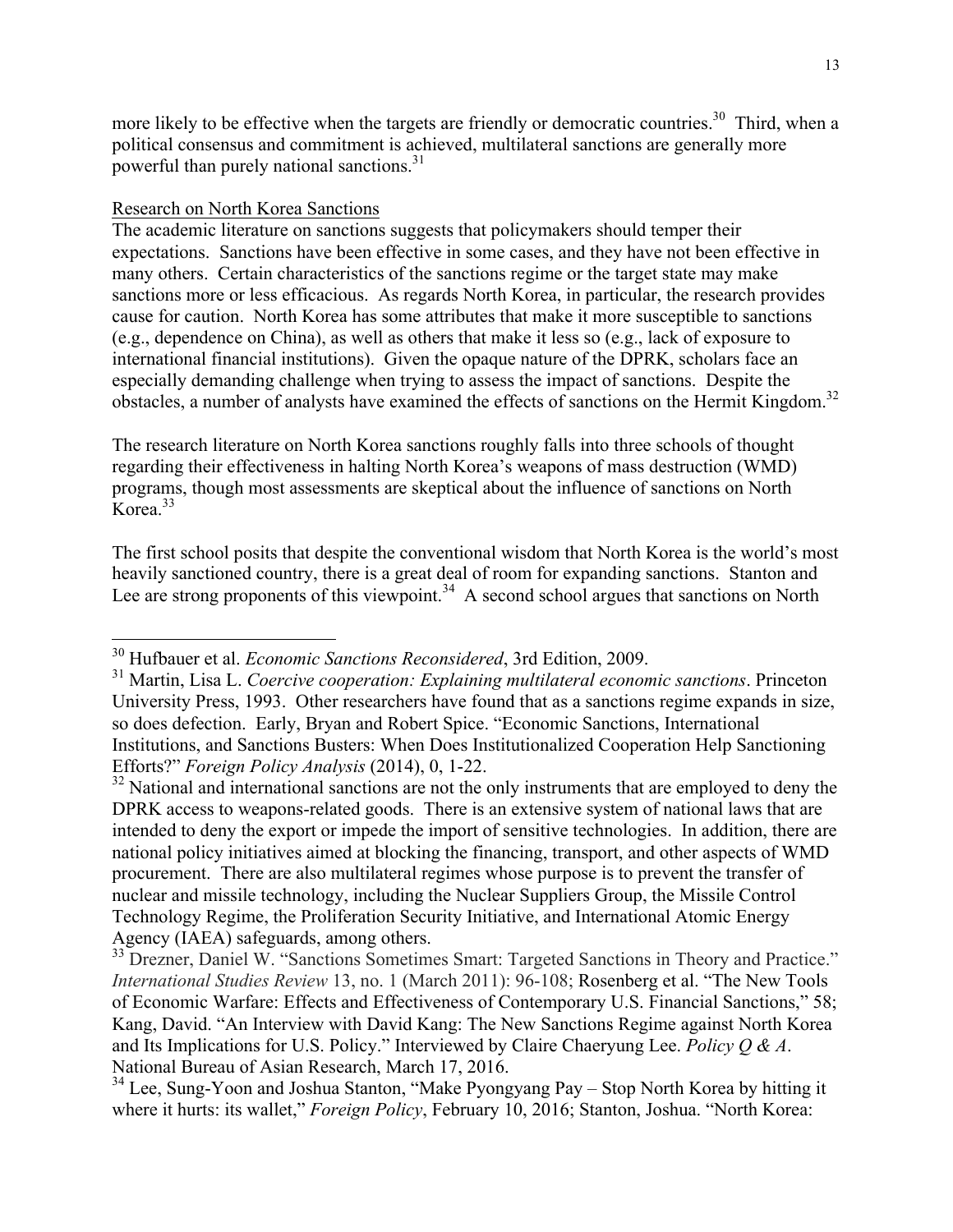Korea have been largely ineffective due to the lack of sanctions implementation. Despite being obligated to implement UNSCR sanctions, the track record shows that many UN members have not done so. Without follow through, most analysts expect that North Korea-focused sanctions will continue to be ineffective.<sup>35</sup> A third school focuses on the larger macroeconomic trends and the trading relationship between North Korea and China. Noland and Haggard show that trade with China provides a coping mechanism for the North Korean regime.<sup>36</sup> Highly skeptical of Chinese implementation of DPRK-focused sanctions to begin with, Noland and Haggard note that the growing opportunities for North Korean entities to draw on credit from Chinese partners insulates North Korean state trading companies from the reach of sanctions. Early's *Busted Sanctions* focuses on the role of private Chinese companies that have been effective "third-party spoilers" in procuring illicit components.<sup>37</sup>

Many of the concerns raised by each of these schools are echoed in the findings of the UN Panel of Experts. The Panel, whose charge is to monitor and report on international sanctions against the North, provides perhaps the most authoritative source on the implementation and effectiveness of DPRK sanctions. Established by the UN Security Council in 2009, the Panel has periodically reported to the Security Council with analysis and recommendations. Its February, 2016 report identifies a number of problem areas in the current sanctions regime. The shortcomings include a lack of reporting by member states (both "a low rate of reporting" and "the poor quality and lack of detail" in reports that are filed), the absence of regular inspection and seizure, and the need for domestic implementing legislation. More generally, the Panel finds a "lack of capacity and political will" to aggressively pursue the sanctions. The result, says the Panel, is that "sanctions have not prevented the Democratic People's Republic of Korea from gradually improving and expanding its nuclear and ballistic missile capabilities."<sup>38</sup>

This conclusion should not come as a surprise. In addition to the collective action problems inherent in a sanctions regime, the limited capacities of some states, and differing political interests among the relevant parties, there are basic structural issues that make enforcement difficult.

 $\overline{a}$ 

The Myth of Maxed-Out Sanctions." *Fletcher Security Review* 2, No. 1 (21 January 2015). http://www.fletchersecurity.org/#!stanton/c1vgi

<sup>&</sup>lt;sup>35</sup> U.S. Government Accountability Office. "United States Has Increased Flexibility to Impose Sanctions, but United Nations Is Impeded by a Lack of Member State Reports." Washington, DC: U.S. Government Printing Office, May 2015. http://gao.gov/assets/680/670170.pdf; Eckert, Susan. "United Nations Sanctions on DPRK: Implementation Evasion, and Opportunities to Strengthen." Providence: Watson Institute for International and Public Affairs. June 15, 2015, 1- 16.

<sup>&</sup>lt;sup>36</sup> Haggard, Stephan and Marcus Noland. "Engaging North Korea: the efficacy of sanctions and inducements," in Etel Solingen, ed., *Sanctions, Statecraft, and Nuclear Proliferation* (Cambridge: Cambridge University Press, 2012), 241-243.

<sup>37</sup> Early, Bryan. *Busted Sanctions: Explaining Why Economic Sanctions Fail* (Stanford, CA: Stanford University Press, February 2015).

<sup>&</sup>lt;sup>38</sup> Report of the Panel of Experts established pursuant to resolution 1874 (2009). February 24, 2016; 10, 11, 65. http://www.un.org/ga/search/view\_doc.asp?symbol=S/2016/157.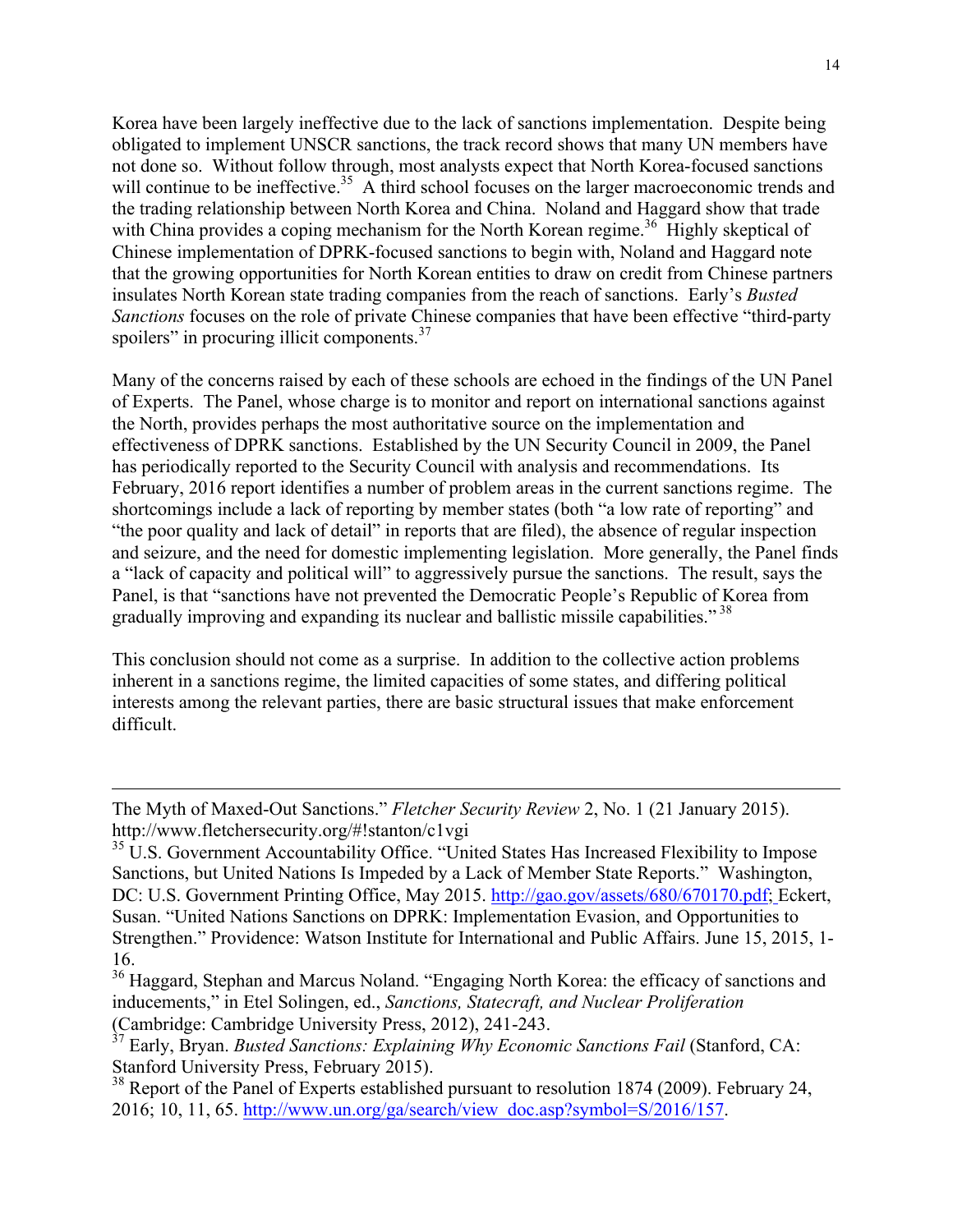The first is simple geography. The DPRK sits astride China, the second largest economy in the world and until recently, a country enjoying double-digit rates of economic growth. The simple fact that the North shares a permeable 875-mile border with an economic powerhouse makes the task of isolating North Korea more difficult.<sup>39</sup>

A second unalterable reality is economic, namely that North Korea is pursing its weapons programs at a moment in history that is characterized by the rise of globalization, international and intra-regional trade, and decentralized and distributed manufacturing. These trends have had transformative effects on the economies of Asia, but it is an ecosystem that has created new opportunities for North Korea to pursue the procurement of weapons-related technologies.

Third, given the volume of international trade, especially in East Asia, there are limits to what can be physically inspected. It is simply not reasonable to expect that customs officials can physically inspect even a fraction of what passes through ports and other transit points.<sup>40</sup>

In sum, most assessments of sanctions on North Korea conclude that Pyongyang has been able to evade international constraints and continue its pursuit of banned weapons systems.<sup>41</sup> Moreover, the January, 2016 nuclear test and the subsequent February satellite launch suggest that the North's capabilities are advancing, even if slowly.<sup>42</sup> What is particularly striking about North Korea's improving capabilities is that it they have continued, or perhaps even accelerated, in the face of Washington's' increasing application of sanctions. As the U.S. has stepped up its pressure, the DPRK has responded, adapted, and become even more skilled at evading sanctions.<sup>43</sup>

http://www.heritage.org/research/reports/2010/01/the-cargoscreening-clog-why-the-maritime-

 <sup>39</sup> Albert, Eleanor, and Beinz Xu. "The China-North Korea Relationship." *CFR Backgrounder*,

February 8, 2016. http://www.cfr.org/china/china-north-korea-relationship/p11097. 40 Bliss, Jeff. "U.S. Backs off All-Cargo Scanning Goal with Inspections at 4%." *Bloomberg*, August 13, 2012. http://www.bloomberg.com/news/articles/2012-08-13/u-s-backs-off-all-cargoscanning-goal-with-inspections-at-4-; McNeill, Jena Baker, and Jessica Zuckerman. "The Cargo-Screening Clog: Why the Maritime Mandate Needs to Be Re-examined." *The Heritage Foundation Backgrounder #2357*. January 13, 2010.

mandate-needs-to-be-reexamined.<br><sup>41</sup> See for example, Rosenberg et al. "The New Tools of Economic Warfare: Effects and Effectiveness of Contemporary U.S. Financial Sanctions," 58.

 $42$  The January nuclear test, while unlikely to have been a test of a hydrogen bomb as the DPRK claimed, was nonetheless a successful, if small, nuclear test that may have used a fission-fusion design. And the results from the satellite launch suggest modest improvement in North Korea's long-range rocket technology: it can carry a heavier payload farther into the Earth's atmosphere. Other reports regarding warhead miniaturization, tests for a submarine launched ballistic missile program, test of an engine for an ICBM, a successful test of an intermediate range rocket, and progress with solid-fueled rockets—while not fully assessed—suggest potential areas of DPRK progress.

 $43$  As Bryan Early points out, "North Korea was subject to U.S. sanctions for decades even before the international sanctioning effort started. They learned a lot and had a long-established procurement network in place to build upon when the sanctions against the regime were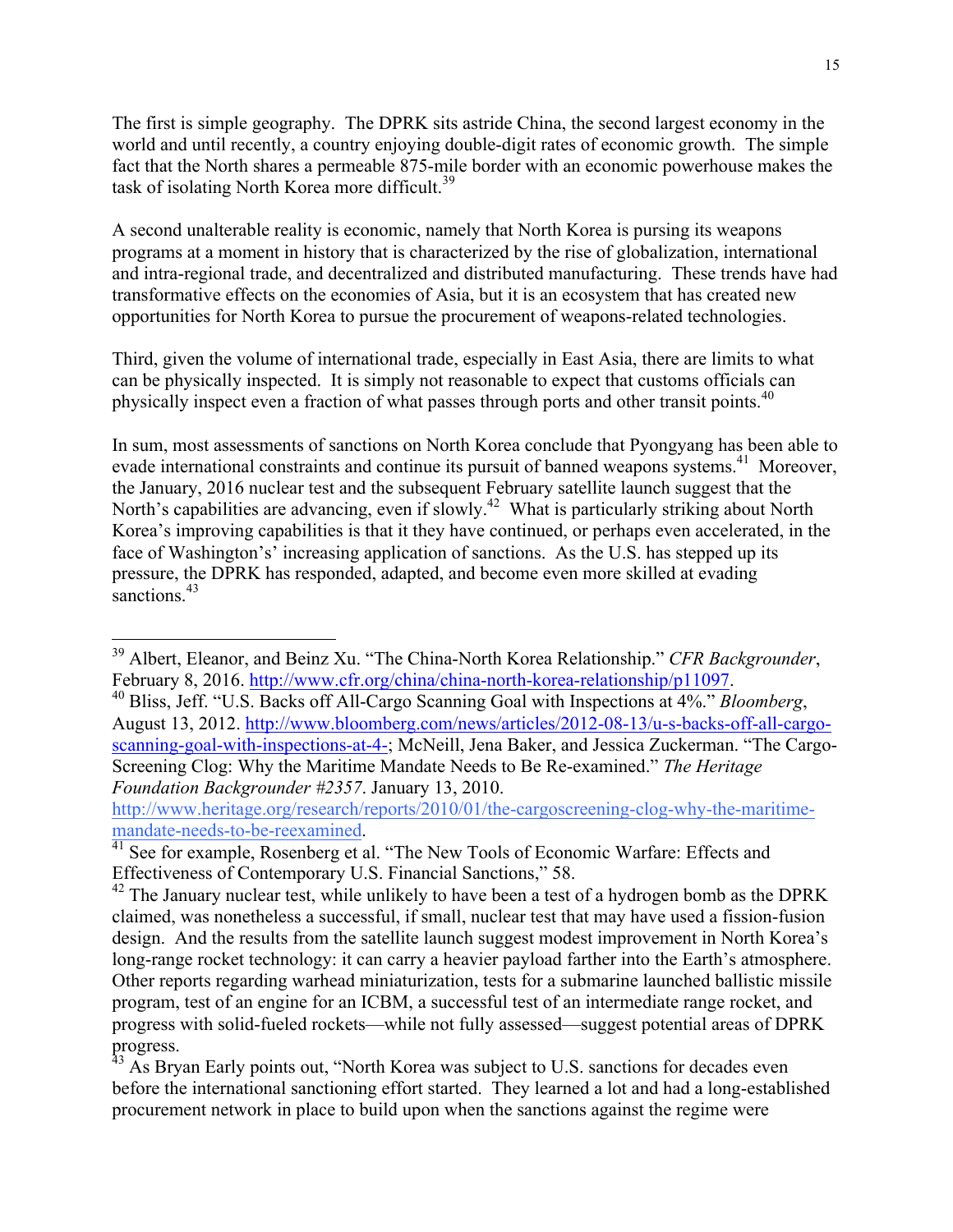## What's Missing? Alternative Perspectives on North Korea Sanctions

Previous research on North Korea sanctions has provided a useful picture of the political, institutional, and other barriers that undermine sanctions. Its conclusions are consistent with the historical track record, which points to North Korea's increasing nuclear and missile capabilities even in the face of increasing sanctions.

Still, there are aspects of North Korea sanctions that have received less attention and that could strengthen our understanding of the problem and what to do about it. This study focuses on two such areas.

The first is looking at the phenomenon of DPRK sanctions *from a North Korean perspective*. Much of the research on DPRK sanctions is directed at countries *other* than North Korea, i.e., the countries imposing (or not imposing) sanctions. Instead, one can focus on how North Korea has *responded* with tactics to evade sanctions. Sanctions can be thought of as a multi-move, iterative game of action and adaptation.<sup>44</sup> Any given set of sanctions may be less important than the adaptation that is adopted by the targeted country and the ability of the sanctioning parties to respond to that adaptation. In short, this study looks at evasion by the sanctioned rather than implementation by the sanctioners.

Second, one can go beyond the initial question of whether sanctions are effective or ineffective and instead consider a broader range of possible outcomes. In principle, sanctions, like any policy instrument, could at any given point make things better, have no impact, or make matters worse. In a sanctions context, that translates into 1) reducing the North's ability to procure weapons technology, 2) having no impact on the North's procurement capacity, or 3) unintentionally advancing the North's weapons programs.

## How this Study was Conducted

To understand the evolving North Korean response to national and international sanctions, this research project interviewed North Korean defectors with operational knowledge of the DPRK's commercial and procurement practices. Among the more than 30,000 North Korean defectors now residing in South Korea, there is a small group of former North Korean state trading company managers. These operators conducted procurement and sales activities directly for the North Korean regime.

 $\overline{a}$ strengthened. No other country in the world has had more experience in developing strategies for circumventing sanctions than North Korea." This would seem to be particularly relevant (and reason for reflection) given the new emphasis on financial sanctions and the DPRK's early experience involving Banco Delta Asia. As Joshua Stanton notes, "Banco Delta Asia and the relaxation of pressure in 2007 ended up being a terrific training exercise for Bureau 39. They have burrowed down. So while they continue to use banks that run NK transactions through correspondent accounts in the U.S., they are effectively concealing the beneficial owners of many of those accounts." Early, Bryan. Communication with the authors, July 2016. Stanton, Joshua. Communication with the authors, July 2016. On Banco Delta Asia, see footnote 51. <sup>44</sup> For an example of a formal game theoretic model, see Morgan, Clifton T. and Bapat, Navin "Imposing Sanctions: States, Firms, and Economic Coercion." *International Studies Review*  $(2003)$  5(4), 65–79.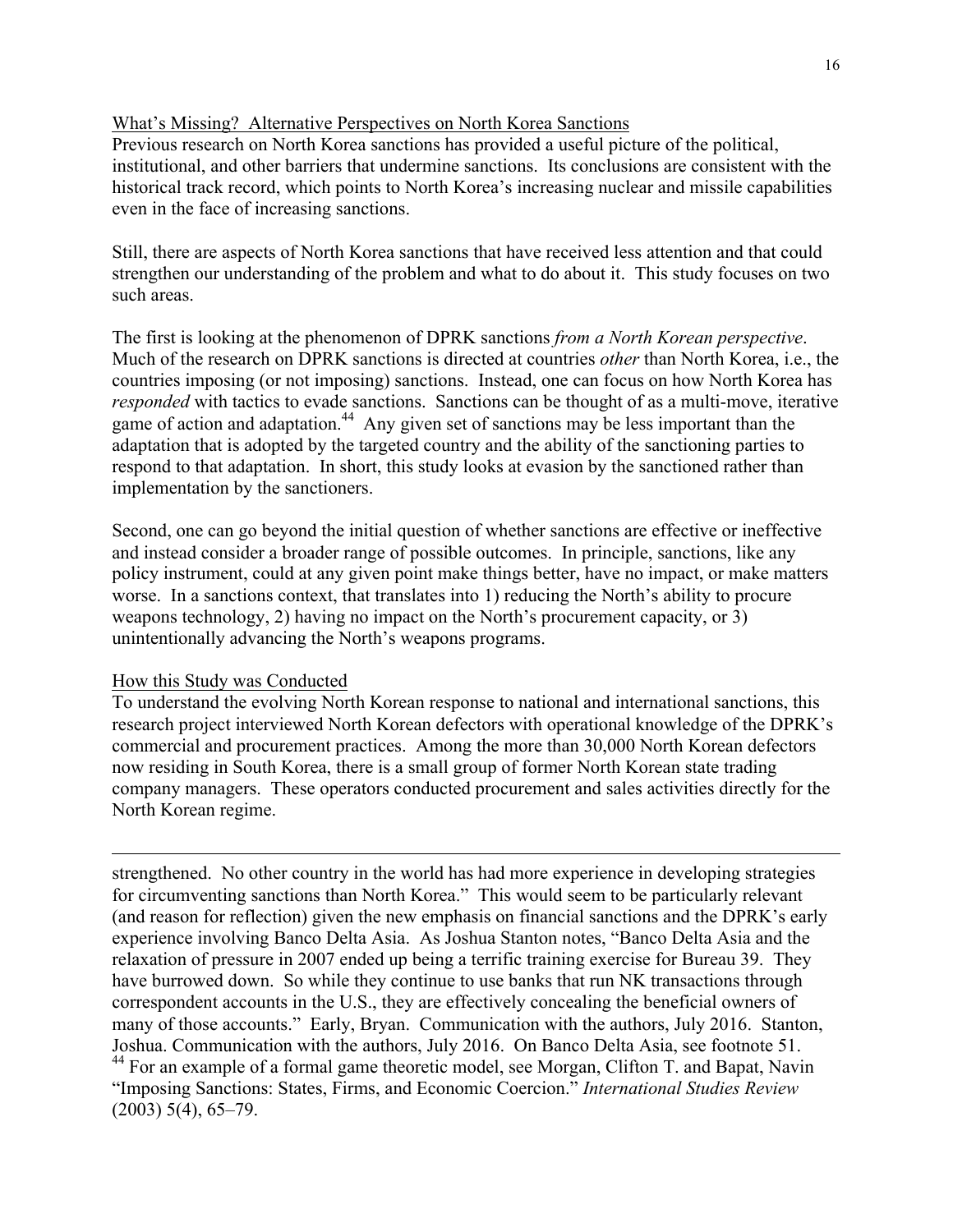For this study, more than 40 interviews with a dozen STC managers were conducted. All who were interviewed had worked for North Korean companies sometime within the last three years of the interviews (2010-2012). Interviewees were asked about how STCs function. How were contracts negotiated? How was insurance obtained? How does a DPRK trading company partner with a private Chinese company, and what are the responsibilities of the Chinese partners? What methods are employed for payment and delivery?

Given the limited pool of defectors with experience in North Korean trading companies, the research design used here is less a survey than it is a business case study—an attempt to a) document the pathways, partners and practices the DPRK uses for procurement, and b) chart the ways in which the DPRK regime's behavior has evolved (and remained the same) over time.

A second set of interviews was directed at policymakers and commercial firms in the region, including China, South Korea, Hong Kong, and Singapore. The goal of the interviews was to learn about North Korean processes and practices, but also to better define the governmental and commercial contexts in which sanctions and illicit procurement operate.

These interviews have greatly enhanced our knowledge of how North Korea, Inc. operates, but it is important to underscore the limits and uncertainties in this initial research. First, while the interview data represents the largest, non-classified pool of interviews on North Korean STC managers, the number of officials interviewed is necessarily small. STC managers make up a tiny fraction of the total pool of defectors. It also represents a snapshot in time—how STC managers in a particular cohort behaved. It is hoped that additional research in this area will reach more North Korean defectors and generate a time series that allows scholars to observe the evolution of STC behavior. This will be critical insofar as one of the core findings of this study is that sanctions should be thought of as an iterative game in which the target country will innovate and adjust in response to actions taken by sanctioning governments.

Finally, this initial interview series cannot answer every question the researchers would have liked to address. There are limits on the number and depth of the subjects one can explore, and in conducting the research, one learns new information and understandings that can only be used in subsequent interview series. So, for example, while the interviews undergirding this study cover procurement activities that include both licit and illicit commerce, we cannot with precision distinguish between illicit goods that were on control lists versus catchall lists versus other dual use technologies and materials. We can say with confidence, however, that even this modest effort has generated new insights and new ways of thinking about the challenge of the DPRK's illicit procurement.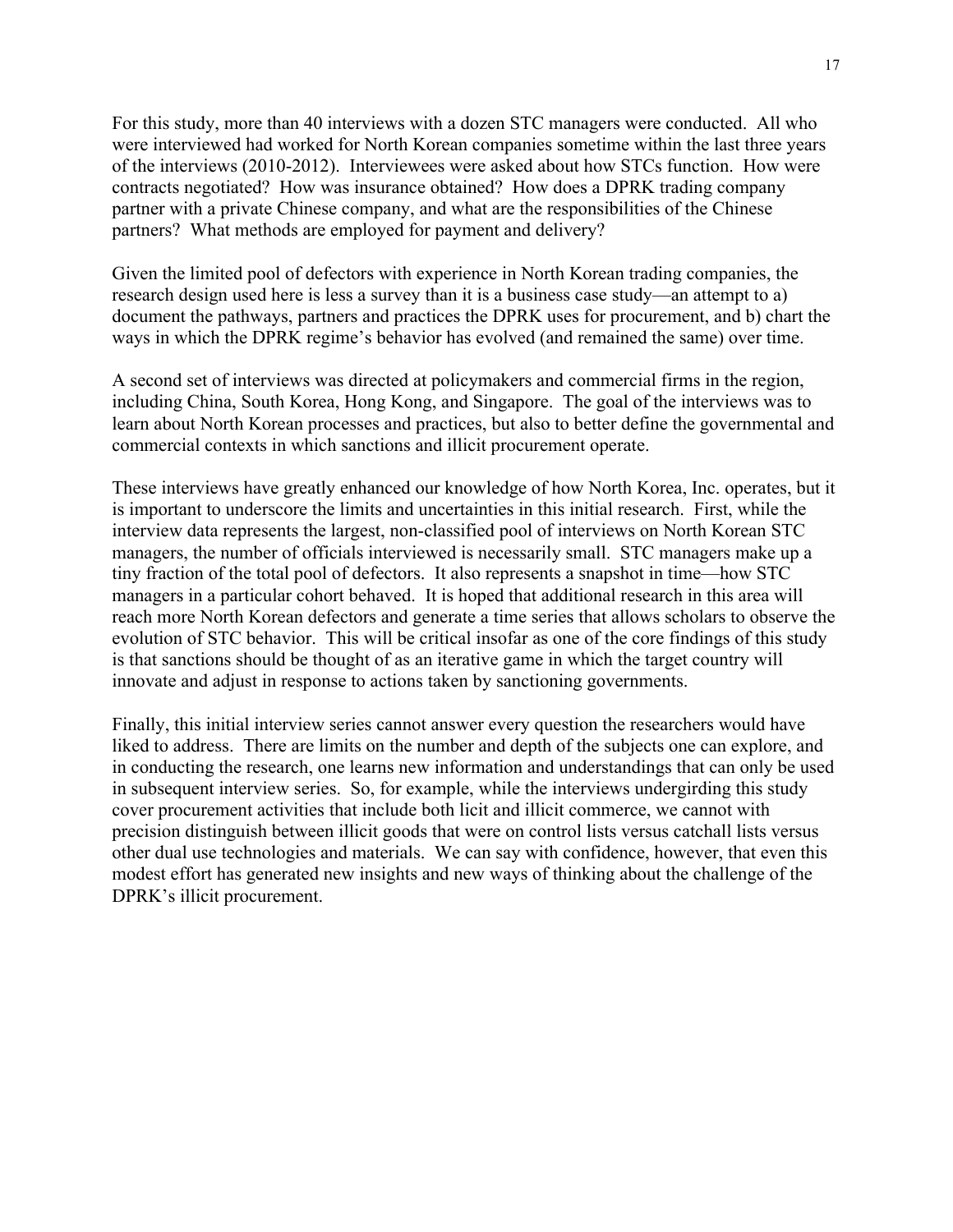## **II. North Korea, Inc.: The Evolution of North Korea's State Trading Companies**

The North Korean regime procures a wide variety of goods and services from international markets. Some of this procurement, including everyday items used by the general population, is legal. Other procurement is illegal, because it contravenes UN, U.S., or other sanctions. Illegal procurement involves either proscribed goods and services (e.g., nuclear and missile related technologies) or designated individuals and entities that have been banned from participating in international commerce.

The people who procure goods and services, legally and illegally, on behalf of the North Korean regime, mainly work for North Korean STCs. It is their job to find sellers and partners and to arrange for the delivery of procured items to the DPRK. STCs are at the heart of North Korea's efforts to circumvent international sanctions. Consequently, this study focuses primarily on their activities.

This section examines how North Korean STCs have operated over time. It first looks at STC practices prior to 2000 and then STC behavior after 2000. It concludes with an assessment of how Pyongyang's practices have evolved: what has changed and what has remained the same over time.

## The Origins of STCs in the 1980s

The North Korean regime launched the present day form of STCs in the early 1980s. Newly created STCs were employed as a mechanism for raising funds for the  $13<sup>th</sup>$  World Festival of Youth and Students. South Korea was slated to host the 1988 Summer Olympics, and Pyongyang hoped to avoid being overshadowed by its neighbor and rival to the south. North Korea convened over 22,000 people from 177 countries for the  $13<sup>th</sup>$  World Festival of Youth and Students, which was held in Pyongyang in 1989. The games caused the DPRK to incur a massive debt, but the development of the STC concept had shown promise and would become a model for subsequent iterations in the late  $1990s<sup>45</sup>$ . A key architect of what became the current STC structure was reportedly Jang Song-taek, the uncle of North Korean leader Kim Jong-un.<sup>46</sup>

## After the Fall of the Soviet Union

During the Cold War, the DPRK depended on state-to-state trade with its Communist allies in Moscow and Eastern Europe, as well as with countries in the Middle East. North Korean officials would procure goods from mostly state entities and transport the items on North Korean freighters or Soviet-era transport planes chartered in Ukraine or the Russian Far East. Illicit goods were relabeled on the shipping manifest, and the North would oversee their clandestine shipment to the DPRK. North Korean procurement was less sophisticated then. Acquisitions

<sup>&</sup>lt;sup>45</sup> For a collection of archival documents illustrating North Korean prestige concerns stemming from the 1988 Seoul Olympics, see Wilson Center Digital Archive, "1988 Seoul Olympic Games," http://digitalarchive.wilsoncenter.org/collection/70/1988-seoul-olympic-games/; Park, John. "North Korea, Inc.," *U.S. Institute of Peace Working Paper*, April 2009, 6-7. <sup>46</sup> July 2014 research interviews with defectors in Seoul.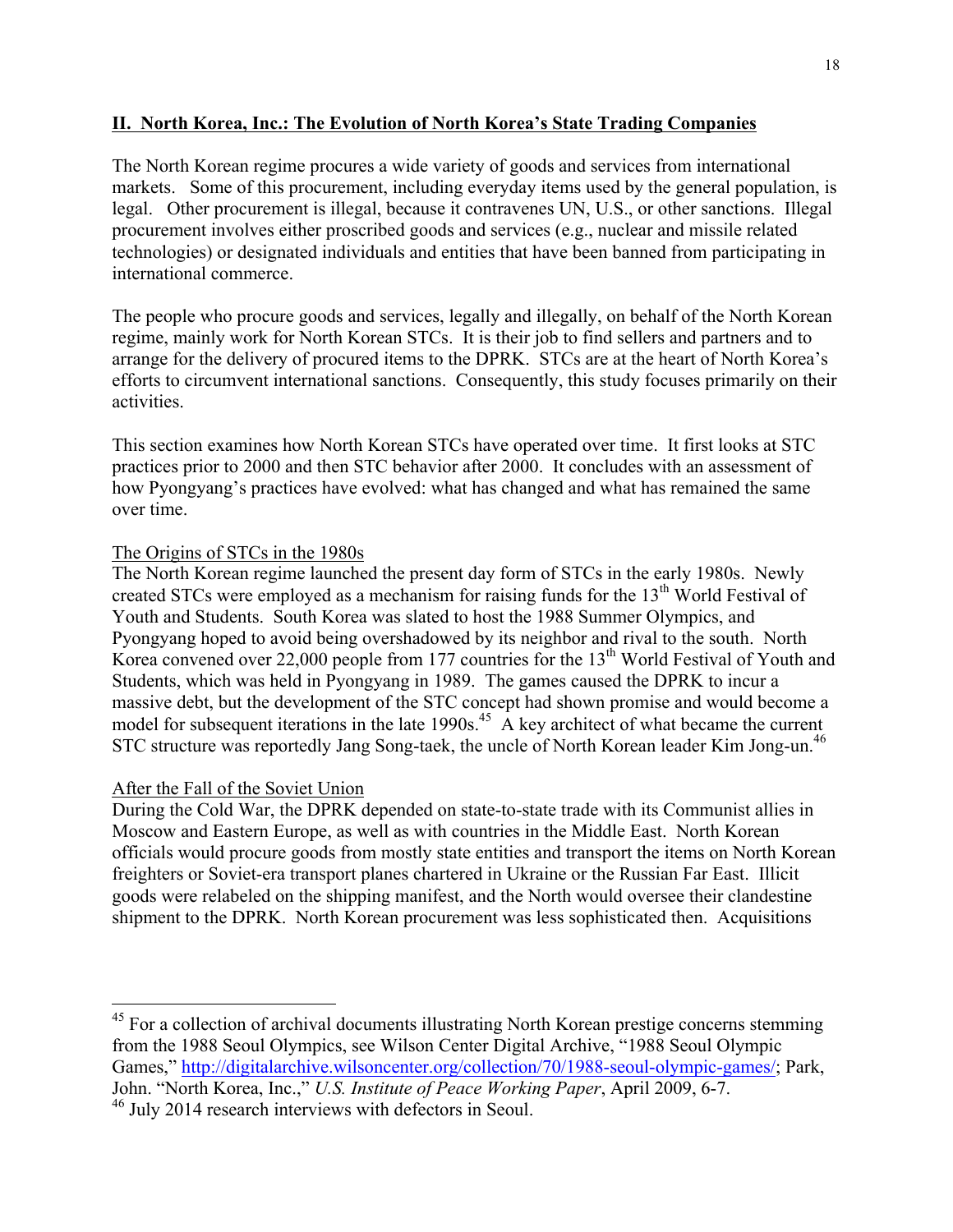were limited by physical constraints, but defectors report that these evasion techniques were reliable and effective.<sup>47</sup>

With the collapse of the Soviet Union and political transitions in Eastern Europe, Pyongyang had to look elsewhere for trading partners.<sup>48</sup> With the STC architecture already in place from the 13<sup>th</sup> World Festival of Youth and Students, North Korea began to establish a more robust system of STCs. The STCs' focus was increasingly on China, and in particular, on the border between to the two neighbors. STCs looking for either legal or illicit goods sought parts and materials from cross-border trade with private Chinese companies—companies often run by Chinese nationals of Korean ethnicity. Agents working for the North's STCs would make frequent but brief trips to China to arrange the transactions.

One of the fundamental but more ignored aspects of the DPRK's procurement system is that it is *not* a fully dedicated proliferation network. Instead, pieces of Pyongyang's procurement network combine licit and illicit procurement. It expanded its commercial activities in a manner that allows it to move banned components and materials within this larger flow of legitimate business.

The DPRK paid for its purchases with revenues from various illegal enterprises, including sales of recreational drugs, counterfeit pharmaceutical drugs, cigarettes, counterfeit bills, and arms (e.g., ballistic missiles). The DPRK also used monies earned by North Korean laborers working abroad as well as trade in commodities such as fish and coal.<sup>49</sup>

 <sup>47</sup> Park, John. "The Key to the North Korean Targeted Sanctions Puzzle," *The Washington Quarterly* 3, no. 37 (November 1, 2014): 199-214; July 2014 research interviews with defectors in Seoul.

<sup>&</sup>lt;sup>48</sup> While the focus of this study is rightly China, several countries and their nationals have played critical roles in North Korean weapons programs, including Russians (missile program) and Pakistanis (nuclear program.) For example on Russia, see "Former Soviet Researches Aid N. Korea's Missile Development." *KBS World Radio*, June 28, 2016.

http://world.kbs.co.kr/english/news/news\_Po\_detail.htm?lang=e&id=Po&No=120002&current

page.<br><sup>49</sup> Greitens, Sheena Chestnut. "Illicit: North Korea's Evolving Operations to Earn Hard Currency." Washington, DC: Committee for Human Rights in North Korea, 2014. https://www.hrnk.org/uploads/pdfs/SCG-FINAL-FINAL.pdf; Noland, Marcus. "How North Korea Funds its Regime." Testimony before the Subcommittee on Federal Financial Management, Government Information, and International Security Committee on Homeland Security and Governmental Affairs, United States Senate, April 25, 2006. https://piie.com/commentary/testimonies/how-north-korea-funds-its-regime.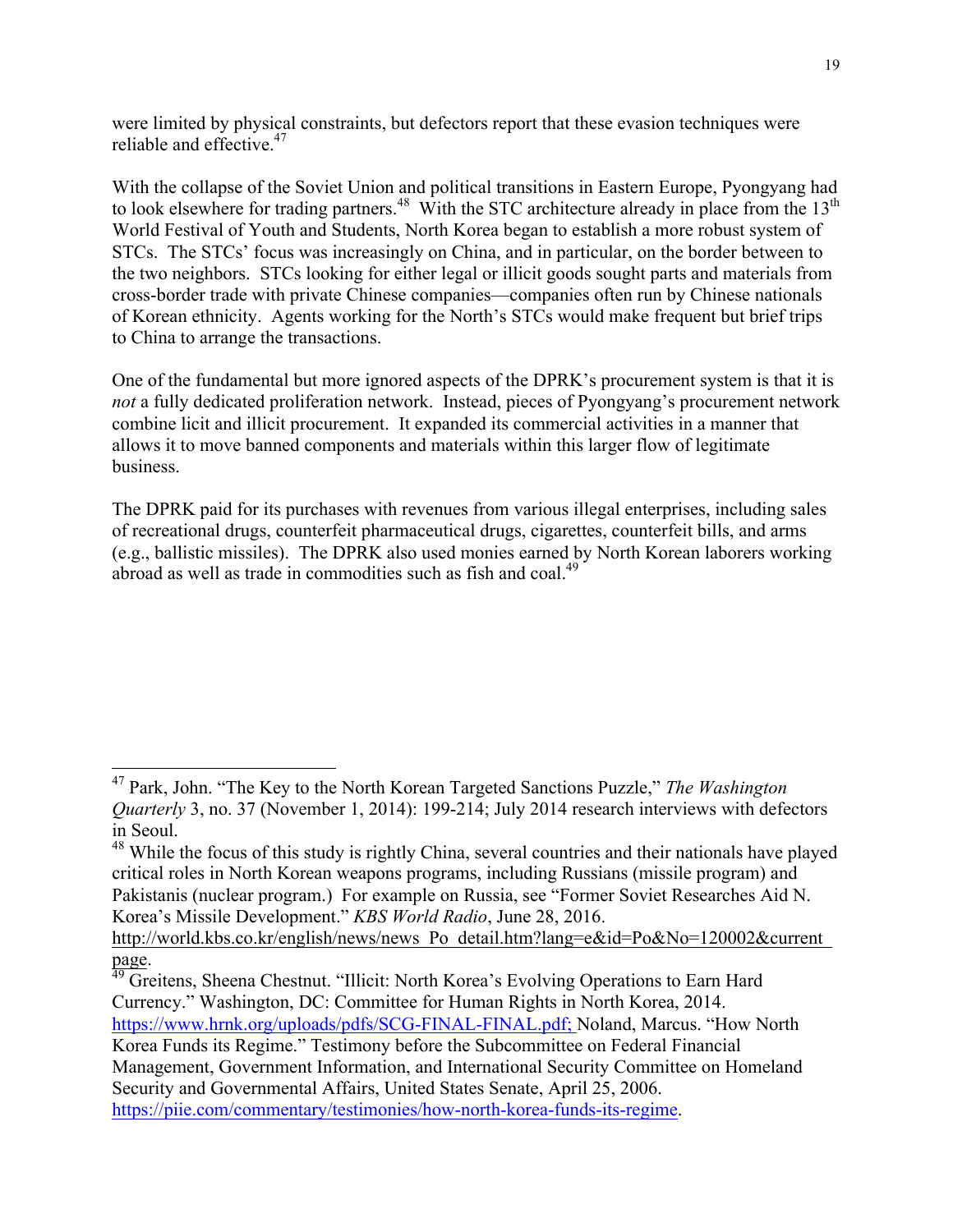#### North Korean Procurement Practices After 2000

After 2000, North Korea, Inc. began a new phase, one that resulted in a deeper penetration of both China and regional economic hubs.<sup>50</sup> This period is defined by three major events: the sanctioning of Banco Delta Asia (BDA) in Macau, the visit to North Korea by China's Premier Wen Jiabao in 2009, the death of Kim Jong-il in 2011 and subsequent succession of Kim Jongun. The first event demonstrated to the DPRK that it needed to develop new, less vulnerable forms of finance. The second had the effect of opening the door to new Chinese partners, including local Chinese banks. The third event is more difficult to assess, but Kim Jong-un's accession has been accompanied by an emphasis on both economic growth and illicit military technologies, making STCs all the more important.

In the mid-2000s, the U.S. Treasury Department designated North Korean accounts in BDA as money-laundering concerns. This, in turn, led the Macanese monetary authority to freeze these accounts.<sup>51</sup> For almost a year, North Korea was unable to access its funds, which totaled approximately US\$24 million. Washington and Pyongyang reached a political agreement to resume the stalemated Six-Party Talks in return for unfreezing these accounts, but even with an agreement in hand, the U.S. had difficulty arranging the release of the frozen funds to North Korea. Eventually it facilitated a wire transfer of the balances from Macau to a private bank in Moscow via the U.S. Federal Reserve System. The North Koreans promptly withdrew the funds from this Russian bank.

The BDA episode demonstrated to the North Koreans that their illegal activities were vulnerable to U.S. sanctions against international banks, especially those using dollars. The DPRK would have to find new partners and new instruments of finance that would allow them to operate outside the reach of the U.S. Treasury Department. Serendipitously, for the DPRK, Premier Wen's subsequent visit to North Korea precipitated a chain of events that provided Pyongyang with access to the partners and instruments it sought via the Chinese market.

In October 2009, Wen led a senior Communist Party of China (CPC) delegation to Pyongyang. While ostensibly celebrating the sixtieth anniversary of the establishment of Sino-DPRK diplomatic relations, the premier brought an entourage including the chief planners and implementers of Chinese internal economic development. Wen signed bilateral agreements with the Workers' Party of Korea (WPK) in the areas of economic development, education, and tourism.52 Initially dismissed by analysts as propaganda, these agreements effectively facilitated the creation of the bilateral mechanism through which North Korean STCs were able to expand

<sup>&</sup>lt;sup>50</sup> This study demarcates DPRK procurement before and after 2000, because the 2000s represent the period where the DPRK begins to deploy STCs more proactively in China. The second half of the 1990s was defined by the famine and efforts at stabilization. Beginning in the 2000s, North Korea starts to more affirmatively pursue foreign commerce as well as the procurement of nuclear and missile related items.

<sup>&</sup>lt;sup>51</sup> July 2015 research interviews with private sector firms in Hong Kong.

<sup>&</sup>lt;sup>52</sup> Park, John. "Assessing the Role of Security Assurances in Dealing with North Korea," Chap. 9 in *Security Assurances and Nuclear Nonproliferation* (Stanford, CA: Stanford University Press, August 2012).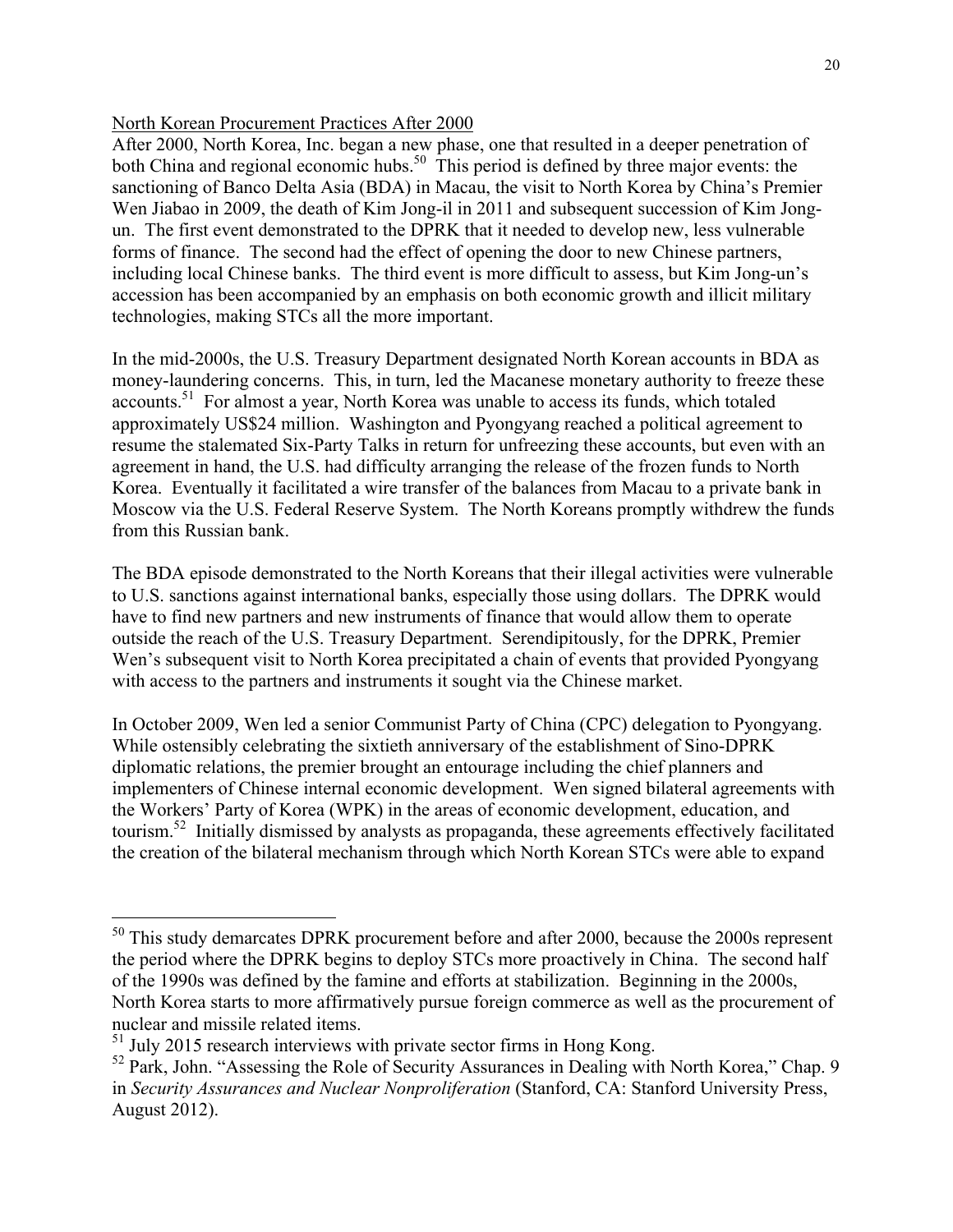their export of coal to China and enhance their procurement capabilities within the Chinese national economy.53

Moreover, the agreements signaled to *private* Chinese firms that it was permissible to do business with DPRK entities. In particular, it made it possible for the North to find Chinese firms that could help with the procurement of dual use and other high value items.

The timing of Wen's October visit was critical, as it came after the DPRK's second nuclear test in May of 2009. Following the test, both the U.S. and the United Nations imposed new sanctions on the North, including financial sanctions. This combination of new sanctions and new opportunities to contract with private Chinese partners had powerful interactive effects.



**Chart 1. North Korea Trade, 2001-2014**<sup>54</sup>

Finally, no account of this time period would be complete without reference to Kim Jong-un's rise to power. It is still early in the young Kim's tenure to assess the full ramifications of this political transition, but already there have been changes, most notably the new *byungjin* policy, which seeks to simultaneously increase North Korea's nuclear weapons arsenal and develop its

 <sup>53</sup> August 2014 research interviews with defectors in Seoul.

<sup>&</sup>lt;sup>54</sup> Annual reports on North Korean economic performance released by the Bank of Korea, and available at "DPRK Economic Statistics." *NK Econ Watch.* http://www.nkeconwatch.com/northkorea-statistical-sources/. This chart reports on all DPRK except for that between North Korea and South Korea, which is reported separately. Data for China-DPRK trade from the Korea Trade-Investment Promotion Agency, Korea International Trade Association, and the ROK Ministry of Unification document the same pattern. For a useful source of public data on the DPRK economy, see: Melvin, Curtis. Ed., *North Korea Economy Watch*, http://www.nkeconwatch.com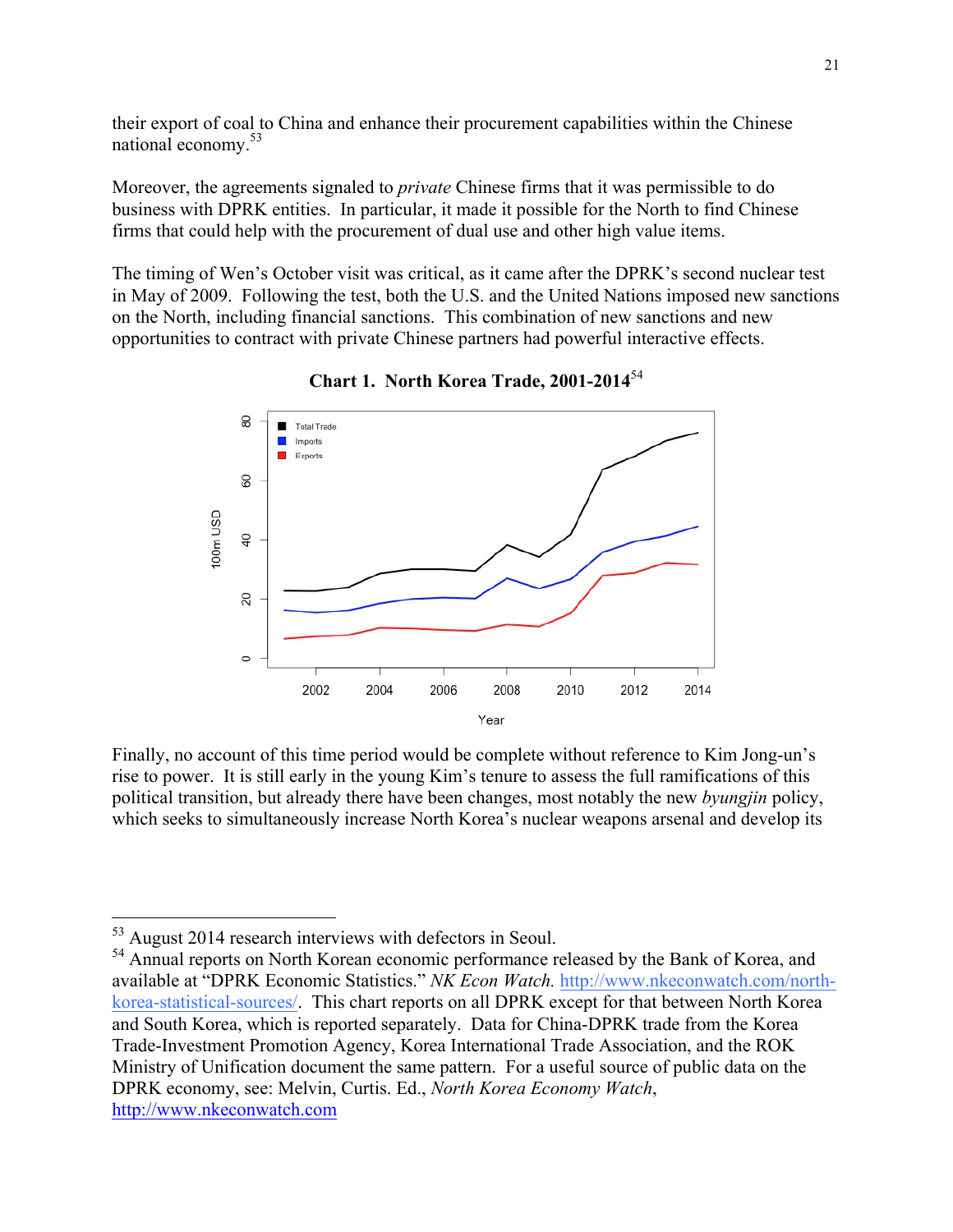national economy.55 Certainly, for North Korean STC managers pursing illicit weapons technology, the message is full speed ahead.<sup>56</sup>

#### North Korea's Adaptations

The combination of greater access to the Chinese market, new sanctions, and later, an increased demand for economic growth and illicit technologies under Kim Jong-un precipitated a dramatic shift in DPRK procurement. In particular, five changes to the STC system are noteworthy.

#### 1) Employment of more capable Chinese middlemen

With improved bilateral economic relations following Wen's visit, the DPRK regime expanded its use of private Chinese middlemen. It also contracted with more capable private firms than it had in the past. New sanctions raised the risk of doing business with North Korea, as the U.S. and others had hoped, but Pyongyang responded by paying higher fees to compensate for the increased risk. Higher fees, in turn, drew larger and more sophisticated Chinese partners.

Essentially, Pyongyang is able to rent the procurement capabilities of Chinese firms. New, larger, and more sophisticated brokers provided Pyongyang with a number of additional capabilities. These included:

#### *Enhanced access to local Chinese suppliers and foreign firms located in China*

North Korean STCs operating in China often use third parties to obtain goods that they otherwise could not acquire. The STCs, acting in their own name or through a shell company, contracted with private firms in China. The Chinese brokers, in turn, signed contracts with Chinese suppliers. The suppliers assume they are doing business with a Chinese firm, not a North Korean one. Once the brokers acquired the targeted goods from the unsuspecting supplier, they were transferred to the intended endpoint, the DPRK.

A similar arrangement is used to place orders with Western companies that have established their own production platforms in China. Tapping into this segment of the Chinese economy has proven to be particularly valuable for Pyongyang. Foreign firms in China constitute a gateway to the international market but with significantly lower exposure to risk, compared with directly trying to procure goods from Western companies in their home markets.<sup>57</sup>

## *More precise procurement*

Buying the services of larger more sophisticated Chinese partners allowed the DPRK to expand the number and kinds of firms it could target for procurement. It enabled North Korea to search for specialty, hard-to-find goods that its less capable partners (e.g., along the border) cannot acquire. In short, Pyongyang achieved greater precision in its procurement.

<sup>&</sup>lt;sup>55</sup> Snyder, Scott A. "The Motivations Behind North Korea's Pursuit of Simultaneous Economic and Nuclear Development," CFR, November 20, 2013, http://blogs.cfr.org/asia/2013/11/20/themotivations-behind-north-koreas-pursuit-of-simultaneous-economic-and-nuclear-development/ <sup>56</sup> August 2014 research interviews with defectors in Seoul.

 $57$  Chinese middlemen would also place orders to foreign firms' subsidiaries in other parts of Asia, such as Japan. August 2014 research interviews with defectors in Seoul.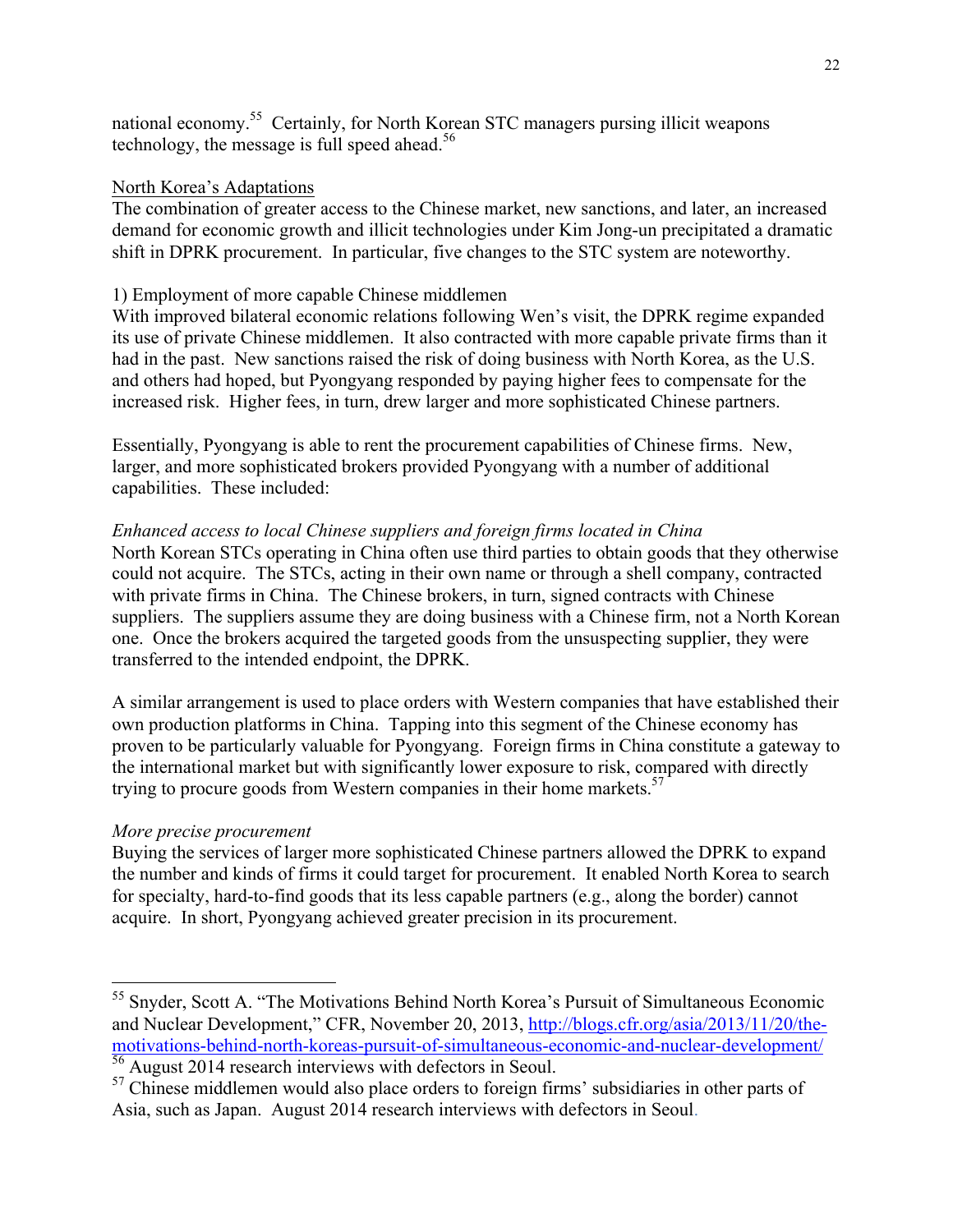## **Box 2. DPRK Adaptations**

| 1) Employment of more capable Chinese middlemen                                                                                      |
|--------------------------------------------------------------------------------------------------------------------------------------|
| Enhanced access to Chinese suppliers and foreign firms located in China                                                              |
| More precise procurement                                                                                                             |
| Outsourcing of logistics                                                                                                             |
| Bulk payments and broker financing                                                                                                   |
| 2) Embeddedness in China<br>Building procurement relationships and developing tacit knowledge<br>Chinese banks and on-shore accounts |
| 3) Use of Hong Kong                                                                                                                  |
| 4) Use of commercial hubs in Southeast Asia                                                                                          |
| 5) Increased use of embassies and diplomatic personnel for procurement                                                               |

Specialized products range from dual-use industrial equipment manufactured on a foreign company's China-based assembly line to luxury items imported directly from their country of origin into China. The combination of 1) readily accessible specialized products and 2) specialized services for hire has substantially bolstered the DPRK's procurement capabilities.<sup>58</sup>

## *Outsourcing of logistics*

For an extra fee, Chinese middlemen often manage procurement logistics for their North Korean clients, including receipt from a supplier and shipment to the DPRK. This makes for a smoother procurement pathway and also diminishes the risk associated with illicit acquisition.<sup>59</sup> Gone are the days of having to rely exclusively on North Korean ships secretly ferrying parts from a port in the Middle East. Chinese partners instead hide North Korea's relatively small consignments amid the massive volume of regular commercial activity within China's domestic market. Once in this flow, defectors noted that the consignment would essentially be "hiding in the open."

The DPRK's Chinese partners target sea and land routes that are congested, and where rates of inspection are low. Although an option, commercial aviation is rarely used largely due to its high cost. The main advantage of using air is expedited delivery and the infrequent inspection of checked packages at airports. In Beijing Capital International Airport, it is common to see large packages wrapped in cardboard but rarely inspected by airline representatives before they are moved along and stored in the airplane's cargo compartment. From there, it would be a

 <sup>58</sup> July 2014 research interviews with defectors in Seoul.

<sup>&</sup>lt;sup>59</sup> Aaron Arnold suggests that a comparison might be made to "the evolution of narco-trafficking post-Medellin cartels. In order to minimize risk, the Columbian cartels outsourced logistics to Mexican drug trafficking orgs, like the Zetas and Sinaloa cartels." Arnold, Aaron. Communication with the authors, July 2016.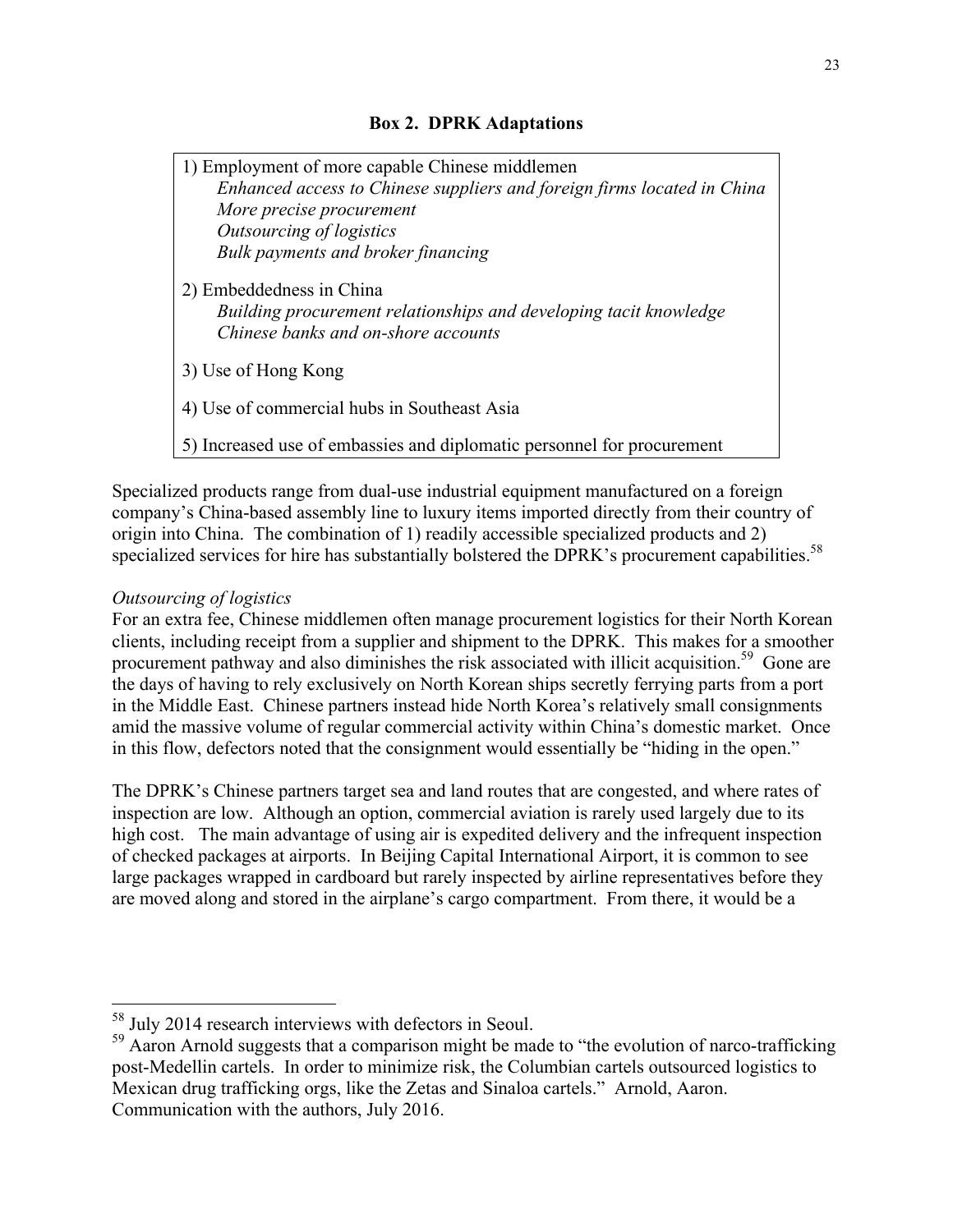direct flight to Pyongyang Sunan International Airport. The same is true for direct flights originating from Shanghai Pudong International Airport.<sup>60</sup>

For an additional fee, a Chinese broker will not only arrange for the acquisition and transport of illicit goods but will also cover up the illicit transfer. One defector explained how this operated in the case of advanced medical imaging equipment exported by a Japan-based manufacturer. The Chinese broker not only arranged for the export of the item but also engaged in an elaborate deception to hide the identity of the end user (North Korea). When the Japanese supplier sought to confirm the export's end use, the broker arranged for hospital representatives to create a false "transfer trail," so that the inspector from the Japanese manufacturer was endlessly visiting Chinese hospitals in search of the equipment. By the time the company inspector returned to the Chinese hospital listed in the original purchase documents, the medical diagnostic equipment had long since been shipped to North Korea.<sup>61</sup>

## *Bulk payments and broker financing*

Doing business with larger PRC firms permits the DPRK to rely on bulk payments and broker financing. This reduces the need for STC cash up front, and reduces the risk associated with illicit transactions. The DPRK can now structure contracts that allow North Korean representatives to pay for the bulk of the transaction—approximately 80-90%—upon final delivery to North Korea. In the interim, the PRC firm directly pays for the procured item. This new practice also has the effect of weeding out smaller and less capable Chinese middlemen. 62

Defectors stress the importance of this arrangement for STC managers. In the eyes of the North Korean leadership, an STC manager is responsible for a missing delivery. A failed deal is detrimental to a manager's career.

## 2) Embeddedness in China

With new opportunities in China, more North Korean STCs began to relocate their operations to the mainland. The move to embed inside the Chinese market signified a shift from what had previously been primarily trans-border procurement facilitated by brief business trips. As a consequence, the STCs are able to 1) build deep relationships and develop tacit knowledge, and 2) take advantage of the Chinese banking system.

 <sup>60</sup> August 2014 research interviews with defectors in Seoul. STC managers report that civil aviation flights are particularly well suited to the transport of physically small but critical goods such as electronic components. They suggest that, contrary to expectations, air transport is relatively easy—a claim that appears to be borne out by the near absence of reported interdictions involving Chinese civil air transport.

<sup>&</sup>lt;sup>61</sup> July 2014 research interviews with defectors in Seoul.

 $^{62}$  Lesser middlemen would lack the capital to self-fund the purchase of a shipment. That type of market actor would likely lead a hand-to-mouth existence, where almost all of the revenue it earned on a deal would immediately go to settling expenses. The margins would be so small that this type of broker would be focused on daily survival and thus represent a more risky partner. July 2014 research interviews with defectors in Seoul.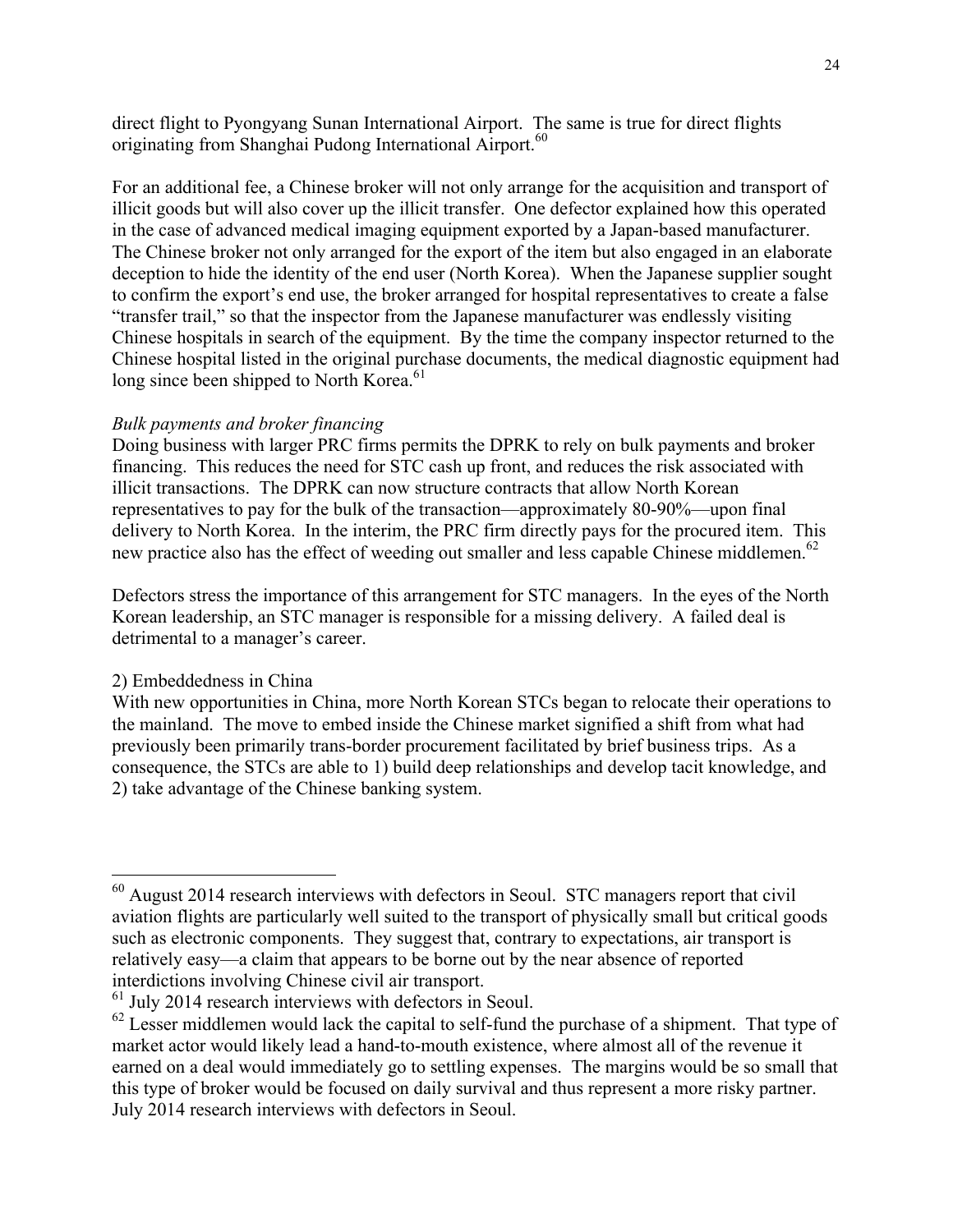#### *Building procurement relationships and developing tacit knowledge*

Rather than making quick trips or a short-term posting abroad, STC managers now reside in Chinese commercial hubs with their families.<sup>63</sup> Their children attend local international schools. On the mainland, North Korean managers are viewed and treated much like other foreign businessmen making deals.

This new arrangement—i.e., normalcy—enables these managers to sink roots in local communities and gain access to local resources. The tacit knowledge (i.e., informal knowledge generated from direct experience) and relationship building acquired by working in China enables North Korean managers to more effectively navigate the Chinese economy and the world of private Chinese middlemen. North Korean STCs have even bought into Chinese firms and then with ownership rights, used the Chinese firms to carry out wire transfers and conduct other activities outside the sanctions regime.<sup>64</sup>

#### *Chinese banks and on-shore accounts*

Moving more of its procurement network to the mainland also allows the DPRK to take advantage of the Chinese banking system. Pyongyang set up on-shore accounts in China with the funds generated from North Korea's coal sales to Chinese customers. DPRK officials then drew on these accounts for funds to purchase technology, luxury goods, and other banned items. Having access to a Chinese bank account allowed DPRK managers to transfer money within the Chinese banking system, using private Chinese middlemen. When a private Chinese middleman wired funds on behalf of its North Korean STC client, the documentation recorded it as a Chinese company making the transfer. As a result, it was difficult for the Chinese government to detect illicit activity.<sup>65</sup>

Having access to Chinese bank accounts also helped the DPRK avoid using U.S. dollars. International wire transfers in dollars typically pass through American banks, where illicit transactions can be detected and funds seized. North Korean STCs benefited enormously from Chinese bank accounts that permitted them to avoid these risks. Defectors pointed out that these onshore accounts constituted the foundation upon which the North Korean regime had been carefully building a foothold inside of China's domestic market.<sup>66</sup> This trend continues today. Indeed, the use of onshore banking accounts set up by Chinese brokers may very well be the main counter-measure North Korean STC managers employ against the new banking and financial sanctions.

## 3) Use of Hong Kong

As a Special Administrative Region of China, Hong Kong operates as an open commercial and financial hub. The existence of deep, well-developed, financial markets in Hong Kong help North Korean STCs monetize their business risks. By paying higher fees to reflect higher risk in a post-nuclear test, post-financial sanctions environment, North Korean STCs have been able to

<sup>&</sup>lt;sup>63</sup> Defectors who experienced this expat lifestyle explained how they sent their children to local international schools. July 2014 research interviews with defectors in Seoul.

<sup>&</sup>lt;sup>64</sup> August 2014 research interviews with defectors in Seoul.

<sup>&</sup>lt;sup>65</sup> July 2014 research interviews with defectors in Seoul.

<sup>66</sup> August 2014 research interviews with defectors in Seoul.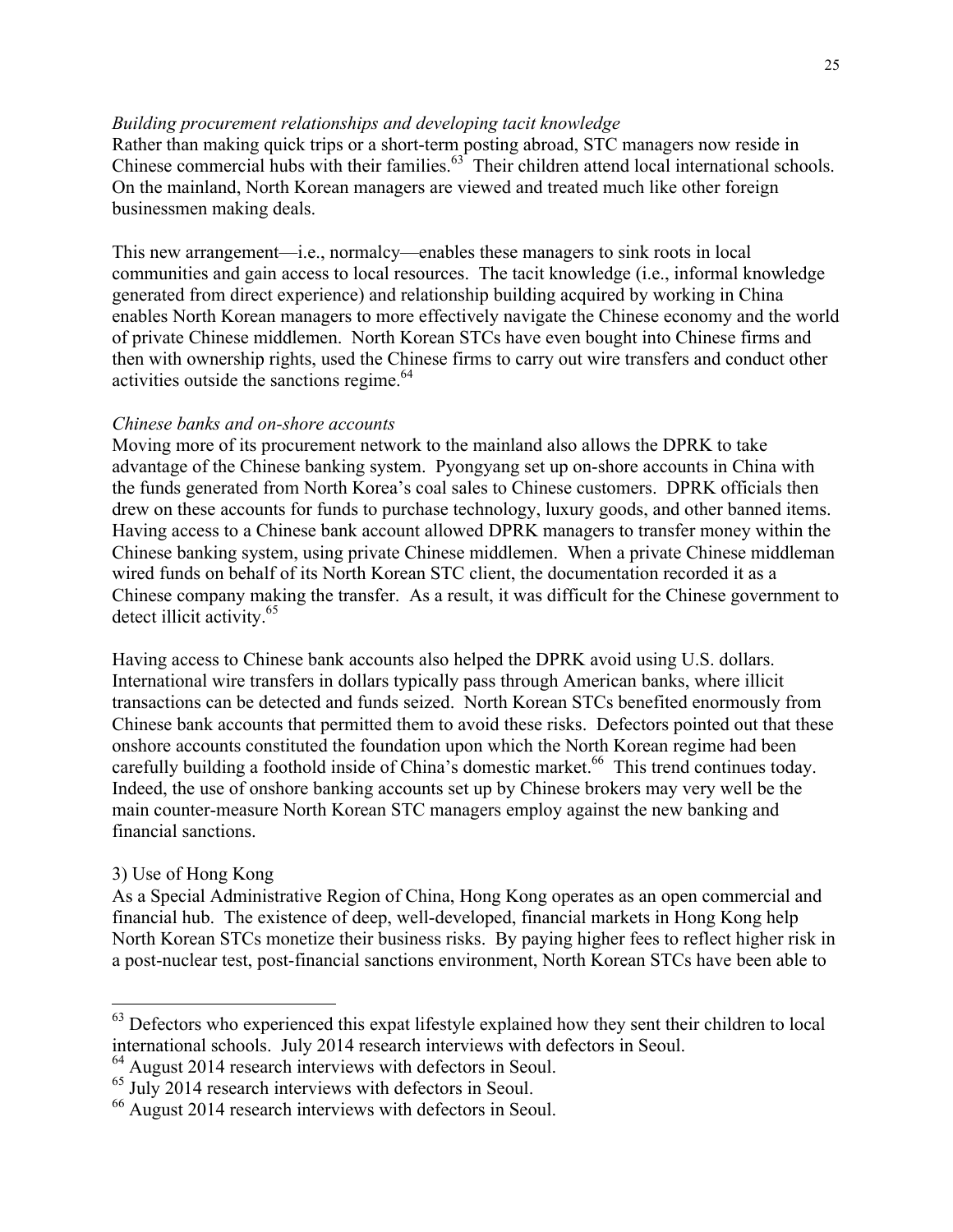take advantage of Hong Kong's central role in trade and finance, including the privileged relationship Hong Kong-based entities enjoy with their mainland counterparts. The North expanded STC branches in Hong Kong, which made it even easier to use Chinese middlemen on the mainland to execute deals and transport procured goods.

#### 4) Use of commercial hubs in Southeast Asia

North Korean STCs frequently use their bases of operations in mainland China and Hong Kong to develop relationships with individuals and firms in Southeast Asian commercial hubs and to establish bank accounts throughout the region.

STCs often reach out to "Hwa-gyos," the Korean term for ethnically Han Chinese North Korean citizens or their descendants who live abroad. By leveraging North Korean cultural ties, the DPRK can take advantage of the fact that many Hwa-gyos are wealthy businessmen. Thus, a combination of cultural affinity and monetized risk is often sufficient to persuade these unique businessmen to provide loans or front-end financing for North Korean STCs.<sup>67</sup>

North Korea's bank accounts in Southeast Asia are useful for money laundering and local procurement. An STC manager provides cash to a Chinese middleman who, in turn, wires the sum from point A in northern China to point B in southern China. From there, the broker arranges for the funds to be wired to a financial institution in a Southeast Asian country. Once in country, the funds can be used for a host of purposes, from paying a local firm to ship a consignment to processing payment for a transit fee.<sup>68</sup>

A court case in Singapore in August 2015 documents how North Korean STCs pay local firms to conduct activities designed to evade sanctions—particularly with respect to arranging wire transfers for payments to foreign counterparties.<sup>69</sup>

5) Increased use of embassies and diplomatic personnel for procurement

North Korea abuses its diplomatic privileges to support its procurement efforts abroad. North Korea has traditional diplomatic relations with most countries, particularly in Asia. It has embassies and diplomatic representation in these countries, where it is accorded normal consular privileges. These privileges include the use of diplomatic "pouches" which can travel through countries and across borders without the risk of search. Diplomatic couriers carrying these pouches enjoy immunity from arrest.<sup>70</sup> The DPRK has taken advantage of this system and used

 <sup>67</sup> Park, John. "The Key to the North Korean Targeted Sanctions Puzzle."

<sup>&</sup>lt;sup>68</sup> July 2015 research interviews with private sector firms in Singapore.

 $69$  An August 2015 court case in Singapore illustrates how this sort of arrangement can work: on July 8, 2013, Chinpo Shipping Company of Singapore reportedly transferred US\$72,000 to Panama shipping agent C B Fenton and Co. for a vessel transporting weapons from Cuba to North Korea. The prosecution alleged that Chinpo agreed to make the payment on behalf of North Korean entity Ocean Maritime Management for *Chong Chon Gang*, one of its vessels, to travel through the Panama Canal. *Singapore Public Prosecutor v. Chinpo Shipping Company (Private) Limited, 2016*. Case No. DSC 900002-03 of 2014.

 $70$  Over time the concept of a diplomatic "pouch" has evolved to include larger cartons, even shipping containers.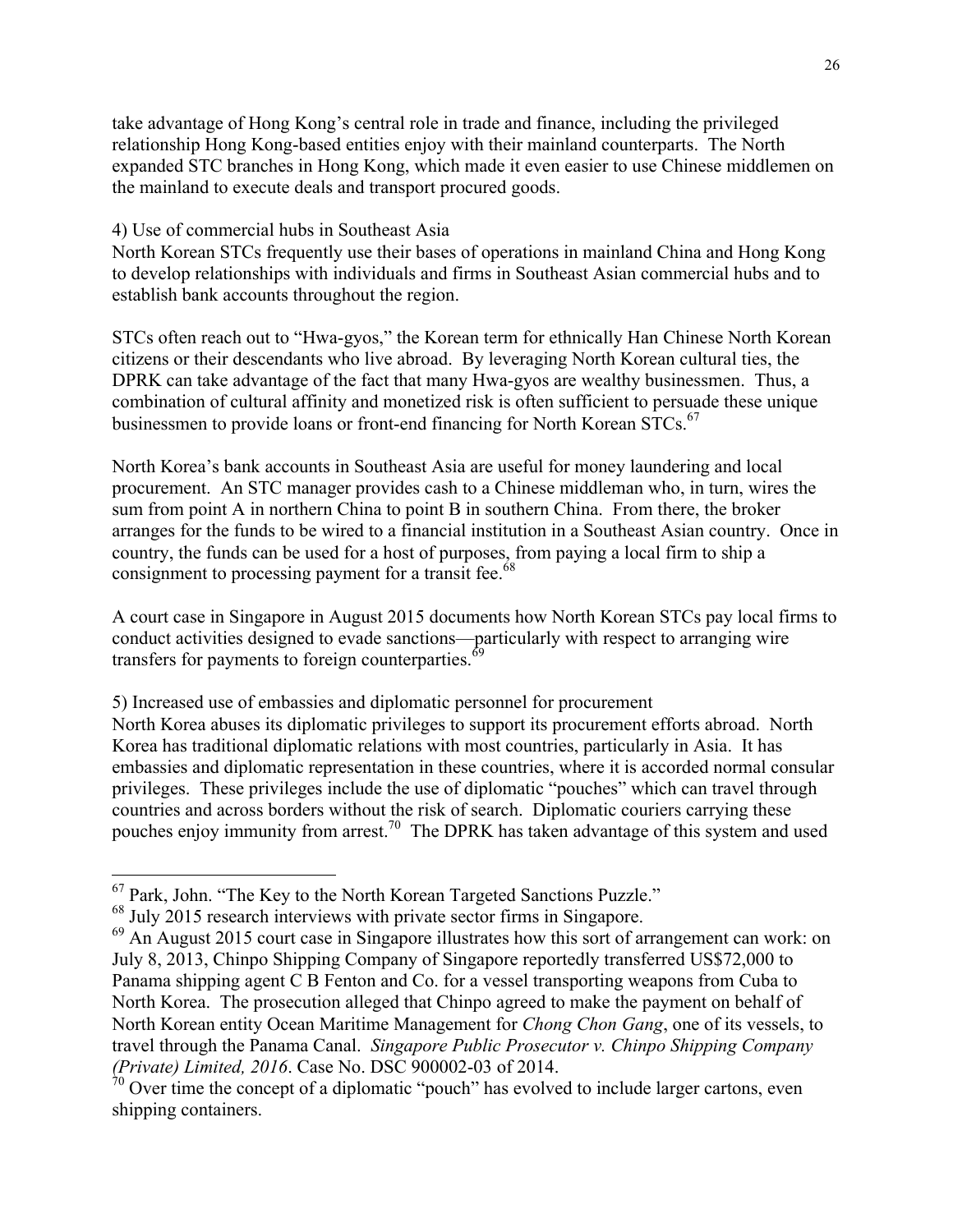diplomatic personnel both as agents engaged in illicit procurement and as couriers who transport unreported cash and other illicit items. If caught, they can be expelled, however.

The improper use of embassies was cited in 2013 in UNSCR 2094, and reaffirmed in UNSCR 2270 (2016), which expressed "continued concern that the DPRK is abusing the privileges and immunities accorded under the Vienna Conventions on Diplomatic and Consular Relations."<sup>71</sup>

The use of embassies and diplomatic personnel provide the DPRK with several advantages from a procurement perspective. Defectors note that the North Korean regime co-locates shell companies with its overseas embassies in countries that are particularly active commercially. This permits managers to operate their firms with a lower level of scrutiny from local law enforcement. $72$ 

In addition, credentialing an STC official as a diplomat enables that individual to reside in the designated country for a longer period. This arrangement provides an opportunity for an STC manager to further develop working relationships with middlemen and build up commercial expertise related to the local market. As a recent defector pointed out, "in the end, all procurement is local."<sup>73</sup>

The Evolving DPRK Revenue Stream

Just as the North's procurement modalities have evolved over time, so has the mix of revenue sources that it uses to finance purchases of licit and illicit items. Money made from the sale of illegal drugs, cigarettes, pharmaceuticals, weapons systems and counterfeit bills have declined in relative terms over time.<sup>74</sup> A variety of factors explain this outcome with particular causes depending on the type of trade involved. In some cases, sanctions have created new barriers; in others, the market for those items has changed as additional suppliers have entered the global marketplace. In some cases, the emerging competitors have been non-state actors such as criminal enterprises (e.g., counterfeiting rings in Thailand).<sup>75</sup>

As these illicit sources of revenue have declined, the DPRK's export of coal and human labor has increased. At its peak in the early 2010s, some 90% of the North's exports were sold to China. For years, China famously bought up commodities to feed its growing economy. In 2015, North Korea was China's third largest provider of coal behind Australia and Indonesia.<sup>76</sup>

 $71$  UN Security Council Resolutions 2094 and 2270 are available at: http://www.securitycouncilreport.org/un-documents/dprk-north-korea/.<br><sup>72</sup> August 2014 research interviews with defectors in Seoul.

<sup>73</sup> August 2014 research interviews with defectors in Seoul.

 $74$  There is some evidence that North Korean counterfeiting may be making a come back. See footnote 118.

<sup>75</sup> Greitens, Sheena Chestnut. "Illicit: North Korea's Evolving Operations to Earn Hard Currency;" Noland, Marcus. "How North Korea Funds its Regime."

<sup>76</sup> July 2015 research interviews with South Korean government officials in Seoul.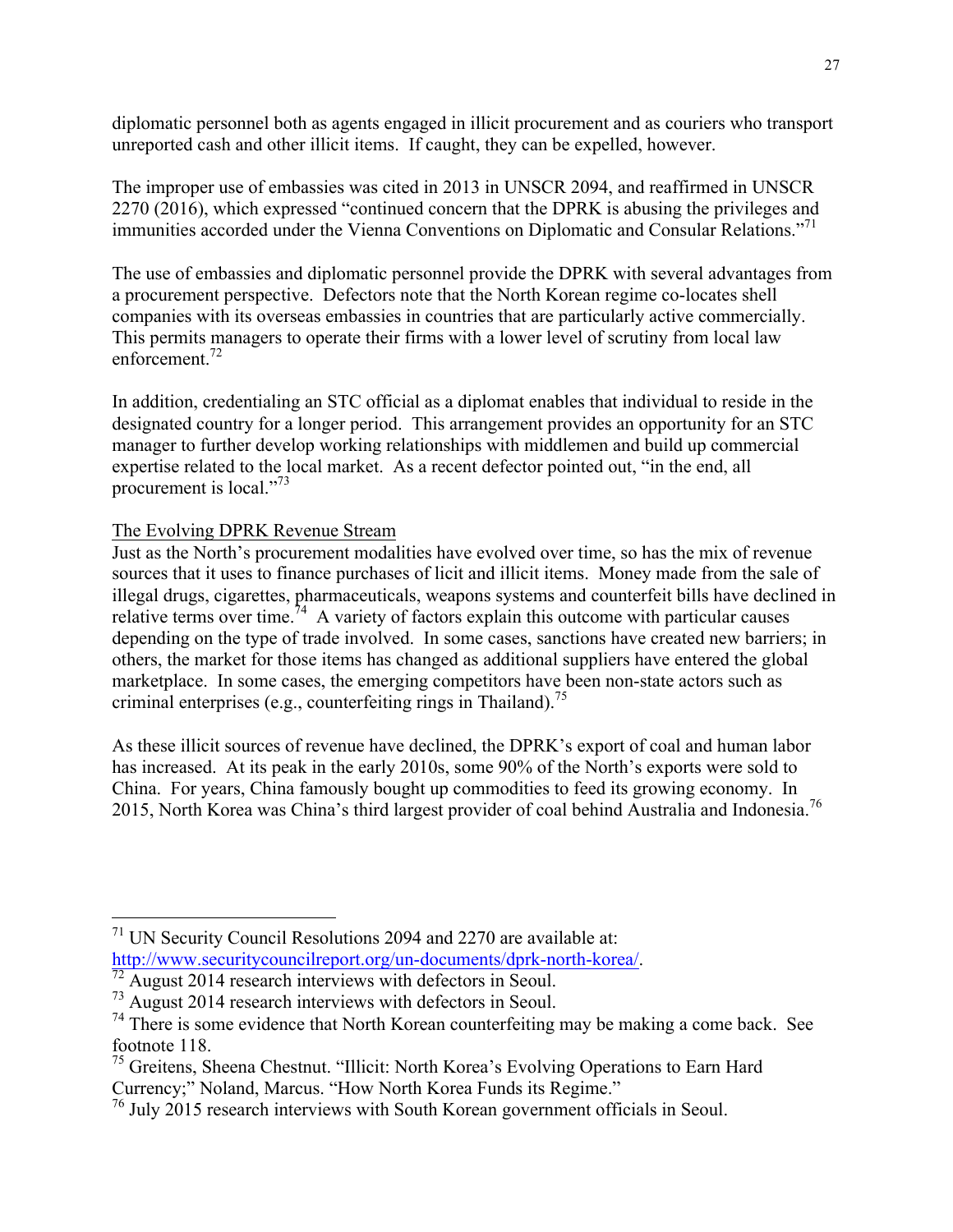During the second half of the 2000s, the DPRK regime earned record sums as the international commodity price of coal almost tripled compared to the first half of the 2000s.<sup>77</sup> But during the 1<sup>st</sup> quarter of 2015, South Korean diplomats posted in China reported a decline in North Korea's coal sales and revenue with China. The first factor accounting for the decline in the coal trade was the PRC government's newly instituted environmental standards. DPRK coal was sent back by China because of its high sulfur content. Second, a decline in the economic value of the trade reflected a drop in the international price of coal. The monetary value of the North's coal exports declined, as prices for commodities declined. The drop in commodity prices represented the biggest shock yet to North Korea's once highly lucrative coal trade.<sup>78</sup>

North Korea has also raised revenue by sending laborers to work abroad, especially in Chinese factories, and Russia's timber and construction industries.<sup>79</sup> Coordinating closely with Chinese partners, select North Korean STCs have been steadily expanding the number of North Korean workers in China. The vast majority of the wages they earn from their Chinese employers are sent back to the North Korean leadership's affiliated organizations in bulk cash shipments that are physically transported back to Pyongyang. This scheme enables the regime to evade financial sanctions. Defectors report that the North Korean workers only receive about 10 percent of their wages.<sup>80</sup>

## Jang Song-taek and North Korea's Commercial Relations with China

Stepping back, one cannot describe the North's commercial relationship with China without reference to Jang Song-taek, Kim Jong-un's uncle by marriage. Following the death of Kim Jong-il until his surprise execution in December 2013, Jang was arguably the most senior and powerful official in Pyongyang other than Kim Jong-un. Jang was the DPRK official with the closest ties to Beijing, having personally met with Premier Wen, President Hu Jintao, and an array of senior Chinese officials. In particular, Jang oversaw economic cooperation with the PRC and used that position to build a large patronage network whose main purpose was trade and procurement.

 <sup>77</sup> August 2014 research interviews with defectors in Seoul.

<sup>&</sup>lt;sup>78</sup> July 2015 research interviews with South Korean government think tank analysts in Seoul; Solomons, Ilan. "New Sanctions Could Cripple Reclusive North Korea's Mining Sector." *Mining Weekly*, May 27, 2016. http://www.miningweekly.com/article/new-sanctions-could-cripplereclusive-north-koreas-mining-sector-2016-05-27/rep\_id:3650. In the early 2010s, Pyongyang's total quantity of coal exports rebounded and actually increased, but the increased volume did not make up for the declining price.

<sup>79</sup> Snyder, Scott A. "North Korea's Latest Export: Labor." *Forbes*, May 22, 2015. http://www.forbes.com/sites/scottasnyder/2015/05/22/north-koreas-latest-export- $\frac{1 \text{abor}}{80}$  July 2014 research interviews with defectors in Seoul.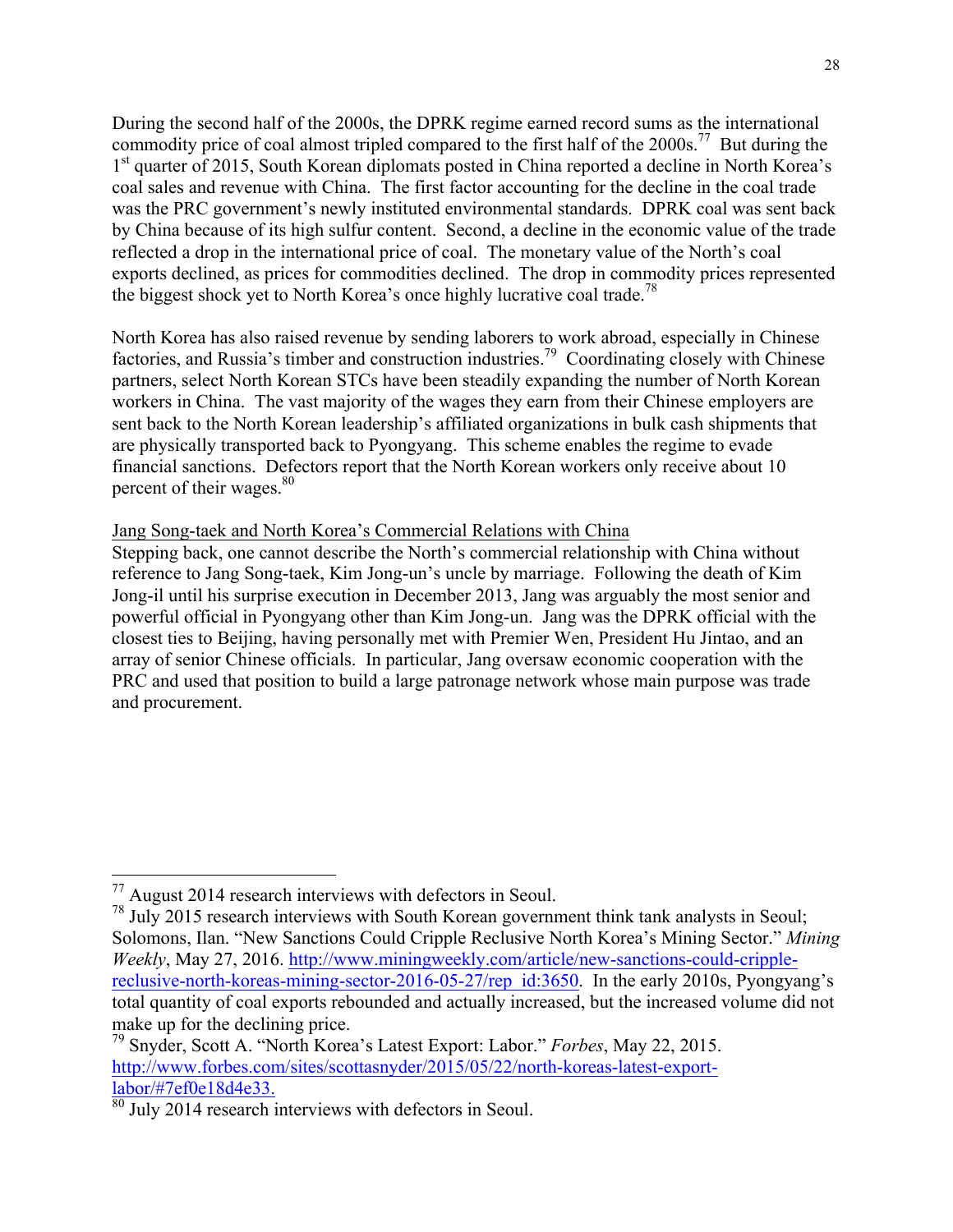At the time of his death, analysts tried to make sense of the dramatic turn of events. Some wondered whether the execution signaled a potential change in relations with China, and in particular, a turn away from economic cooperation and development with Beijing.<sup>81</sup>

In the end, Jang's execution did not portend a shift in economic relations with China. While some of the senior members of Jang's network were recalled or some punished, it did not result in a wholesale closing or restructuring of Jang's institutional apparatus. Some of his top officials were retained as well as the larger infrastructure. Kim apparently preferred to take control of Jang's network rather than rooting it out. Many officials remained in China to do Pyongyang's bidding. Indeed, in some cases, the post-Jang regime generated new opportunities for those working in the North's STCs, as it afforded the chance to change jobs and join a different trading company.<sup>82</sup>

## The Evolution of DPRK Trading Practices over Time

As one charts North Korean procurement from the 1990s into the 2000s, following the 2009 DPRK-PRC economic agreements, and then again after the rise and fall of Jang Song-taek, there are both continuities and changes. Among the consistent features of North Korean trade and procurement are the use of shell companies, the use of embassies, the export of laborers, and the centrality of the Chinese market—both as a source of revenue and a vehicle for procurement.

The evolution in DPRK trade and procurement can be seen in Pyongyang's choice of partners, pathways, and practices.

At one level, the centrality of China as North Korea's main trading partner remains constant. Within China, however, the past decade has witnessed significant changes in the North's selection of commercial partners. Over time, Pyongyang has increasingly turned to *private* Chinese firms rather than party bureaucrats and state-owned entities, and more crucially, to private Chinese *middlemen*. Rather than providing goods themselves, these middlemen facilitate the procurement of materials and technology by acting as agents for the North, thus masking Pyongyang's role. In addition, the character of the brokers has evolved, as Pyongyang has attracted *larger, wealthier, and more sophisticated* Chinese partners.

The North's ability to attract more capable Chinese firms has allowed it to adopt new practices. It has been able to target the procurement of whole systems rather than parts and to more effectively procure goods from foreign firms operating in China. The use of more sophisticated Chinese partners has also allowed changes in the contracts and financial structure of procurement deals, for example, by having Chinese firms cover the upfront costs of procurement in many instances.

Finally, the procurement pathways have changed. Over time, the DPRK has moved from a reliance on local, cross-border procurement towards operations deep inside the mainland. North

 <sup>81</sup> Kuhn, Anthony. "An Execution In North Korea Has A Chilling Effect In China." *NPR*, January 10, 2014. http://www.npr.org/sections/parallels/2014/01/10/261412968/an-execution-innorth-korea-has-a-chilling-effect-in-china

<sup>&</sup>lt;sup>82</sup> August 2014 research interviews with defectors in Seoul.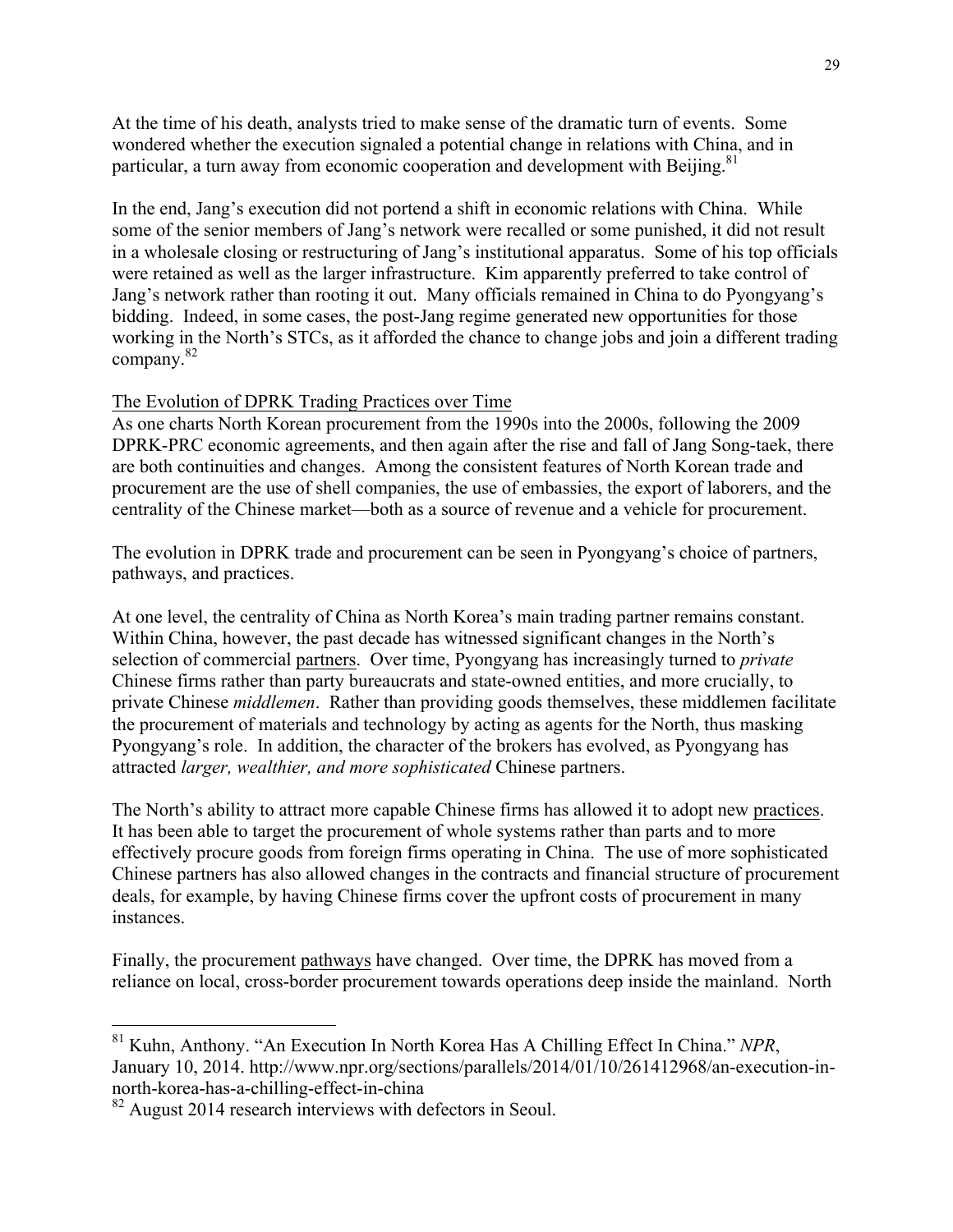Korean STCs have become embedded in China, where they are part of the normal Chinese business environment. This shift to on-site procurement has been supplemented by efforts to expand regional procurement nodes, in Hong Kong and throughout Southeast Asia. The use of DPRK couriers and diplomats for illicit commercial purposes illustrates the North's efforts to diversify its procurement pathways.

## **III. The Unintended Consequences of Sanctions on North Korea**

## Conceptualizing Unintended Consequences

Debates over sanctions in general, and over North Korea sanctions in particular, tend to focus on whether sanctions are effective or ineffective. Less discussed are the potential unintended consequences of sanctions. In principle, these unintended consequences might affect 1) North Korea, 2) the governments that impose sanctions on North Korea, and 3) third parties.

It is important to distinguish the popular notion of unintended consequences from the way the term is used here. In common parlance, unintended consequences are almost always associated with negative outcomes. In the typical narrative, a government enacts a policy with good intentions, but in practice, other inadvertent effects overwhelm the good outcomes leaving the situation worse than before the policy was adopted. In contemporary policy debates, reference to unintended consequences can be a "gotcha moment," where the identification of an unintended consequence is commonly used to delegitimize a policy.

The concept of unintended consequences presented here is more descriptive and neutral than normative or evaluative. Most, if not all, policy actions generate unintended consequences. Moreover, unintended consequences include a range of potential outcomes. These vary across two dimensions: from positive to negative and from significant to insignificant. And regardless of whether a given unintended consequence is positive or negative, significant or insignificant, unintended consequences can change over time. Thus, unintended consequences are seen here as dynamic: an effect that is negative in one phase of policy implementation could turn out to be positive at a subsequent point or vice versa.

|               | <b>Positive</b> | <b>Negative</b> |
|---------------|-----------------|-----------------|
| Significant   | Maximize        | Minimize        |
| Insignificant | Monitor         | Monitor         |

|  |  | <b>Table 1. Types of Unintended Consequences</b> |  |  |
|--|--|--------------------------------------------------|--|--|
|--|--|--------------------------------------------------|--|--|

Medicines provide a useful analogy here. A drug taken to combat a bacterial infection might also improve the complexion of one's skin—a positive but not particularly consequential unintended effect. Other medications can heighten the risk of stroke: a negative and more consequential event. Some medications are effective when first taken but wane in efficacy over time, even as the negative side effects increase over the same period. More broadly, an antibiotic might cure an infection for an individual patient, but the widespread use of this effective treatment might, in time, produce resistant strains of bacteria that have the effect of leaving a population more vulnerable to disease.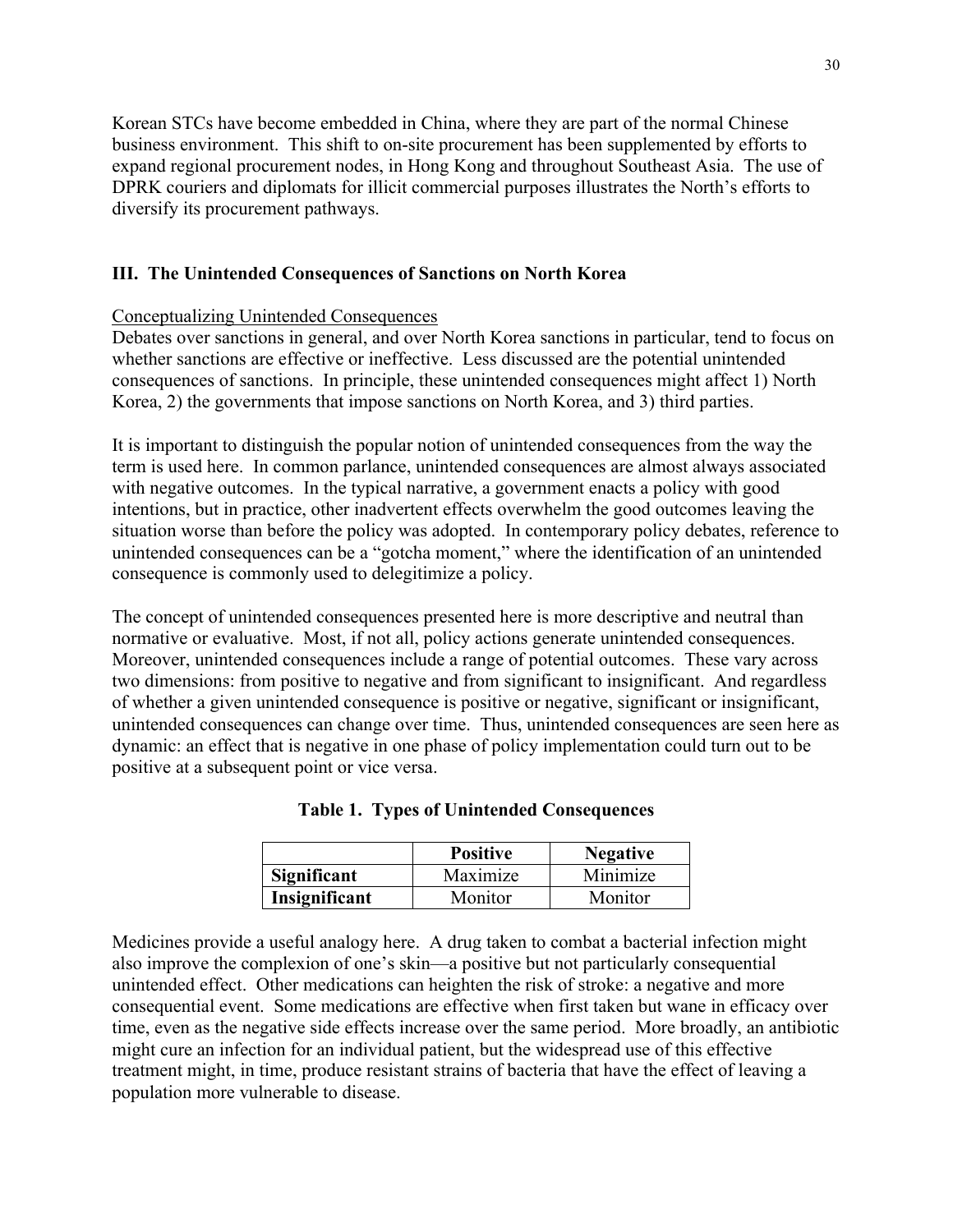In general, one should expect and plan for unintended consequences. Moreover, this planning process should anticipate the likelihood that unintended consequences evolve, especially under conditions where a policy takes the form of an iterative game of actions and reactions over an extended time horizon.

## The Unintended Consequences of Sanctions on North Korea

Sanctions on North Korea are precisely the kind of policy arena where one might expect an evolving set of unintended consequences: sanctions on the DPRK have been imposed for decades. As previously noted, they have resulted in counter-moves by Pyongyang, and in some cases, responses to those counter-moves by the international community. These iterative actions and reactions over an extended period of time have contributed to the evolution of the North Korean sanctions regime, North Korea's responses to it, and the unintended consequences that follow.

The task here is to identify these possible unintended consequences—positive and negative, significant and insignificant—and to specify how they may have changed over time.

## *Negative Unintended Consequences of Sanctions on North Korea*

## 1) Strengthens North Korean capabilities ("sanctions conundrum")

A key, counter-intuitive finding of this study is that sanctions on the DPRK had the net effect of strengthening Pyongyang's procurement capabilities, what might be called the "sanctions conundrum." U.S. and international sanctions did have the intended effect of increasing the risk of doing business with North Korea, Inc., but Pyongyang responded by monetizing the risk and offering to pay higher commission fees to middlemen. These higher fees, in turn, drew larger and more sophisticated private Chinese brokers. With more capable partners, the North's procurement progressed from predominantly border trade in parts to the acquisition of systems and a network of Chinese facilitators that stretched from the mainland to Hong Kong and to commercial hubs throughout Southeast Asia.

Having identified the "sanctions conundrum," it is worth stepping back and putting it in a theoretical context. First, it is unlikely that the relationship among risk, higher fees, and rates of participation by Chinese brokers is continuous and absolute. Presumably, there are extremely high levels of risk that even very high fees cannot overcome. Imagine, for example, that Chinese middlemen faced the death penalty for working with North Korean clients, and that the brokers believe that the risk of getting caught is substantial.<sup>83</sup> At the other end of the curve, small increases in fees for small increases in risk might not provide sufficient incentives to attract the larger, more capable Chinese firms. The charts below illustrate these basic concepts. Chart A represents a simple, continuous model. Chart B posits a more realistic, but unconfirmed model.

<sup>&</sup>lt;sup>83</sup> Bryan Early points out that Malaysia *did* institute the death penalty for violations of strategic trade laws. To be clear, our reference is intended as an illustration, not a policy recommendation. Early, Bryan. Communication with the authors, July 2016.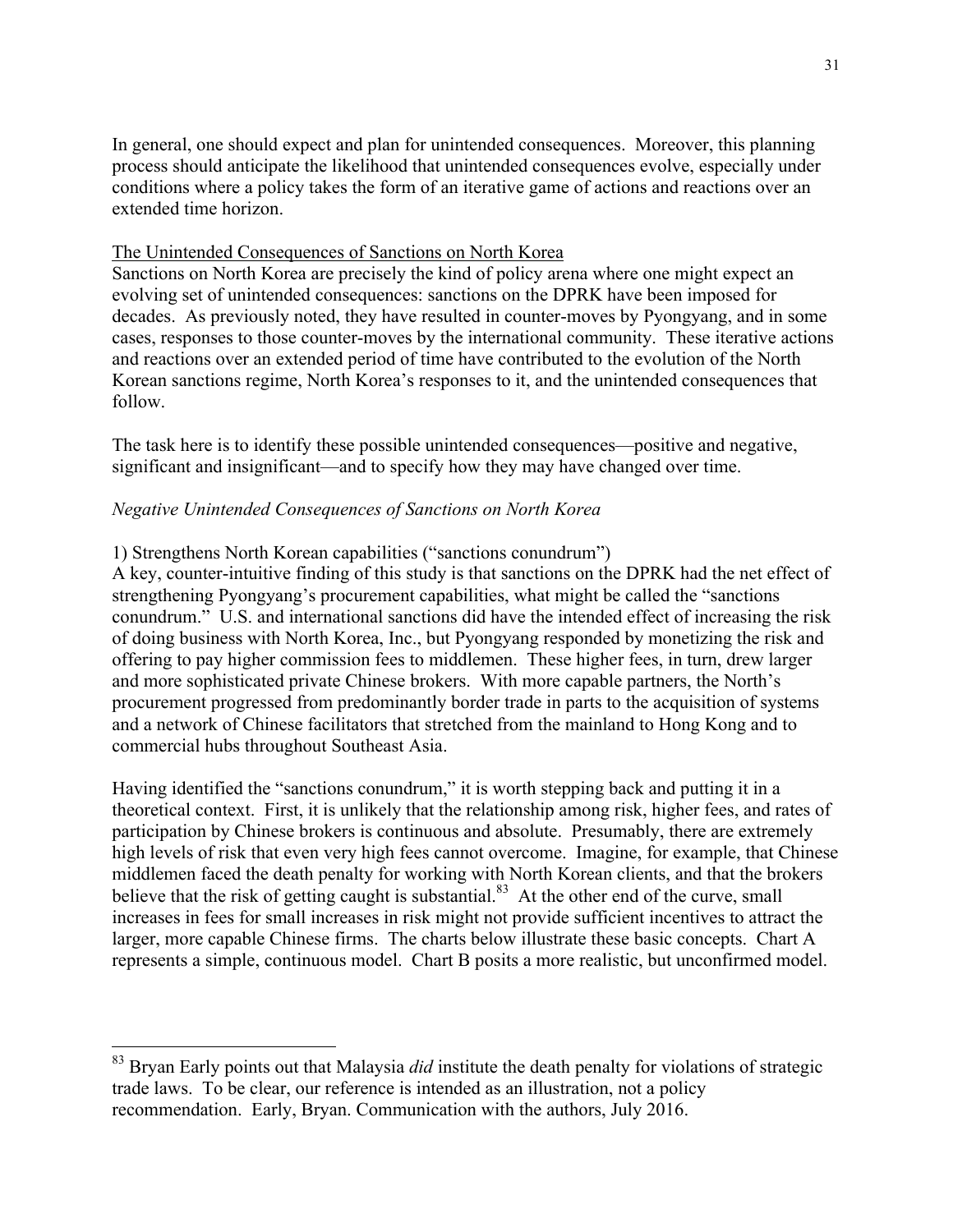



The research presented in this study—using interviews with North Korean defectors—offers a snapshot of this phenomenon, that is, it tells us what STC managers saw at a particular moment in time. Ideally, one would want to have data from a series of interviews over time. A time series would enable analysts to estimate where current sanctions are on the risk/fees/brokers curve. If, for example, policymakers were confident that the DPRK could no longer compensate for sanctions by monetizing the risk (the right hand side of the curve), it would suggest one set of options. If it appeared that the DPRK could still overcome sanctions by paying higher fees, and that as a consequence they could actually augment their procurement capabilities, it would suggest caution and a different set of policy instruments.

In the absence of additional data, this analysis will assume that the "sanctions conundrum" is still in play, namely that it has not yet reached a point where increased fees do not attract Chinese partners.

While theoretical, this discussion is likely to be relevant in the very near term. As a result of recent UN, U.S., Russian, and European efforts to close North Korean correspondent banking accounts, it would seem likely that the DPRK would respond by increasing its use of brokers to an even greater level. For example, Chinese and other middlemen could be asked to establish new bank accounts or use their existing ones to facilitate DPRK procurement activity without North Korean fingerprints.

It remains to be seen whether this effect persists at higher levels of sanctions and over time, but a sanctions regime that actually improved the North's procurement capabilities is perhaps the quintessential unintended consequence.

#### 2) Incentivizes collaboration with illicit networks and states of concern

The old adage suggests that my enemy's enemy is my friend. In the case of North Korea, a sanctions regime could, in theory, incentivize Pyongyang to collaborate with other entities that participate in illicit trade or are themselves the target of sanctions. The former might include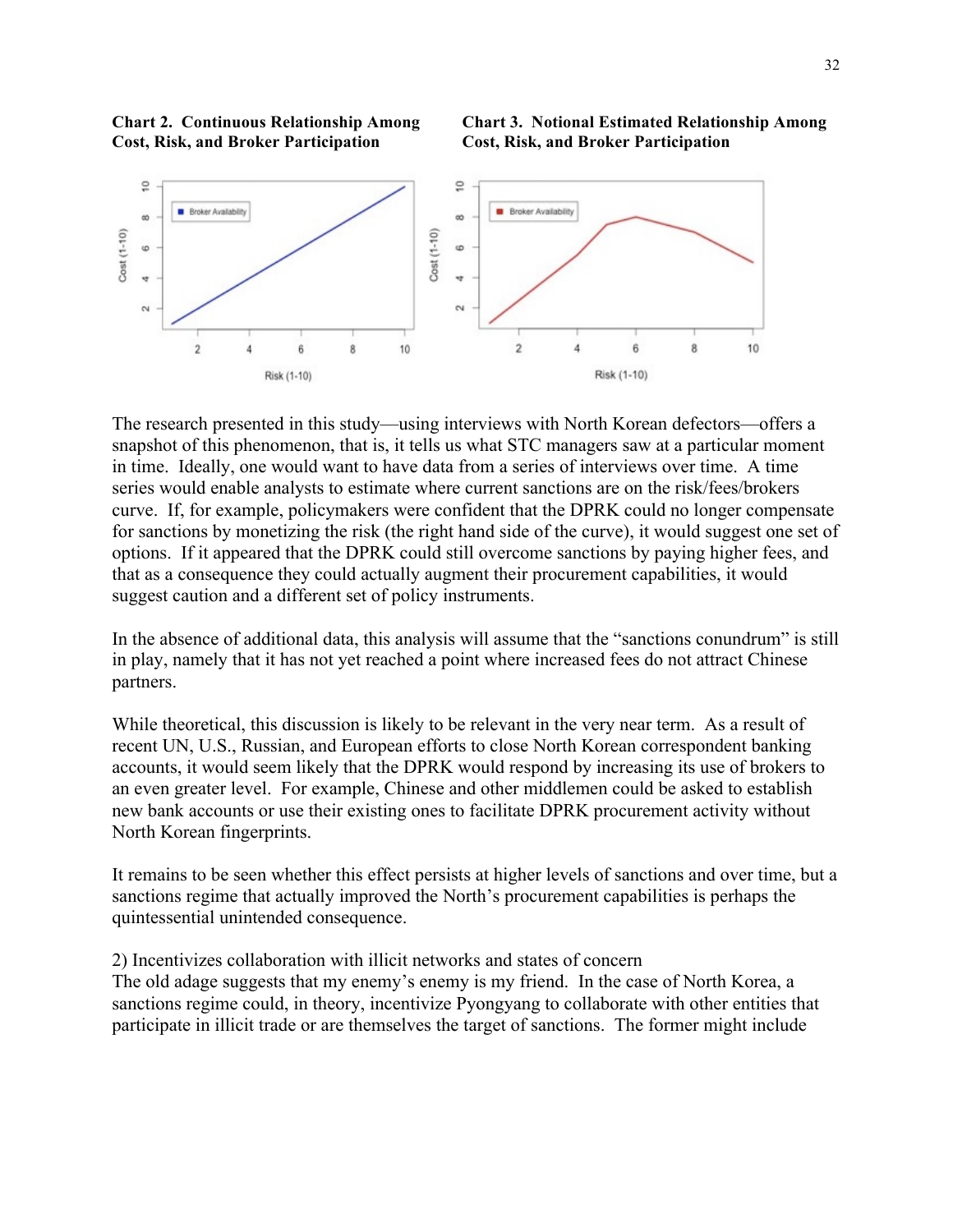criminal and other non-state actors. In the latter category would be other sanctioned states such as Syria, Iran, Myanmar, Russia, and the like.<sup>84</sup>

There is some evidence of North Korean cooperation with other sanctioned states. The North surreptitiously began construction of a nuclear reactor in Syria (later bombed by Israel). In addition, there were allegations of cooperation between Myanmar and the DPRK, though its extent remains unclear. And it may be that this cooperation ended following Myanmar's agreement with the United States and the international community to begin a transition to democracy.85 In the 1990s in particular, North Korea reportedly sold small arms and missiles to customers in the Middle East. Technology sharing between the North and Iran is well documented in the area of missiles, though allegations of cooperation on nuclear technology have never been substantiated. The missile exchanges occurred largely in the past, and the recent Iran nuclear agreement may render such activity less likely in the future.<sup>86</sup>

There is evidence of North Korean collaboration with criminal and other entities, particularly in the area of drug trafficking. $87$  Anecdotal evidence points to collaboration with Russian criminal organizations, for example.

Of course, the North may have had other motivations for its cooperation with sanctioned entities even absent sanctions. And in any case, it appears that the effects of such cooperation have not substantially altered the capabilities of any of the partners involved. It may be that even countries like the DPRK are reluctant to cooperate with organizations that are seen as untrustworthy or unaccountable.

<sup>84</sup> U.S. sanctions have been lifted on Myanmar. U.S. and international sanctions have been partially lifted on Iran. Before these changes there was speculation about North Korean collaboration with both states. See Boye, Catherine, Melissa Hanham and Robert Shaw. "North Korea and Myanmar: A Match for Nuclear Proliferation?" *Bulletin of the Atomic Scientists.* September 27, 2010. http://thebulletin.org/north-korea-and-myanmar-match-nuclearproliferation; and Taylor, Guy. "U.S. Urged to Block any North Korean Support for Iranian Nukes." *Washington Times.* January 28, 2016.

http://www.washingtontimes.com/news/2016/jan/28/n-korea-iran-nuclear-ties-probably-deep-

report/?page=all.<br><sup>85</sup> Albright, David, Paul Brannan, Robert Kelley, and Andrea Scheel Stricker, "Burma: a Nuclear Wannabe, Suspicious Links to North Korea and High-Tech Procurements to Enigmatic Facilities," ISIS, January 28, 2010, http://isis-online.org/uploads/isis-

reports/documents/BurmaReport\_28January2010.pdf.

http://web.mit.edu/ssp/people/walsh/Walsh%20HFAC%20Testimony%207-28-2015.pdf. <sup>87</sup> Arnold Aaron. Communication with the authors, June 2016; Greitens, Sheena Chestnut.

<sup>&</sup>lt;sup>86</sup> It is worth noting that despite numerous opportunities to do so, "the Director of National Intelligence has never claimed Iranian-DPRK nuclear coordination even as the DNI has pointed to missile cooperation between the two countries and testified as to Syrian-DPRK nuclear cooperation." See Walsh, James. "The Iran-North Korea Strategic Alliance." Testimony before the House Committee on Foreign Affairs, July 28, 2015.

<sup>&</sup>quot;Illicit: North Korea's Evolving Operations to Earn Hard Currency."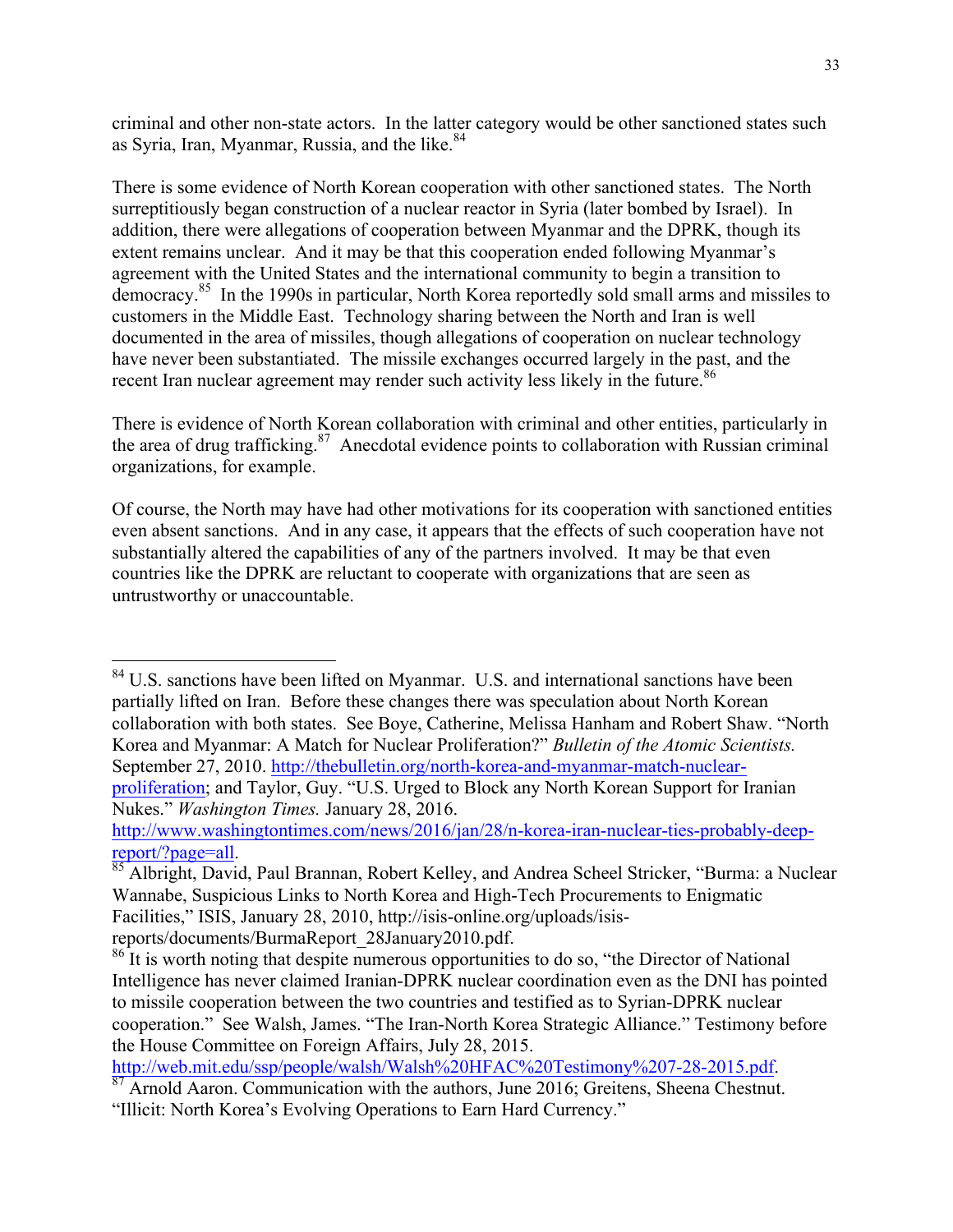#### 3) Hinders positive forms of engagement

Throughout the Cold War competition between the United States and the Soviet Union, there were a small number of nuclear and other experts from both countries that met in order to keep lines of communication open, and according to some observers, to help the Soviets understand the full ramifications of what it meant to be a nuclear weapons state. Paul Doty and his colleagues at Harvard and MIT were deeply involved in such efforts, as was Pugwash and other groups. Looking back, many observers believe that these exchanges had a positive impact on the course of the Cold War, making it less dangerous than it otherwise would have been.<sup>88</sup>

As regards North Korea, private individuals—academics, retired officials, and others—have visited North Korea over the years for talks with DPRK officials. These exchanges in North Korea as well as other meetings in "neutral" countries have provided a vehicle for communication in the absence of formal diplomatic relations. On occasion, these visits have yielded information that was communicated to the U.S. government that directly affected U.S. policymaking.89

So far, U.S. and international sanctions have not prevented these kinds of interactions, but new rounds of restrictions may have the inadvertent effect of discouraging, constraining, or even preventing those exchanges.<sup>90</sup> It is difficult to measure the impact of positive engagement beyond individual cases and the testimony of U.S. policymakers who have pointed to the value of having alternative sources of information on North Korean intentions. One can imagine that this is a circumstance in which the value of positive engagement is generally modest—until a particular moment arrives when it suddenly becomes critical. If that is the case, and sanctions inadvertently inhibit those information flows, then policy makers may 1) miss opportunities to advance their policy goals with the DPRK and 2) miss opportunities to prevent a crisis or some other negative outcome.

4) Imposes costs on the North Korean civilian population

Sanctions can hurt vulnerable civilian populations.<sup>91</sup> In recent years, the U.S. has emphasized targeted sanctions, ones that seek to avoid imposing significant costs on average citizens. The

 <sup>88</sup> Homans, Charles. "Track II Diplomacy: A Short History." *Foreign Policy*, June 20, 2011. http://foreignpolicy.com/2011/06/20/track-ii-diplomacy-a-short-history/; "Pugwash Conferences" on Science and World Affairs - History."

http://www.nobelprize.org/nobel\_prizes/peace/laureates/1995/pugwash-history.html; Martin, Douglas. "Paul Doty, Biochemist and Arms Control Advocate, Dies at 91." *The New York Times*, December 6, 2011. http://www.nytimes.com/2011/12/07/science/paul-doty-biochemist-and-

arms-control-advocate-dies-at-91.html.<br><sup>89</sup> U.S. officials have confirmed that information reported from these interactions has generated new and important data that reached the highest levels of the U.S. government.

<sup>&</sup>lt;sup>90</sup> South Korea, whose national laws regulate interactions between North and South Koreans, may be seeking to reduce these exchanges. "S. Koreans Fined for Unauthorized Contact with N. Koreans." *The Korea Herald*, June 13, 2016.

http://www.koreaherald.com/view.php?ud=20160613000567.<br><sup>91</sup> Pape, Robert A. "Why economic sanctions do not work;" Pape, Robert A. "Why economic sanctions still do not work." *International Security* 23, no. 1 (1998): 66-77.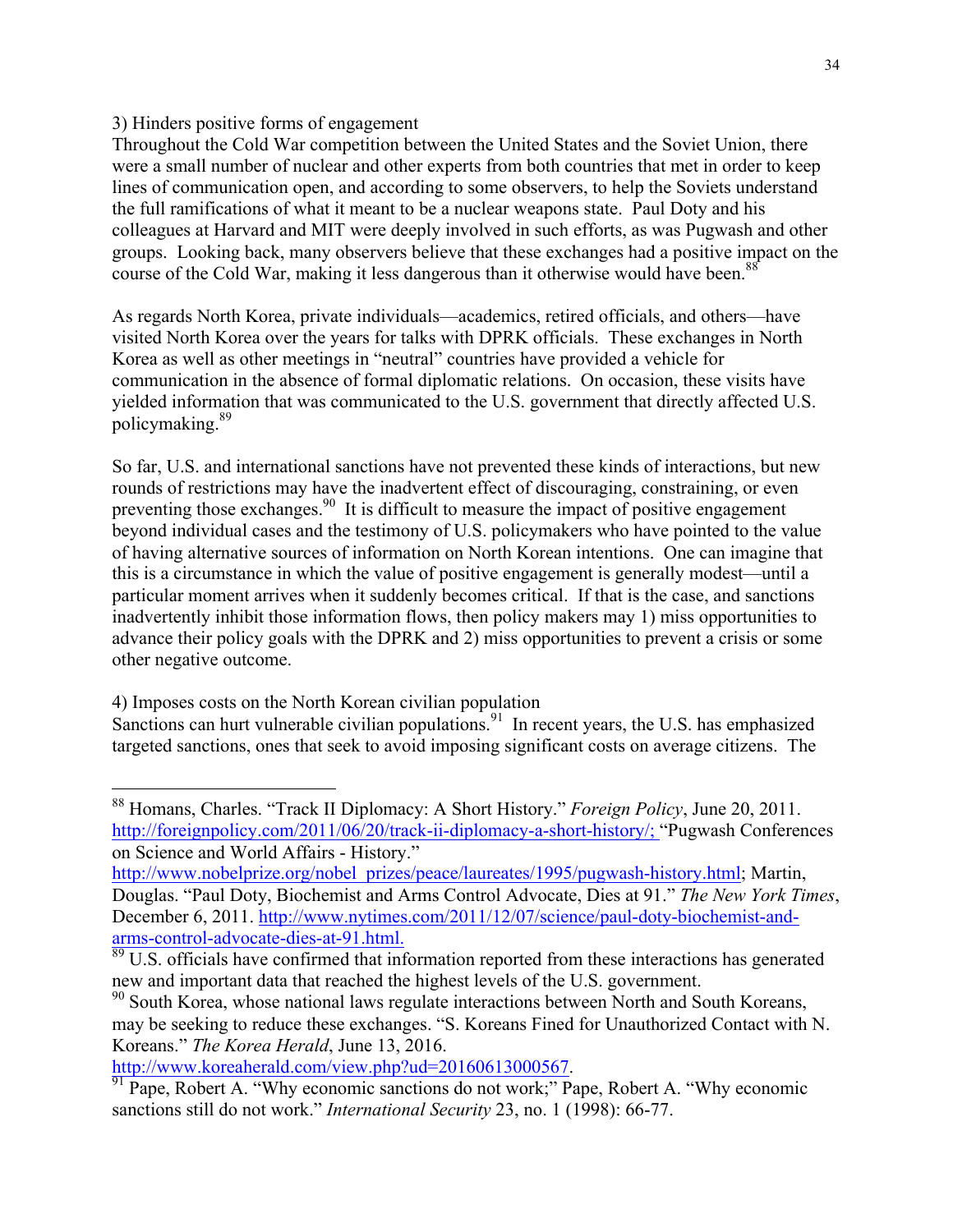interest in targeted sanctions reflects a new American sensitivity to the humanitarian costs of sanctions. This is, in part, a consequence of U.S. sanctions against Iraq in the 1990s, which were widely seen as having had a devastating impact on Iraqi civilians. <sup>92</sup>

Still, even targeted sanctions have had adverse economic and societal.<sup>93</sup> Sanctions on Iran, for example, typically had "carve outs" that exempted food, medicines, and other humanitarian goods. Despite these exceptions, U.S. sanctions on Iran appeared to have had a negative impact on the delivery of humanitarian goods, as risk-averse banks and related entities avoided any involvement with Iran, even in the face of clear statements by the U.S. Treasury Department that such trade was permitted.<sup>94</sup> (This problem of "de-risking is discussed below in the context of "compliance culture.")

To date, humanitarian organizations working in the DPRK have not reported that past U.S. and international sanctions have substantively interfered in the delivery of humanitarian aid. That may be changing, however. There are some indications that the international push for sanctions may have negative effects on non-governmental organizations (NGOs) operating in the North. As some countries have moved to impose their own national sanctions on the DPRK, they have not consistently provided exemptions for humanitarian aid. It appears that South Korean restrictions, for example, have slowed or even prevented humanitarian assistance.<sup>95</sup> Officials concerned about humanitarian aid have also cited recent problems with the UN World Food Program's ability to provide assistance to the DPRK.<sup>96</sup> All this comes at a time when the Kim government has ominously warned of an "arduous" march ahead and imposed two consecutive loyalty campaigns intended to extract even more resources from the North Korean population.

 $\overline{a}$ 

http://www.jstor.org.libproxy.mit.edu/stable/4329469.<br><sup>92</sup> Baram, Amatzia. "The Effect of Iraqi Sanctions: Statistical Pitfalls and Responsibility." *Middle East Journal* 54, no. 2 (2000): 194-223; Hoskins, Eric. "Humanitarian Impacts of Sanctions and War in Iraq," in *Political Gain and Civilian Pain: Humanitarian Impacts of Economic Sanctions*, edited by Thomas Weiss, David Cortright, George Lopez, and Larry Minear, 112. New York: Rowman & Littlefield, 1997.

<sup>94</sup> Setayesh, Sogol, and Tim K. Mackey. "Addressing the impact of economic sanctions on Iranian drug shortages in the joint comprehensive plan of action: promoting access to medicines and health diplomacy." *Global Health* 12 No. 31 (June 8, 2016).

http://www.ncbi.nlm.nih.gov/pmc/articles/PMC4897941/; Namazi, Siamak. "Sanctions and Medical Supply Shortages in Iran." *Viewpoints.* Washington: Wilson Center Middle East Program, February 2013.

https://www.wilsoncenter.org/sites/default/files/sanctions\_medical\_supply\_shortages\_in\_iran.pd f.

<sup>&</sup>lt;sup>93</sup> Rosenberg et al. "The New Tools of Economic Warfare: Effects and Effectiveness of Contemporary U.S. Financial Sanctions," 20.

<sup>95</sup> Padden, Brian. "How Will Sanctions Affect North Koreans?" *Voice of America,* April 11, 2016. http://learningenglish.voanews.com/a/how-will-sanctions-on-north-korea-affect-itspeople/3277042.html

 $\frac{96}{96}$  For example, see Kim, Hyunjin. "Cash-strapped World Food Program Cuts Aid to N. Korea." *Voice of America*. October 01, 2015. http://www.voanews.com/content/cash-strapped-worldfood-program-cuts-aid-north-korea/2987790.html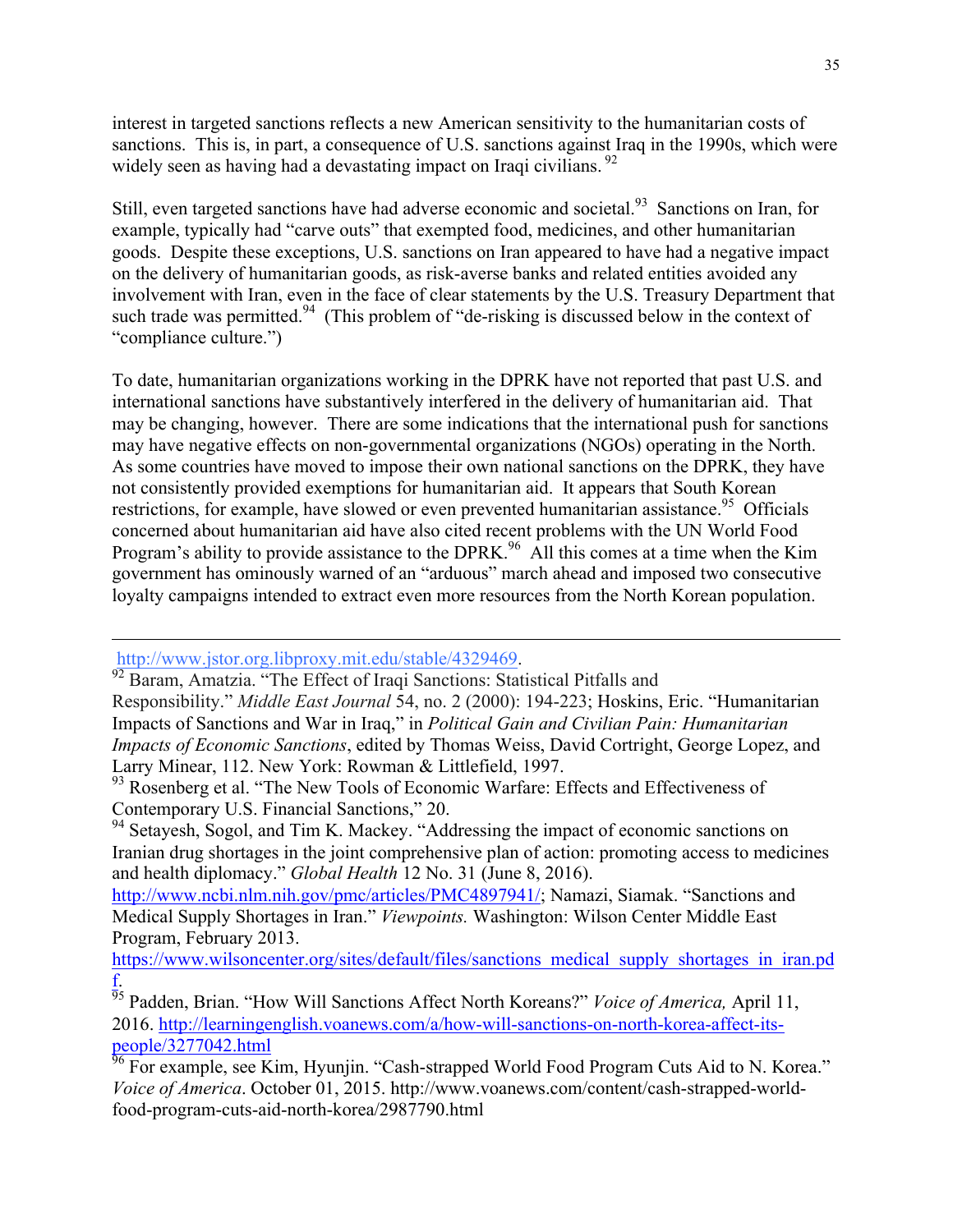Going forward, it will be particularly important to monitor the impact of sanctions on humanitarian relief. This is true for two reasons. First, there have been suggestions that the North may be facing a significant food security issue in the coming months. North Korean officials suggested in June of 2015 that they were facing the worst drought in a century, though NGO personnel on the ground have yet to report strong evidence of this. More recent assessments by the UN suggest, however, that the food security issues are real.<sup>97</sup> Second, the current economic slowdown in China may negatively affect economic conditions in the DPRK, putting the general population at greater risk. In a "military first" society, workers and peasants will be last in line if foods, medicines, and other humanitarian goods become scarce. Some combination of draught, economic slowdown, and sanctions might trigger a new humanitarian crisis in the Hermit Kingdom.<sup>98</sup>

## 5) Increases risk of triggering North Korean collapse

One assumption underlying U.S. policy towards North Korea in the 1990s was the belief that a DPRK economic collapse was in the offing. With an economy that lacked a countrywide transportation network and suffered a chronically insecure food supply, it was an understandable assumption. The North Korean famine did take a terrible toll, and Pyongyang's once totalitarian control over every aspect of North Korean life frayed. The reality, however, is that there are two North Koreas—the 99% and the 1%. While the former continues to struggle, the latter has thrived in the past decade.

A sanctions-induced collapse of the DPRK is, on its face, unlikely.<sup>99</sup> North Korea's government has proven, despite predictions to the contrary, to be highly resilient. It has survived the loss of the Soviet Union and other patrons, the famine of the 1990s, two familial transfers of power, decades of sanctions, several failed attempts at economic reform, and international isolation. The notion that some future round of sanctions might tip the balance seems implausible.

dilemma/3275962.html.<br><sup>99</sup> For a different view, see Olson, Wyatt. "Retired USFK Head: North Korea Collapse May Happen Sooner." *Stars and Stripes*, May 25, 2016. http://www.stripes.com/news/retired-usfkhead-north-korea-collapse-may-happen-sooner-1.411276. Some analysts point to a growing number of defections as a possible indicator of problems within North Korea. "Number of N. Korean Defectors Rises Again this Year." *Yonhap News Agency*, June 5, 2016. http://english.yonhapnews.co.kr/news/2016/06/05/0200000000AEN20160605000600315.html; Jun, Ji-hye. "Defections Point to Instability in North Korea." *The Korea Times*, May 25, 2016. http://www.koreatimes.co.kr/www/news/nation/2016/05/116\_205448.html.

 <sup>97</sup> "North Korea Says it Faces Worst Drought in a Century." *BBC News*. June 17, 2015. http://www.bbc.com/news/world-asia-33160768; UN Food and Agriculture Organization. "The Democratic People's Republic of Korea Outlook for Food Supply and Demand in 2015/16 (November/October)." April 27, 2016. http://www.fao.org/3/a-i5572e.pdf. For an alterative view, see Ireson, Randall. "Why Headlines about DPRK Agricultural Production Miss the Point." *38 North*, May 6, 2016. http://38north.org/2016/05/ireson050616/. 98 Padden, Brian. "North Korea Sanctions Pose Human Rights Dilemma." *Voice of America,*

April 8, 2016. http://www.voanews.com/content/north-korea-sanctions-pose-human-rights-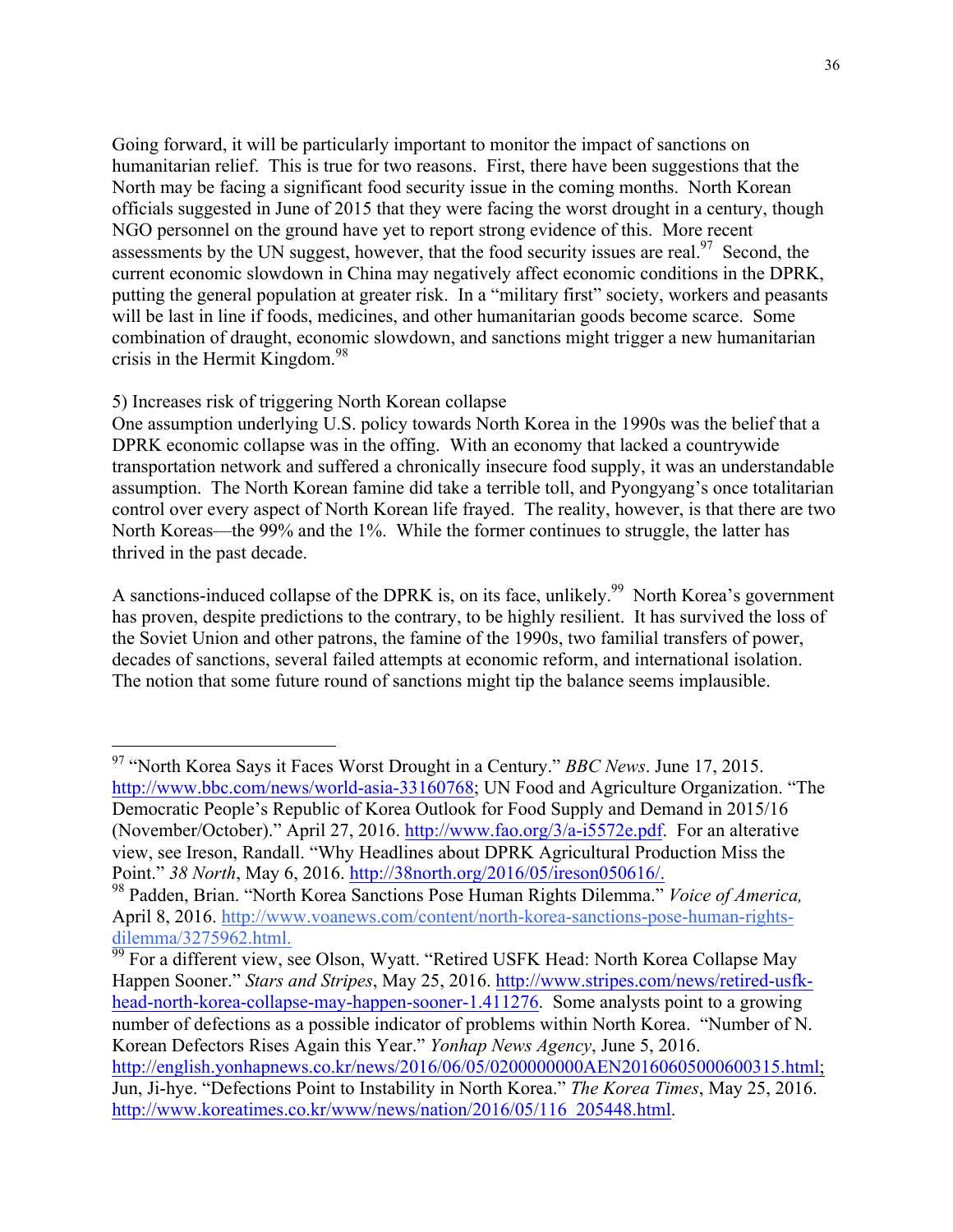Moreover, at least one important actor—China—has a core interest in preventing such an outcome.<sup>100</sup>

Still, policymakers and scholars are not very good at predicting or anticipating state collapse. From the Soviet Union to the Arab Spring, state failure has been easier to explain after the fact than to forecast. This likely reflects a number of factors, including the relative opacity of troubled states and a lack of information about various interaction effects between events. Different factors, each of which may be individually small may combine in unpredictable ways to set off a downward spiral.

It is worth noting in this regard that sanctions against North Korea have increasingly targeted the North's commodities industry, with the February, 2016 UN Security Council (UNSC) resolutions seeking to stop Pyongyang's coal and iron ore exports—or at least those whose revenues are used for weapons programs. These sanctions have broad exemptions, but it is precisely these kinds of sanctions, ones aimed at the North's core sources of state revenue, which could induce the broadest and most unexpected effects.

In sum, the risk of inadvertently inducing a DPRK collapse would seem to be small, but that risk could grow or be larger than we imagine, and the consequences could be catastrophic. It also seems unlikely that the U.S. and the international community know enough about the internal workings of the North to be able to calibrate the effects of the pressure they impose on the regime.

6) Increases risk of sanctions overreach that could backfire

With the effective application of targeted sanctions against Iran, there have been growing calls, primarily from Congress, for the greater use of sanctions. In response to these calls, Treasury Secretary Jack Lew felt compelled to respond publicly. Lew declared that while sanctions can be potent "... they are not the answer to every threat we face."<sup>101</sup>

An overuse of sanctions could lead friendly countries to defect from a sanctions regime. It could also incentivize governments to build alternatives to the dollar and the American banking system, and encourage sanctioned countries to form a cooperative bloc.<sup>102</sup>

<sup>&</sup>lt;sup>100</sup> Chinese President Xi Jinping said as much during an April 28, 2016 speech in which he said "we will absolutely not permit war or chaos on the peninsula." See Martina, Michael. "China Won't Allow Chaos or War on Korean Peninsula: Xi." *The Fiscal Times*. April 28, 2016. http://www.thefiscaltimes.com/latestnews/2016/04/27/China-wont-allow-chaos-or-war-Koreanpeninsula-Xi. 101 Lew, Jack. *Remarks of Secretary Lew on the Evolution of Sanctions and Lessons for the* 

*Future at the Carnegie Endowment for International Peace. March 30, 2016.*<br>https://www.treasury.gov/press-center/press-releases/Pages/jl0398.aspx.

 $\frac{1}{102}$  For a more expansive version of this argument that suggests that U.S. financial sanctions could create incentives to revise the structure of the global financial system to undermine U.S. financial power, see Arnold, Aaron. "The True Cost of Financial Sanctions." *Survival* 58 no. 3 (May 2016): 77-100. See also Rosenberg et al. "The New Tools of Economic Warfare: Effects and Effectiveness of Contemporary U.S. Financial Sanctions," 13, 38-39. Others would argue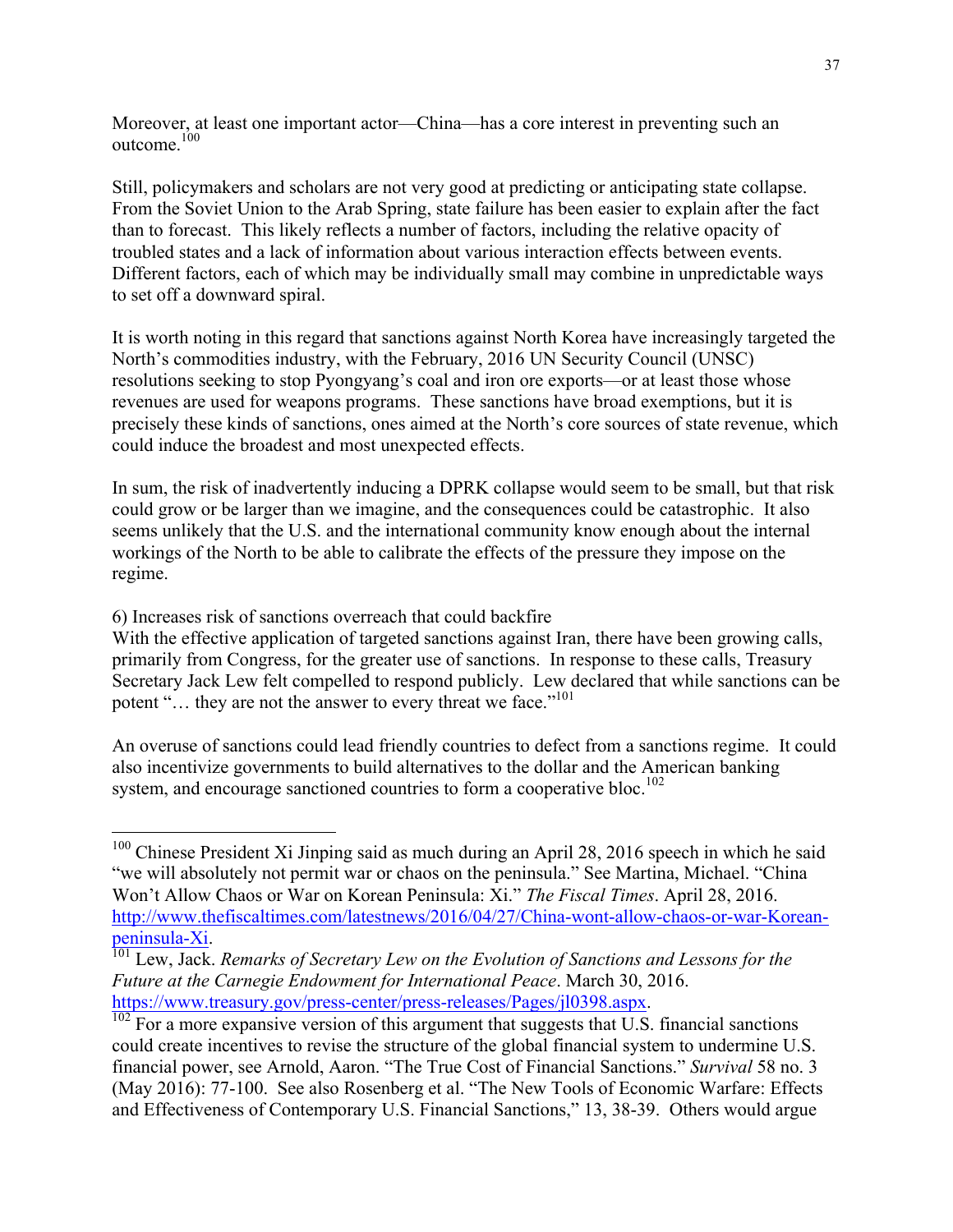Lew cautioned, "To preserve the effectiveness of sanctions over the long term, we must use them wisely. We must clearly articulate our goals, and we must provide relief when those goals are met."<sup>103</sup>

Sanctions against North Korea are unlikely to tip the balance and lead to a backlash or other responses that undermine the long-term utility of U.S. sanctions. North Korea is not a particularly popular country in the international system, and its economic footprint is small. One can imagine, however, a scenario in which unintended consequences combine, where a humanitarian disaster or collapse in North Korea creates greater animosity towards U.S.-led sanctions and a financial system dominated by the dollar.

#### *Positive Unintended Consequences*

 $\overline{a}$ 

#### 1) Generates a market for compliance

Markets get created in many ways, and one way is that policymaking produces the need for a good. The U.S. sanctions on North Korea are first and foremost focused on North Korea, but their implementation requires that private firms follow certain rules or face the risk of punishment. This, in turn, establishes a market for "compliance." Firms that want to avoid punishment will respond by establishing compliance departments, hiring in-house staff, seeking outside legal counsel, and other steps to buy the safety and stability provided by "compliance." This is especially true for larger banking and other financial services firms participating in international commerce.104

A number of policy concerns have driven the development of an international compliance architecture. Concerns about the drug trade, terrorism, money laundering, and other illicit activities carried out by criminal organizations, political non-state actors, and nation states have led the United States and other governments to establish rules and transparency measures to combat these activities.

that trade with the DPRK, or even Iran, is such a small fraction of total international commerce that it would be insufficient to motivate such a large change in international banking practices. <sup>103</sup> Lew, Jack. *Remarks of Secretary Lew on the Evolution of Sanctions and Lessons for the Future at the Carnegie Endowment for International Peace.*<br><sup>104</sup> Regarding corporate compliance incentives generated by sanctions, see Anderson, Alexandra

L. "Good Grief! Iran Sanctions and the Expansion of American Corporate Liability for Non-U.S. Subsidiary Violations Under the Iran Threat Reduction and Syria Human Rights Act of 2012." *Northwestern Journal of International Law & Business* 34, (October 1, 2013): 125. For the challenges of sanctions compliance that illustrates the desirability of developing a market for compliance-related services, see Rathbone, Meredith. "Sanctions, Sanctions Everywhere: Forging a Path Through Complex Transnational Sanctions Laws." *Georgetown Journal of International Law* 44, (January 1, 2013): 1055. Jacqueline Shire suggests that compliance culture in private firms outside the financial sector has also grown, particularly in the area of export controls, but that it still lags financial firms. The difference may be the absence of a regulatory body and enforcement mechanisms found in the financial area. Shire, Jacqueline. Communication with the authors, July 2016.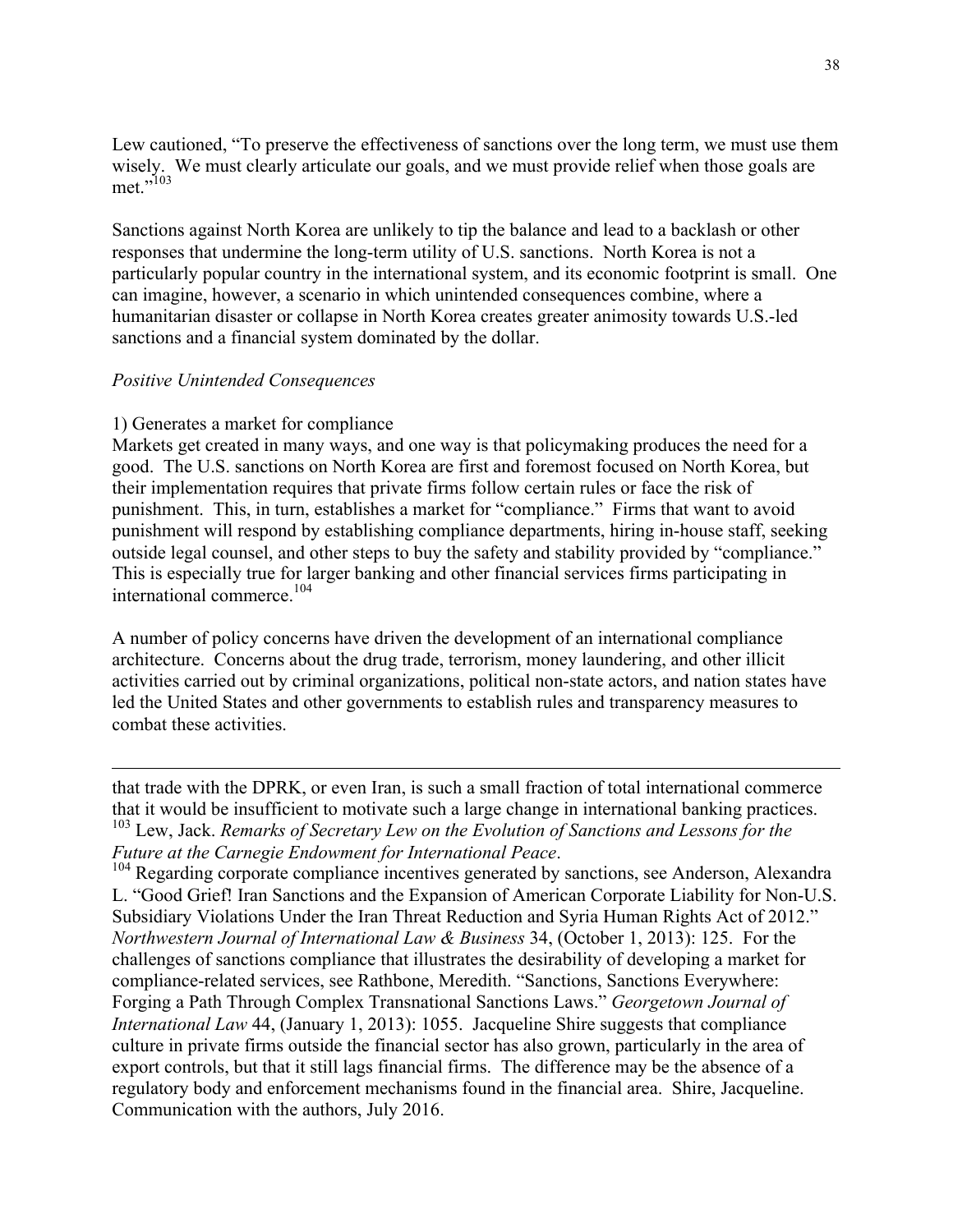Sanctions on North Korea have also contributed to this process, particularly in Asia. The continuing cycle of nuclear and missile tests followed by new sanctions has raised the profile of North Korea and, in turn, the question of corporate compliance. The emergence of a "compliance culture" is suggested by a number of developments.

One indicator is the emergence of a robust labor market for experienced compliance officers. Individuals who have worked on compliance with governments (e.g., OFAC) or the UN are in high demand in the corporate sector. In addition, a cottage industry of compliance-related businesses appears to be developing, one that includes new professional associations and publications, headhunters poaching talent from governments and competitors, and the presence of American law firms in Seoul and other regional commercial hubs providing compliancerelated legal counsel.<sup>105</sup>

A second indicator is the manner in which compliance is becoming institutionalized within firms. More CEOs are requiring frequent and direct briefings and reports on compliance, and senior compliance officers are located at regional branches as well as corporate headquarters. These moves are driven, in part, by the high profile fines and other punishments that the Treasury Department has levied against firms that were found to have illicitly processed wire transfers or payments for sanctions-designated foreign companies. Firms worry not only about fines or losing access to the U.S. market but also about the reputational damage that prosecution would bring. $106$ 

The unintended consequence of spurring the development of a corporate compliance culture could prove to be a very powerful and positive unintended consequence. Increased compliance in Asian banking and finance would strengthen the effect of future North Korea sanctions but perhaps more importantly, could affect broader financial practices in Asia, the center of gravity for the twenty-first century global economy.

On the other side of the ledger is the danger of de-risking. Under that scenario, a desire for compliance leads banks, insurance companies, and other firms to avoid risk by simply ending all commercial and financial interactions with North Korea. That over-reaction would increase the dangers of a humanitarian crisis.<sup>107</sup>

<sup>&</sup>lt;sup>105</sup> See, for example, the Association of Trade Compliance Professionals,

www.complianceprofessionals.org. Across industries, chief compliance officers at publicly traded firms earned an average base salary of \$200,000 per year. Jaeger, Jaclyn. "How Does Your Chief Compliance Officer Salary Measure Up?" *Compliance Week* 12, no. 142 (November 2015): 10.

<sup>&</sup>lt;sup>106</sup> July 2015 research interviews with private sector firms in Hong Kong and Singapore.

<sup>&</sup>lt;sup>107</sup> Rosenberg et al. "The New Tools of Economic Warfare: Effects and Effectiveness of Contemporary U.S. Financial Sanctions," 34-37; "2014 Year-End Review of U.S. BSA/AML and Sanctions Developments and Their Importance to Financial Institutions." Sullivan and Cromwell LLP, January 2015. https://sullcrom.com/2014-year-end-review-of-us-bsa-aml-andsanctions-developments-and-their-importance-to-financial-institutions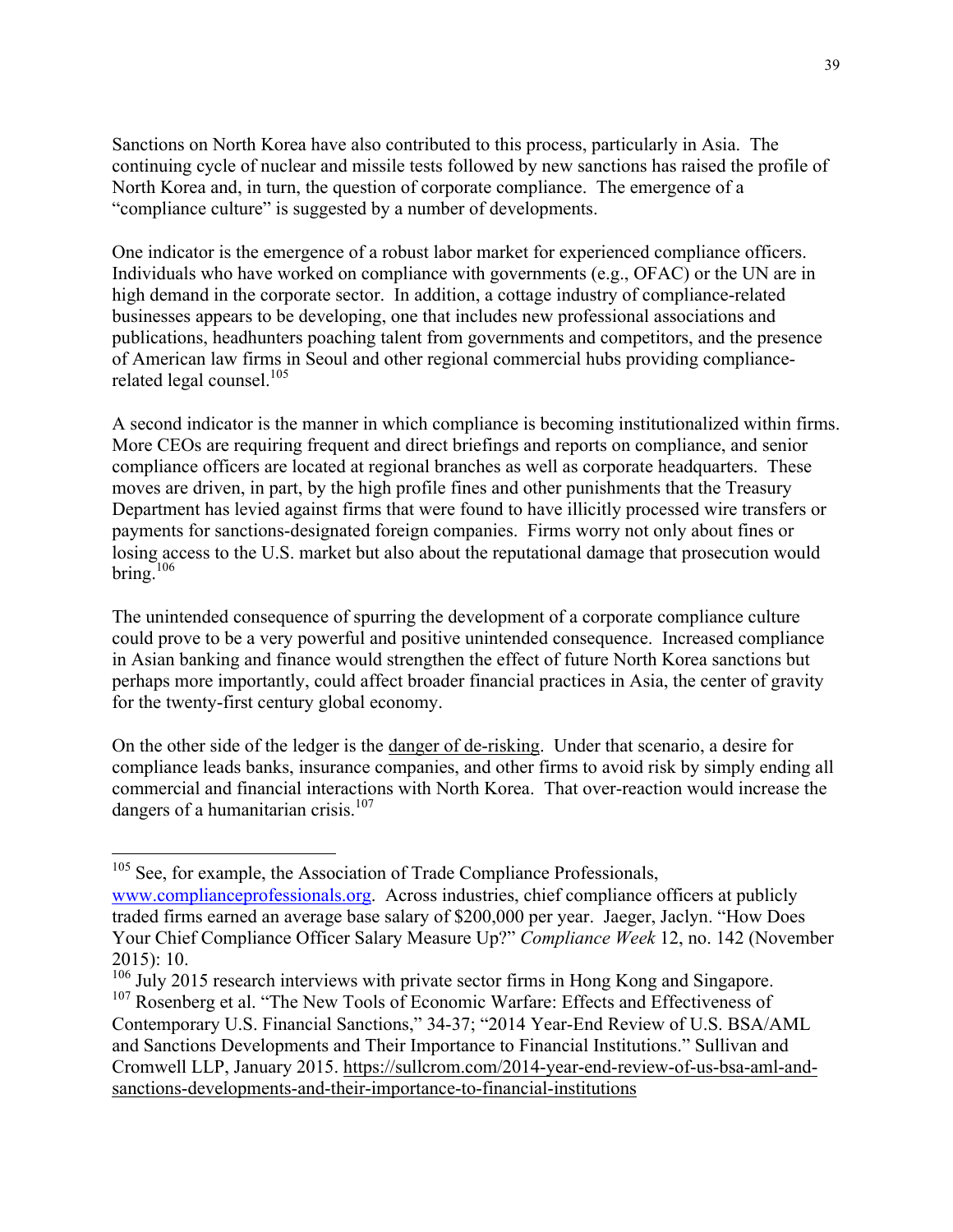## 2) Promotes North Korean elite engagement with the outside world

Traditionally, the DPRK has put a premium on the control of its domestic population and has tried to limit its citizens' exposure to the outside world. It restricts visits by outsiders as well as travel by North Koreans to other countries. It seems acutely sensitive about South Korean broadcasts from towers along the DMZ and message-filled balloons launched by South Korean NGOs. It employs a closed intranet that prevents domestic access to international websites. The regime's core ideology, *Juche*, is one that devalues anything and everyone outside the North.

Absent international sanctions, in a world where Pyongyang could obtain all it wanted, it would likely do so with the least amount of outside contact possible. It is in the political interest of the North Korean leadership to keep the Hermit Kingdom a hermit kingdom.

Interestingly, sanctions have forced the DPRK to become more cosmopolitan, if only to be able to find international suppliers for materials and technologies it cannot produce on its own or obtain through simple cross-border trade with China. As Pyongyang's procurement shifted from cross-border to embeddedness on the mainland and expanded their activities in Hong Kong, Southeast Asia, and beyond, more North Koreans officials have been living abroad for extended periods of time. This trend has persisted despite the execution of Jang Song-taek.

Many analysts assume that it is better for citizens from closed, authoritarian countries to see the outside world rather than to be cut off from it. Some contend that North Koreans abroad will see with their own eyes that their system is failing.

In sum, sanctions have forced the North to let more of its citizens get a peek at the outside world. It is difficult to know whether that dynamic matters, and whether it has happened in sufficient numbers to be consequential, but it is more likely a positive effect than a negative one.

## *Unintended Consequences Whose Effect Could be Either Negative or Positive*

## 1) Introduces North Korean elites to markets

As the DPRK sends more people abroad to engage in procurement, more North Koreans learn how international markets work—how to set up contracts, acquire financing, obtain insurance, establish logistics, and other tasks. Some of these markets are legitimate. Others are black, gray, or underground, but they are markets nonetheless. And as North Korean STCs have hired larger and more sophisticated Chinese brokers, they have doubtless learned new skills. One effect of this process is that an increasing number of North Korean managers are forming their own businesses on the side.

It is difficult to say whether this phenomenon will be positive or negative. On the one hand, it could be said that the more North Koreans learn how to function in markets, the better. It would be consistent with the Chinese model of economic liberalization and political evolution. Its decision to pursue economic liberalization in the 1970s has been accompanied by an evolving economy and less harsh domestic politics. The Chinese model is one of the few scenarios for the future of North Korea that does not end in revolution, war, or collapse.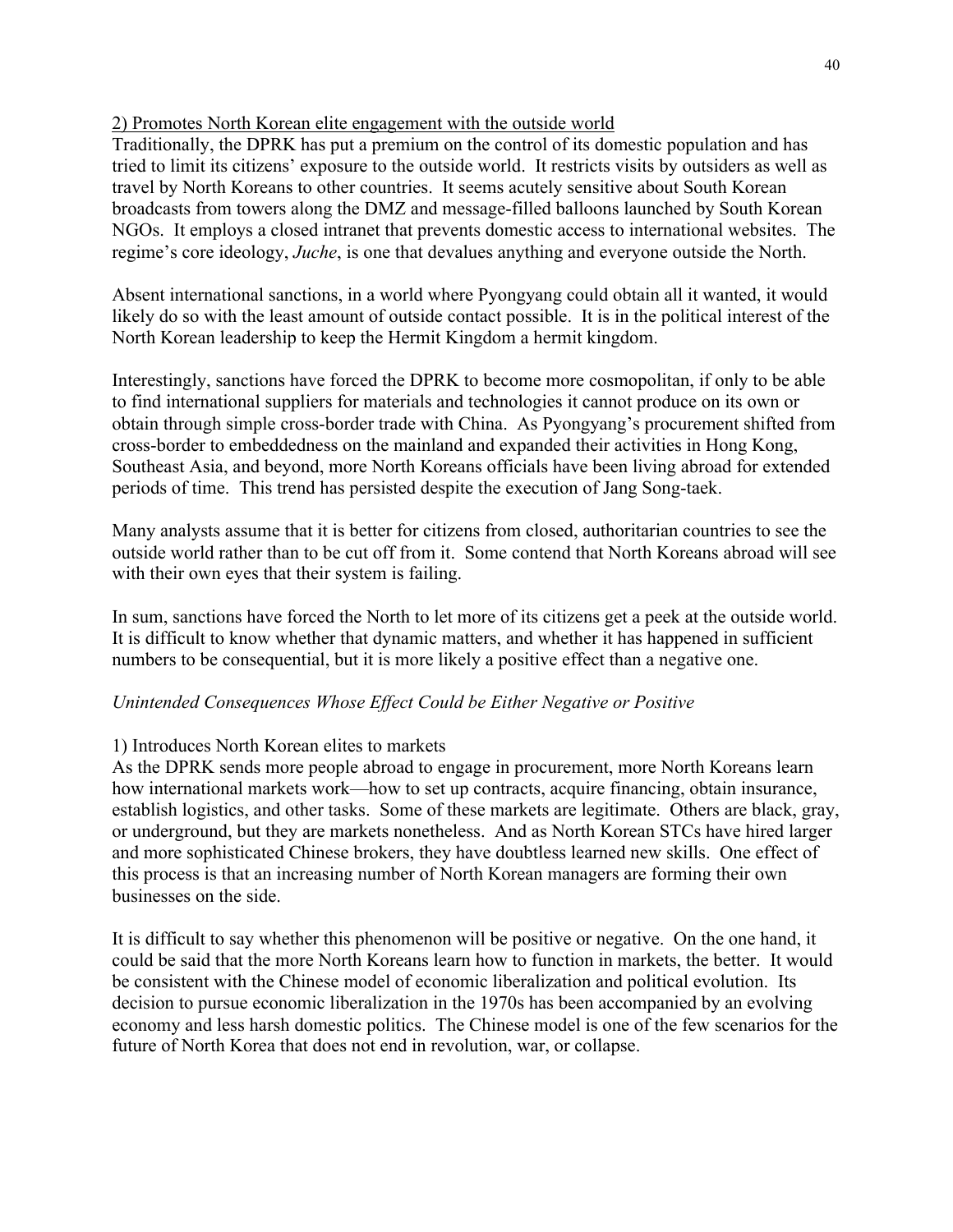On the other hand, as more and more North Koreans acquire market skills, sensibilities, and sophistication, it may be easier for Pyongyang to skirt sanctions and improve its ability to acquire illicit weapons technologies. Put another way, as the North increases the capacities of its human capital, those new capabilities can be deployed in the service of both welcome and unwelcome objectives.

#### 2) Fosters corruption

The study of sanctions has long suggested that sanctions breed corruption.<sup>108</sup> Sanctions busting is often an illegal act that requires bribes, deception, and other unsavory practices. It is probably safe to assume that sanctions have, at least on the margins, further contributed to corrupt practices by DPRK officials. It is less clear whether the North would be less corrupt in the absence of sanctions. Corruption is an issue in many of the countries in the region, and there are other features of the North's political system that encourage corruption.<sup>109</sup>

Perhaps more important for this inquiry is the question of whether greater corruption in the North is a good thing or a bad thing. Corruption might have the effect of reducing the efficiency of the North's procurement network, thus undercutting some of the gains it has made with its increasing sophistication and capability. Widespread corruption might also contribute to popular dissatisfaction with the government and thus hasten a political transition. Whether that is to be welcomed or not depends on the nature of the "transition." A Soviet style soft landing would be welcomed; a failed nuclear weapons state with internal strife and an increased risk of conflict on the peninsula would not.

#### Assessing the Unintended Consequences of North Korea Sanctions

Not surprisingly, the use of sanctions against the DPRK has had varied inadvertent effects. Many of the potential unintended consequences considered here either have not manifest themselves or have had only minor effects so far, e.g., incentivizing cooperation with other sanctioned entities or increasing corruption.

<sup>&</sup>lt;sup>108</sup> See Andreas, Peter. "Criminalizing Consequences of Sanctions: Embargo Busting and Its Legacy." *International Studies Quarterly* 49, no. 2 (June 1, 2005): 335–60;

Rosenberg, et al. "The New Tools of Economic Warfare: Effects and Effectiveness of Contemporary U.S. Financial Sanctions," 19.

<sup>&</sup>lt;sup>109</sup> Park, Young-Ja. "Informal Political System in North Korea: Systematic Corruption of Power-Wealth Symbiosis." *International Journal of Korean Unification Studies* 24, no. 1 (June 2015): 123; Habib, Benjamin. "North Korea's parallel economies: Systemic disaggregation following the Soviet collapse." *Communist And Post-Communist Studies* 44, (January 1, 2011): 149-159.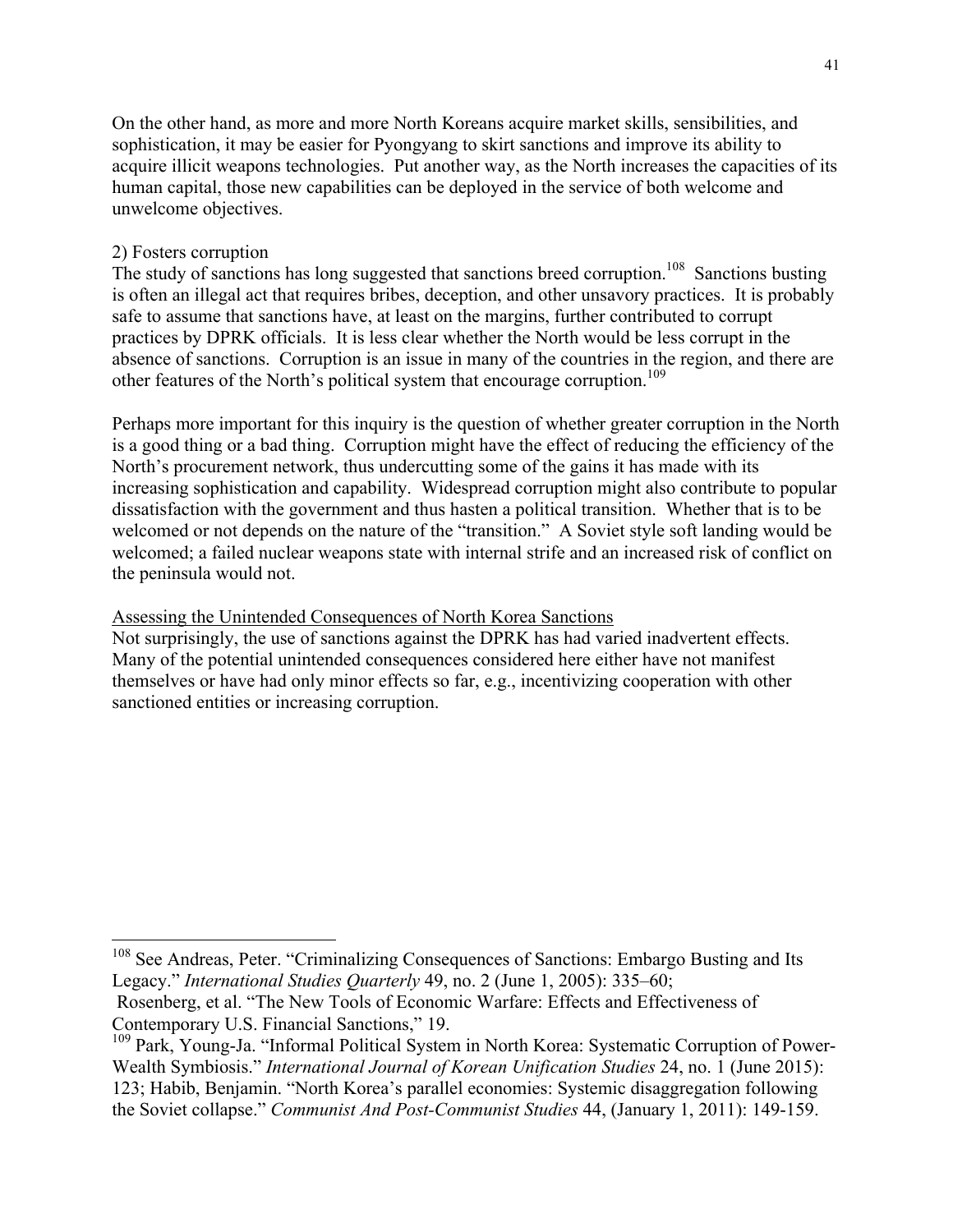## **Table 2. Unintended Consequence of Sanctions on North Korea**

| <b>Negative Unintended Consequences</b>                                   |
|---------------------------------------------------------------------------|
|                                                                           |
| 1) Strengthens North Korean capabilities                                  |
| 2) Incentivizes collaboration with illicit networks and states of concern |
| 3) Hinders positive forms of engagement                                   |
| 4) Imposes costs on the North Korean civilian population                  |
| 5) Increases risk of triggering North Korean collapse                     |
| 6) Increases risk of sanctions overreach that could backfire              |
|                                                                           |
| <b>Positive Unintended Consequences</b>                                   |
| 1) Generates a market for compliance                                      |
| 2) Promotes North Korean elite engagement with the outside world          |
|                                                                           |
| <b>Potentially Negative or Positive Unintended Consequences</b>           |
| 1) Introduces North Korean elites to markets                              |
| 2) Fosters corruption                                                     |

In this regard, it is worth remembering that this process is likely to be dynamic. It may evolve over time such that an unintended consequence that is significant today could be less so in the future or consequences that seem modest in likelihood or impact loom larger down the road. For example, the ways in which sanctions actually improve the North's procurement capabilities could decline over time, while the risk of a sanctions-induced collapse might increase, especially if there is a significant downturn in the Chinese economy.

In addition, nothing said in this report, including the findings regarding the "sanctions conundrum" or other negative unintended consequences should be taken to suggest that sanctions cannot be effective or should be avoided. Indeed, the recommendations offered in this report for improving sanctions underline the proposition that sanctions have an important, if limited, role to play in constraining and reversing the North's nuclear and missile programs. Our findings emphasize that all policy actions generate unintended consequences, and even when the effects are negative, policymakers may nevertheless conclude that, on balance, the benefits justify the costs. In short, this research is *not* an argument that sanctions are ineffective or to be avoided. Rather, it points to the reality of unintended effects and the need for policy actors to recognize them and respond accordingly.

Turning the Tables: The Unintended Consequences of Sanctions Evasion for North Korea This research has been primarily concerned with North Korean innovations in the face of sanctions and the unintended consequences of sanctions imposed on the DPRK. It is worth remembering, however, that if all policy actions carry unintended consequences, then the counter-measures developed by the DPRK to evade sanctions—embeddedness in China, use of private Chinese companies, etc.—will generate unintended consequences of their own for Pyongyang. The logic further suggests that some of these will be positive and some will be negative, i.e., *create new vulnerabilities*. Put another way, North Korea's actions to counter sanctions may create new opportunities for governments to undermine North Korea, Inc. and its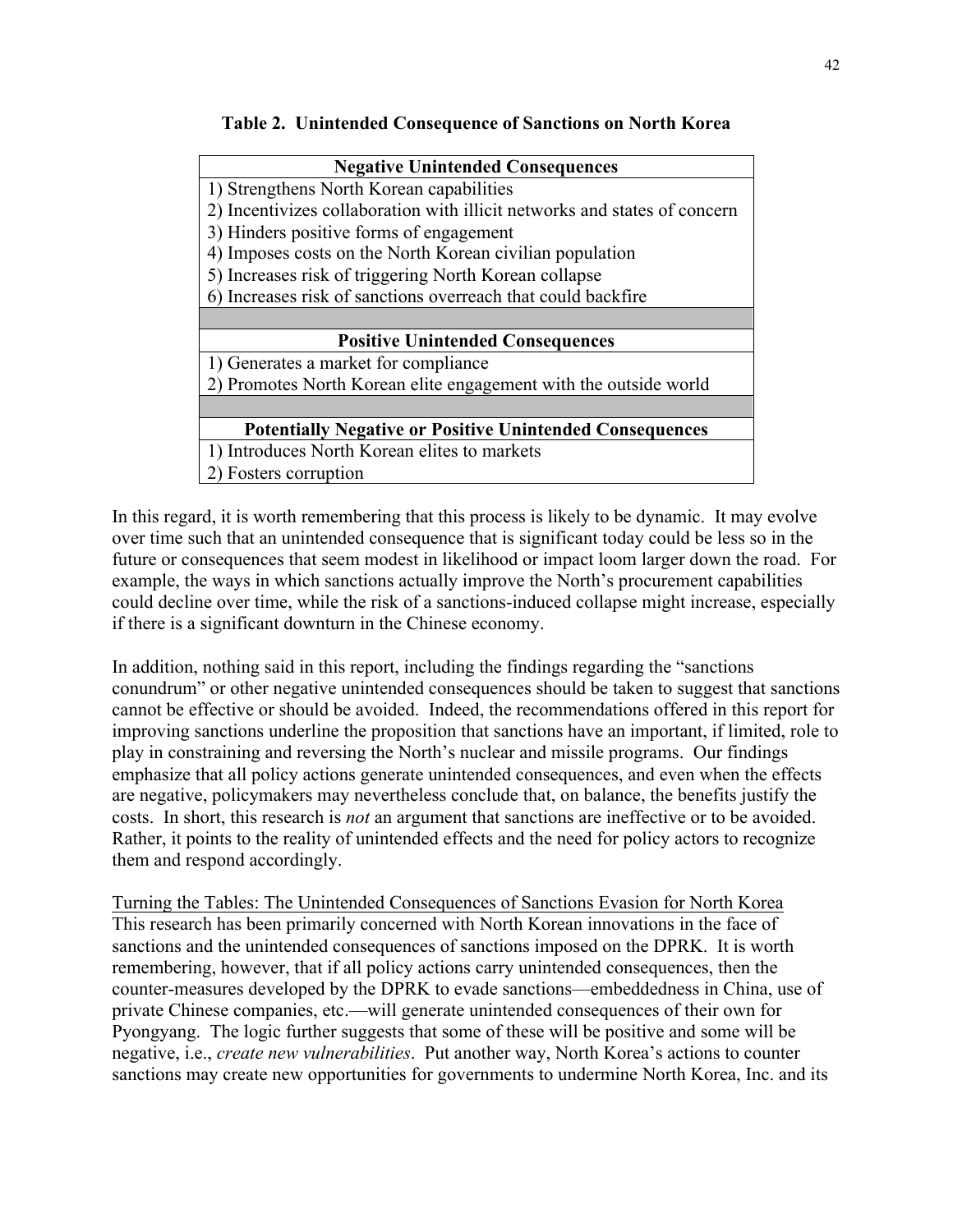WMD procurement.<sup>110</sup> The fact that more North Korean procurement is taking place outside of the DPRK and that the North has parked large sums of money in Chinese banks means that North Korean procurement is more vulnerable, at least compared to the old system where STC managers resided in the North and Pyongyang was able to exercise tighter control.

Recent high profile defections make that point, but of even more interest are the actions Pyongyang has taken along its border.<sup>111</sup> As STC commerce has increased and broadened, so too has the participation of private North Korean actors in market activities along the Chinese border. The regime has probably tolerated these business ventures, because this unregulated commercial activity generates income for North Korean citizens, much like grey markets inside the DPRK. Pyongyang, however, has cracked down on these activities by withholding visas for North Koreans looking to visit China on business.<sup>112</sup> Though it is impossible to know, it may be that the reason for curtailing the activities of private traders is to reduce competition and increase revenues for the state-owned trading companies also operating at the border. (The DPRK also appears to be allowing new competition between STCs for the similar types of trade.<sup>113</sup>) If true, it suggests both that the STC system had the unintended consequence of spurring market activity by North Korean citizens and that this, in turn, had the effect of undercutting STCs at a time of potential austerity. At this moment, it is difficult to assess the political or economic side effects such actions may cause, but they illustrate the fundamental point that North Korean sanctions evasion will generate its own unintended consequences, and that policy makers would be well advised to monitor these dynamics and the opportunities they might provide to disrupt DPRK procurement.

## **IV. Policy Recommendations**

## **Goals and Objectives**

Before enumerating various recommendations, it is important to first be clear about goals, objectives, and the logic of the policy options being offered. This would seem obvious, and yet much of the conversation about sanctions on North Korea, and more centrally, much of the proposed legislation and executive action in this arena, appears confused on this score. Sanctions can have many different and mutually exclusive goals. It is critical to separate out

http://www.rfa.org/english/news/korea/korea-ideology-07012016124911.html.<br><sup>112</sup> Moon, Sunghui. "Suspension of Travel Visas to China Creates Hassles for North Koreans."

<sup>&</sup>lt;sup>110</sup> We are indebted to the Asan Institute, which hosted a briefing on this research, and at which, scholars offered hypotheses about how the DPRK's evolving procurement practices could have broader implications for the North's future.

 $111$ <sup>111</sup> The defections have, in turn, forced Pyongyang to take new measures, which themselves may have unforeseen consequences. Kim, Joohno. "Stung by Defections, North Korea Steps up Indoctrination of Workers in China." *Radio Free Asia*, July 1, 2016.

*Radio Free Asia*, June 16, 2016. http://www.rfa.org/english/news/korea/suspension-of-travelvisas-to-china-06162016154059.html. <sup>113</sup> "N. Korean Traders Going All Out to Receive Permits: Report." *The Korea Herald*, June 20,

<sup>2016.</sup> http://www.koreaherald.com/view.php?ud=20160620000679.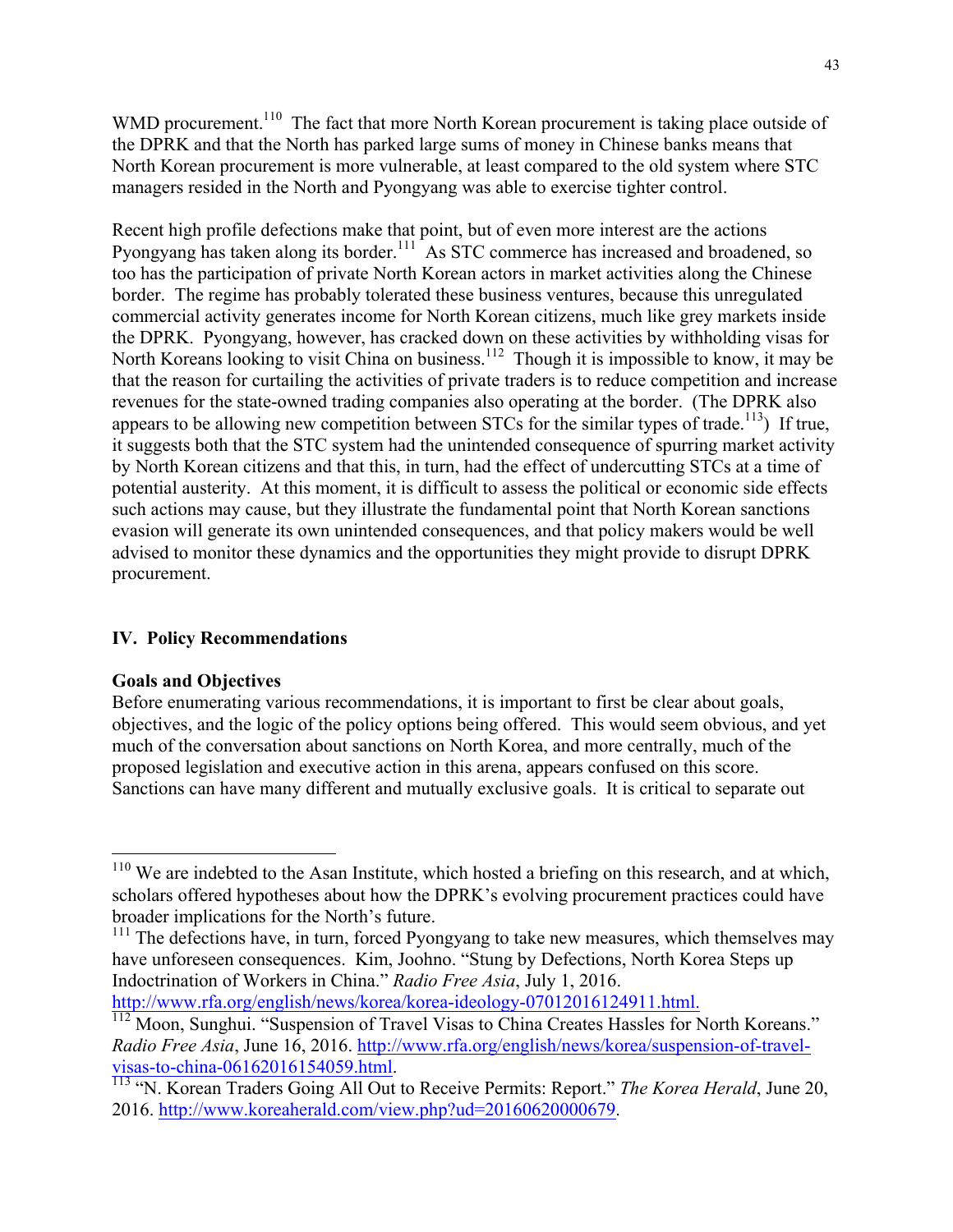these competing goals, not only because they may be at odds with each other, but also because they entail wildly different probabilities of success, time horizons, and costs.

Some policymakers would be willing to eschew regime change, if Pyongyang's missile and nuclear programs could be frozen and rolled back. Others find that unacceptable and will settle for nothing less than an end of the Kim regime.

| Concept                     | <b>Description</b>                                       |
|-----------------------------|----------------------------------------------------------|
| 1) Denial                   | E.g., cutting access to WMD or other technology          |
| 2) Coercion                 | E.g., to force North Korea to the bargaining table       |
| 3) Bargaining               | E.g., having something to trade for concessions $^{114}$ |
| 4) Punishment               | E.g., for human rights violations                        |
| 5) Inducing regime collapse | E.g., regime change                                      |

**Table 3. Possible Goals for Sanctions Against North Korea**

A lack of clarity and consensus about goals is evident both in Congress and the executive branch. On Capitol Hill, there is no shortage of legislative proposals that mix opposing goals. That is not surprising given the nature of the legislative process and the need to attract support from members with differing views, but one observes these conflicts within the executive branch as well, where some officials focus on halting North Korea's nuclear program even as others threaten actions that would harm the North Korean people and not just the Kim leadership.<sup>115</sup>

The recommendations offered in this report focus on *denial*, that is, reducing and eventually halting the DPRK's acquisition of WMD-related materials and technology. This goal has a more immediate timeline and a narrower focus. It also avoids some of the larger risks and potentially negative unintended consequences of a regime change policy aimed at a nuclear weapons state.

Given a goal of reducing and even halting progress in North Korea's nuclear and missile programs, there are a number of objectives a government can pursue—objectives informed by the DPRK's recent behavior. Over the last several years, Pyongyang's procurement has evolved in a particular direction. North Korea has expanded the scope of its procurement efforts: moving from the border and embedding inside China as well as using commercial hubs in Southeast Asia. Its procurement officials are working abroad and taking up residence for a longer tenure. It has hired more sophisticated and capable foreign partners, some of whom are ethnic Koreans.

<sup>&</sup>lt;sup>114</sup> Sanctions for bargaining could also include incentivizing the DPRK to cooperate with international bodies like the IAEA.

 $115$  In particular, talk in the media about cutting off remittances would seem to be an action that could have an adverse impact on the civilian, non-elite population, even assuming the government skims a sizeable share of those monies. Mohammed, Arshad and David Brunnstrom. "US Says North Korean Remittances at Risk if it Conducts Nuclear Test." *Reuters,*  April 20, 2016. http://in.reuters.com/article/northkorea-nuclear-usa-idINKCN0XG2CI.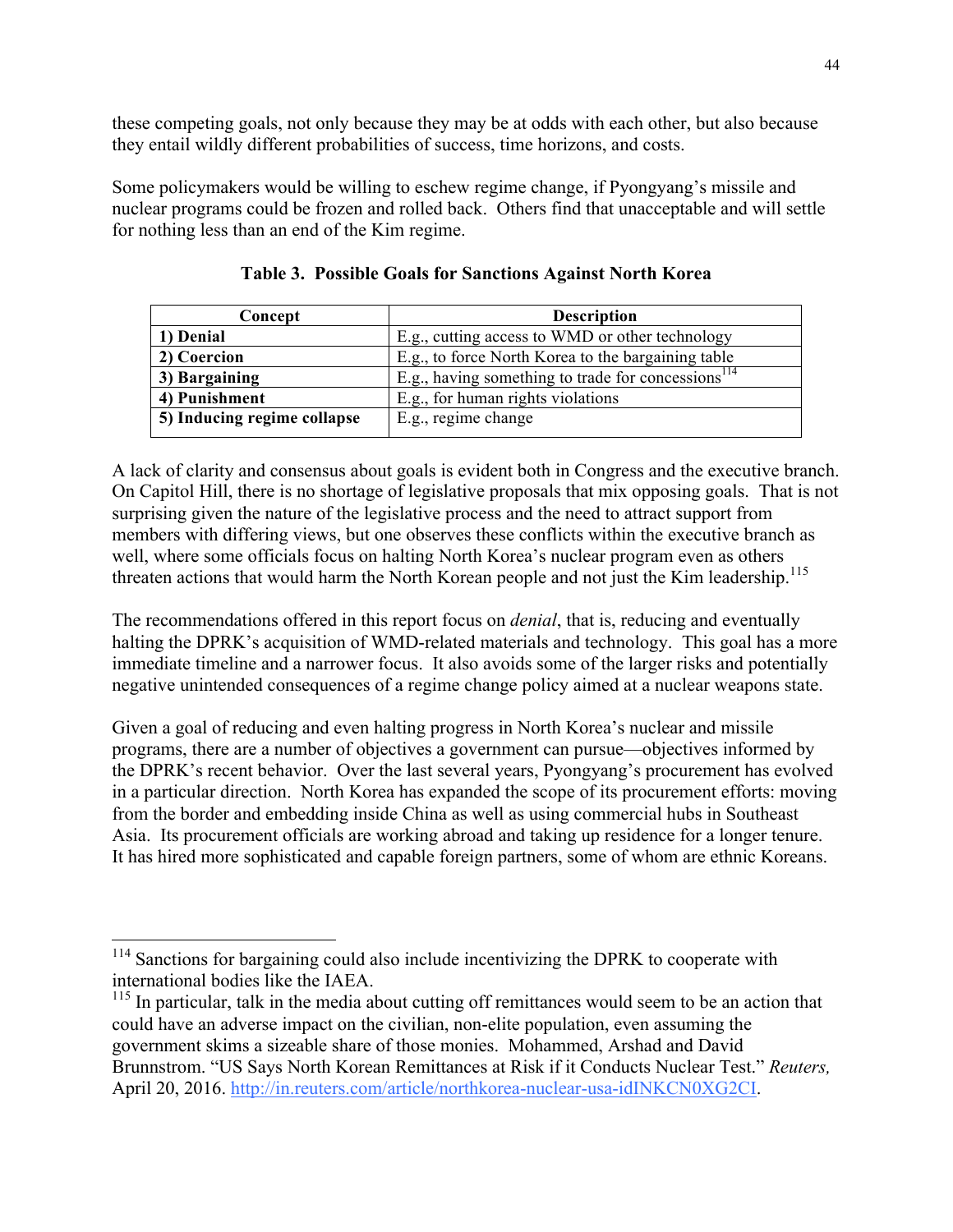It would seem to follow, therefore, that the objectives of a robust denial policy would be to reduce the scope of North Korea, Inc.'s operations (i.e., fewer operations in fewer places), cut the number of procurement officials working in foreign countries, decrease the tenure of DPRK procurement officials (i.e., higher turnover), and discourage or disrupt Pyongyang's use of Chinese and other middlemen.

In different ways, the recommendations offered here attempt to advance these objectives. Some of the suggestions manage to avoid the "sanctions conundrum," for example, by disrupting North Korea, Inc. directly. Others do not, and thus will require focused attention to insure that they do not inadvertently increase North Korean capabilities. Many of the most important recommendations are directed at new ways of thinking, modeling, and testing prospective policy remedies.

It should be noted that any interested government, not just the United States, could adopt many of these recommendations. In our discussions with policymakers in the region, it became apparent that some recommendations might be better suited to South Korea, Japan, China or other states. Moreover, many of the recommendations are likely to be more effective if implemented by more than one country.

| <b>Engage China</b>                                                                 |
|-------------------------------------------------------------------------------------|
| 1) Encourage China to use its domestic laws to counter North Korea, Inc.            |
| 2) Encourage China to send strong signals to its private industry                   |
|                                                                                     |
| <b>Build Capacity</b>                                                               |
| 3) Improve the capacity of national governments                                     |
| 4) Build the capacity of U.S. government to respond to the misuse of DPRK embassies |
| 5) Augment the capacity of the UN Panel of Experts on North Korea                   |
|                                                                                     |
| <b>Encourage a Culture of Compliance in Private Firms</b>                           |
| 6) Prioritize the prosecution of high profile cases of sanctions violations         |
| 7) Experiment with the use of incentives                                            |
|                                                                                     |
| <b>Disrupt North Korea, Inc.'s Operations</b>                                       |
| 8) Reduce the scope, size, and tenure of STC managers in China and the region       |
|                                                                                     |
| <b>Information Collection and Analysis: Methods and Models</b>                      |
| 9) Analyze DPRK procurement as a business case study                                |
| Run game simulations with procurement managers from Asia                            |
| Test potential sanction concepts with defector community                            |
| 10) Employ new models for analysis                                                  |
| View as commercial ecosystem                                                        |
| Consider the mix of legitimate commerce and illicit trade                           |
| Compare with others that engage in comparable practices                             |
| Define blueprint of North Korean transaction                                        |
| Track North Korea, Inc.'s behavior to see if it tells us anything more generally    |
| 11) Adopt an evidence-based and outcomes-focused approach to evaluation             |

#### **Table 4. Policy Recommendations**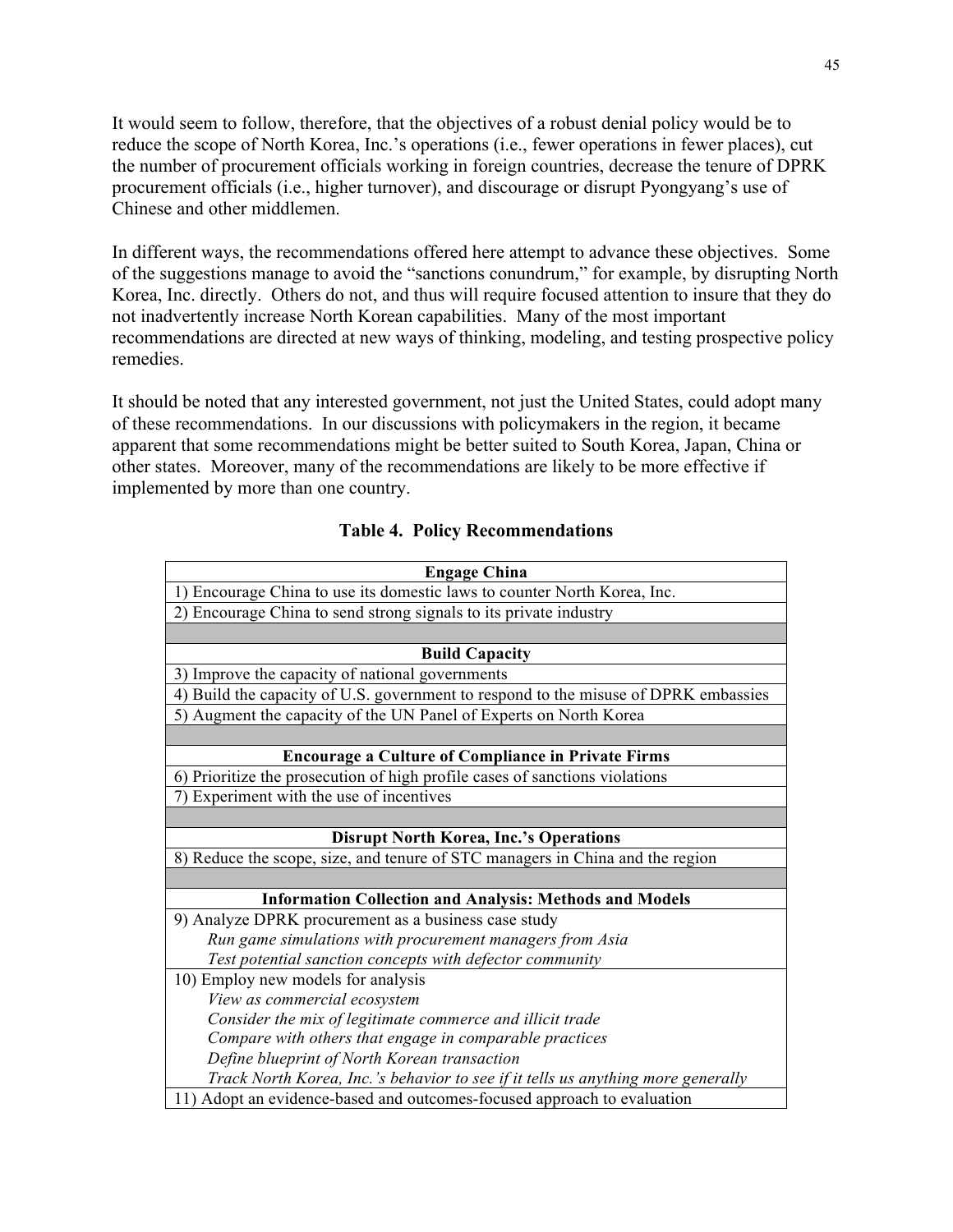None of the ideas discussed here promises a cure for the problem of North Korea's weapons programs, but taken as a whole they may advance the U.S. and international community's ability to slow the North's technological advancements. They may also generate positive unintended consequences, insofar as many of the steps would contribute to an architecture that can also be used to counter transnational criminal groups, violent extremist organizations, and other threats. And from a nonproliferation perspective, it makes sense to strengthen international institutions, if not because of North Korea today, then to deter a potential, future proliferator tomorrow.

## **Engage China**

China is far and away the most important player in North Korean trade and procurement. It is not the only actor, as the DPRK has expanded its commercial and financial activities in Southeast Asia and beyond, but it is the center of gravity. No sanctions regime targeting North Korea will be successful without robust participation by Beijing.

Persuading China to increase sanctions pressure on the North has been difficult, however, as Beijing sees that there are risks in such a policy. Too much pressure and North Korea could crack or lash out. Pressure could also jeopardize whatever remaining leverage China has over the DPRK. If the leadership sitting in Pyongyang sees its neighbor to the north doing the bidding of its enemy, it may conclude that it is on its own, that it's the North against the world. That is a bad outcome for China and also one that makes any negotiated settlement even more difficult to achieve. A North Korea that can trust no other government to protect its interests will be less likely to give up its nuclear programs, even if it is promised a sufficient return in the bargain.

The policy challenge, therefore, is finding actions that can reduce North Korea's illicit procurement that China can fully embrace.<sup>116</sup>

1) Encourage China to use its domestic laws to counter North Korea, Inc.

How can China degrade the North Korean regime's illicit procurement while simultaneously minimizing the risk of a DPRK collapse and avoid alienating its neighbor to the south? One avenue is to use existing national laws—to which China is already committed—to target Chinese middlemen who assist the DPRK with WMD-related procurement.

First, China could deploy its already existing anti-corruption campaign. Beijing views anticorruption as in its self-interest. It has already committed itself to a national campaign that goes after both "tigers and flies." North Korea, Inc.'s use of private Chinese brokers and banks, some of which may bribe party officials or are closely affiliated with corrupt local officials, can be targeted within the framework of China's ongoing anti-corruption campaign.

For its part, the U.S. and international partners could offer to assist China in this effort. Cooperation could include capacity building in the areas of port inspections and maritime law enforcement activities along shipping lanes between Chinese and North Korean ports.<sup>117</sup> Pilot

 <sup>116</sup> On alternative approaches that recognize China's national interests, see Goldstein, Lyle J. "Time to Think Outside the Box: A Proposal to Achieve Denuclearization by Prioritizing the China-DPRK Relationship." *North Korean Review* 12, no. 1 (Spring 2016): 82-100.

<sup>&</sup>lt;sup>117</sup> July 2015 research interviews with private sector firms in Singapore.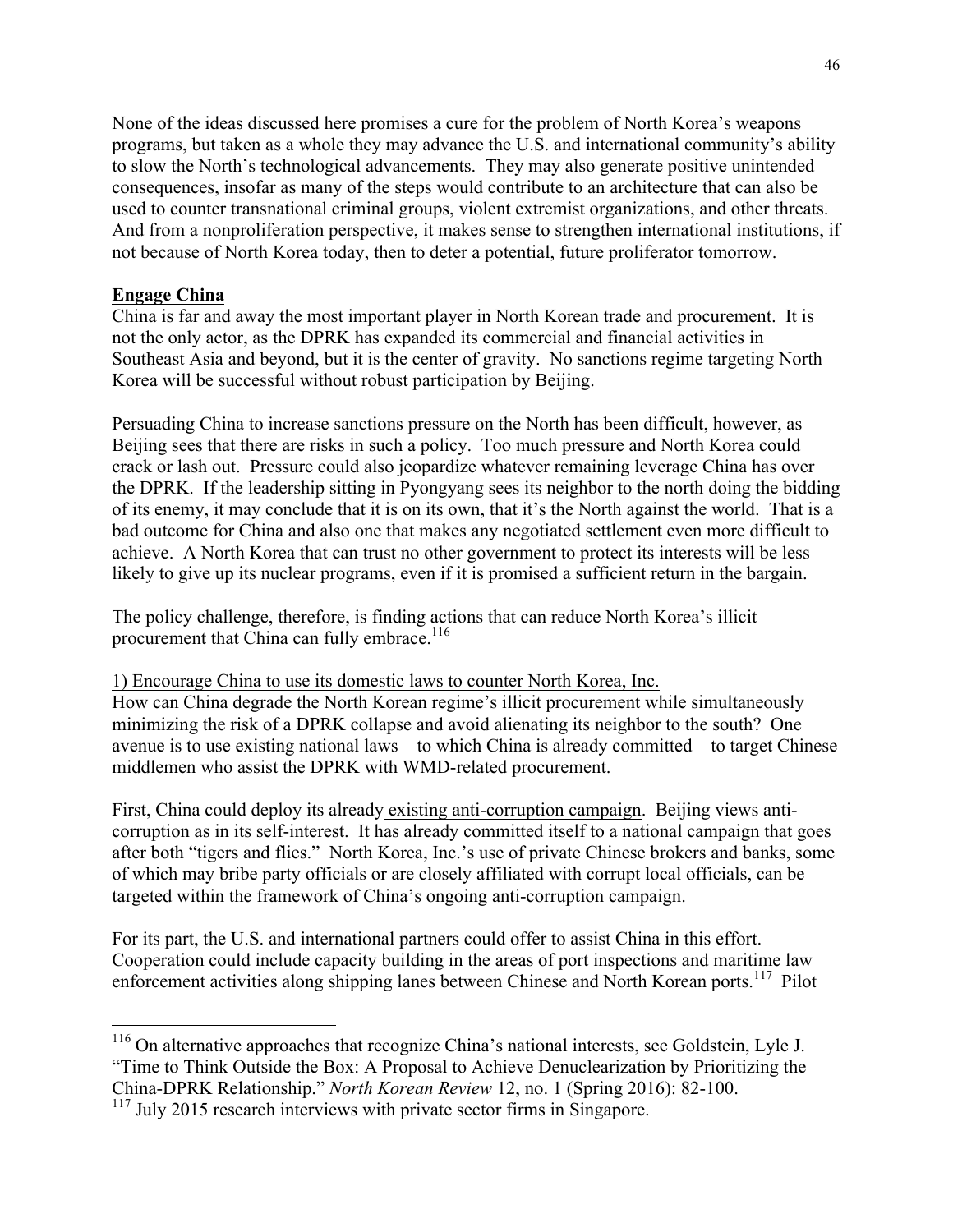projects focusing on training, reporting, and inter-agency coordination could promote improved practices and monitoring. At present, port inspections are fragmented and prone to understaffing relative to the volume of commercial activity.

Getting China to focus attention on North Korea, Inc. would be consistent with efforts that China initiated in 2013. There were indications at that time that the Chinese national authorities were seeking to "sanitize" Sino-DPRK commercial activities. The clearest sign has been the Chinese government's issuance of a 236-page report titled "Technical Bulletin #59 on Prohibition of Dual-use Exports to North Korea."<sup>118</sup>

Four institutions—the Ministry of Commerce, the Ministry of Industry and Information Technology, China Customs Bureau, and the China Atomic Energy Authority—produced this joint document. Given the technologies related to missiles and drones listed in the report, it is likely that the General Armaments Department of the Ministry of National Defense was also involved.<sup>119</sup> An update to Technical Bulletin #59 was issued in early 2016 and may portend increased attention to the DPRK's nuclear and missile procurement activities in China.

China should be supported and encouraged in these efforts. Anti-corruption is not explicitly anti-North Korea: the campaign is aimed at *Chinese* nationals, not North Koreans. Anticorruption activities could have a disruptive impact on North Korean procurement without threatening the broader North Korean economy and the millions of average North Koreans who depend on it.

The Chinese government's efforts to prevent drug trafficking and counterfeiting provide two additional examples of Chinese domestic policies that might also be used to disrupt the DPRK's illicit commercial activities. The example of counterfeiting is particularly noteworthy given recent reports of a North Korean agent being arrested for trying to pass off counterfeited U.S. currency at a Chinese bank and allegations that Pyongyang is also counterfeiting Chinese currency.<sup>120</sup> It remains to be seen whether this is a one-off episode or instead represents a return

<sup>&</sup>lt;sup>118</sup> Cazavos, Roger, Peter Hayes, David von Hippel. "Technical Bulletin #59 on Prohibition of Dual-use Exports to North Korea." *NAPSNet Special Reports*. September 26, 2013, http://nautilus.org/napsnet/napsnet-special-reports/technical-bulletin-59-on-prohibition-of-dualuse-exports-to-north-korea/. In the wake of recent DPRK weapons tests, Beijing has issued a follow on list of proscribed goods. See Rajagopalan, Megha. "China Says to Ban Export of More Dual-Use Goods to North Korea." *Reuters*, June 14, 2016. http://uk.reuters.com/article/ukchina-northkorea-nuclear-idUKKCN0Z01GS. 119 Cazavos, Roger, Peter Hayes, David von Hippel. "Technical Bulletin #59 on Prohibition of

Dual-use Exports to North Korea."

<sup>120</sup> Ryall, Julian. "North Korea May have Resumed Counterfeiting Operation." *The Telegraph,* June 28, 2016. http://www.telegraph.co.uk/news/2016/06/28/north-korea-may-have-resumedcounterfeiting-operation/; Shim, Elizabeth. "North Korea Printing Massive Amounts of Fake Chinese Currency, Defectors Say: The Illicit Project has Kim Jong Un's Approval." *United Press International*, June 23, 2016. http://www.upi.com/Top\_News/World-News/2016/06/23/North-Korea-printing-massive-amounts-of-fake-Chinese-currency-defectorssay/2891466694503/.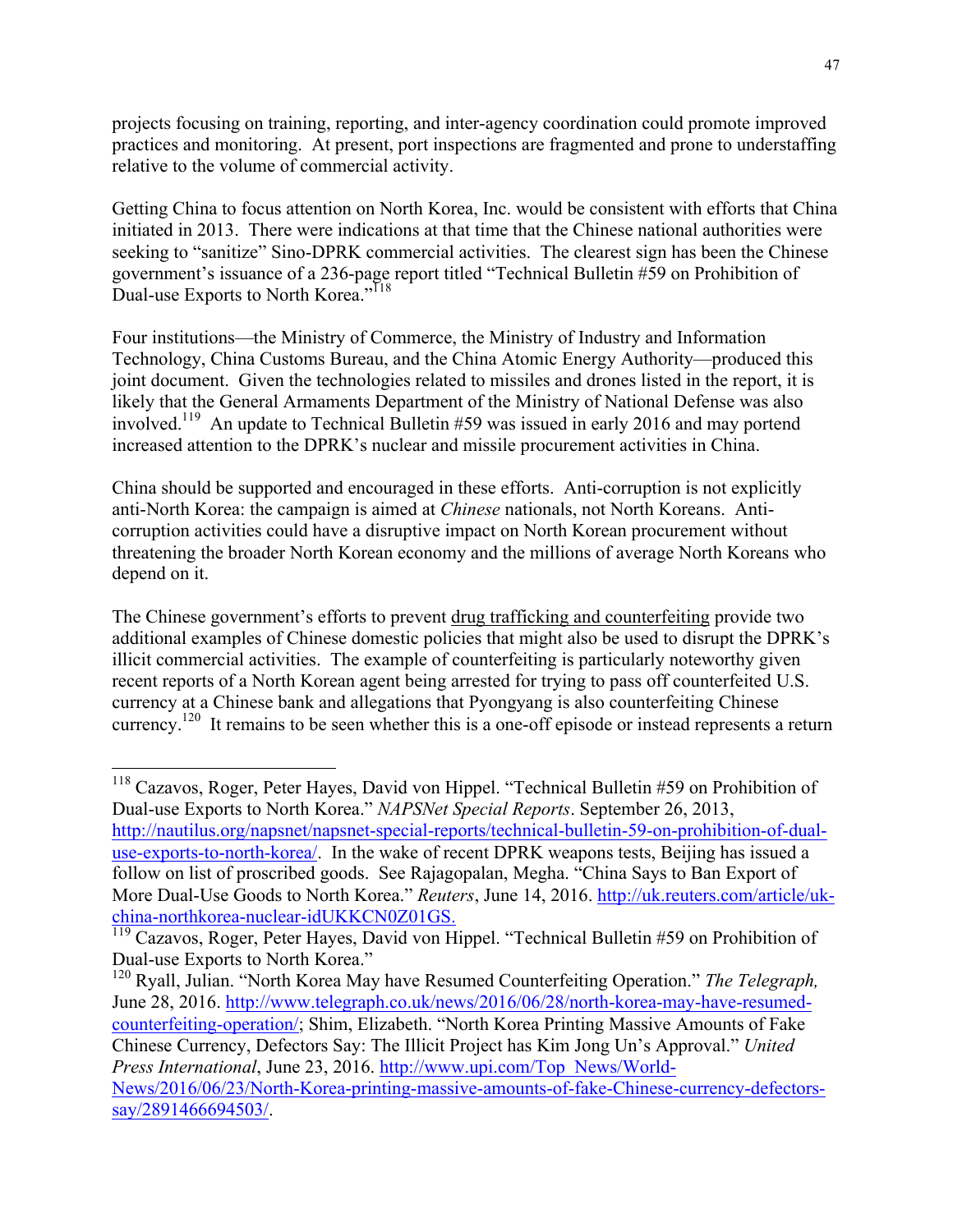to an old tactic resurrected in the face of new international sanctions. In any case, North Korean counterfeiting and the North Korean trade in drugs would represent a threat to Chinese national interests and provide cause for increased Chinese law enforcement activities.

## 2) Encourage China to send strong signals to its private industry

Premier Wen's visit to the DPRK in 2009 was a pivotal moment in Chinese-North Korean trade relations. Private Chinese firms viewed the visit and attending agreements as a green light for doing business with the DPRK. As Beijing now seeks to separate legitimate commerce with the DPRK from illegal commerce involving banned items and organizations, a clear signal from the top could reinforce efforts to encourage a compliance culture (see below). Such signals would not alter the behavior of firms knowingly engaged in illicit trade, but it would encourage companies that want to remain clean to be cautious in their dealings with certain types of transactions.

Following the passage of UNSCR 2270, Chinese officials made surprisingly strong statements about their intentions to enforce the new sanctions resolution. There were early signs that suggested that China was more aggressively implementing sanctions, including raids on North Korean officials alleged to be involved in illicit commerce as well as data indicating a sharp decline in trade.<sup>121</sup> There were also reports of business as usual and a general skepticism about Chinese intentions.<sup>122</sup> The fact that there appears to be continued confusion and a lack of coordination between local and central authorities is not surprising, and it may take time to

http://english.yonhapnews.co.kr/news/2016/06/16/31/0200000000AEN20160616008700315F.ht ml; "China's Imports of N. Korean Goods Plunge 22.3% in April." *The Korea Herald,* May 24, 2016. http://www.koreaherald.com/view.php?ud=20160524000638; "Seoul Says North Korean Exports Have Plunged After UN Sanctions." *Latin American Herald Tribune*, July 1, 2016. http://www.laht.com/article.asp?ArticleId=2415486&CategoryId=12395; Nagai, Oki. "Cross-Border Trade Hints Sanctions on North Korea Taking a Bite." *Nikkei Asian Review*, May 26, 2016. http://asia.nikkei.com/Features/Pyongyang-provocation/Cross-border-trade-hintssanctions-on-North-Korea-taking-a-bite; Rogin, Josh. "Satellite Imagery Suggests China is Secretly Punishing North Korea." *The Washington Post*, July 1, 2016.

https://www.washingtonpost.com/opinions/global-opinions/satellite-imagery-suggests-china-issecretly-punishing-north-korea/2016/06/30/8638d8d6-3ee8-11e6-80bc-

 <sup>121</sup> "China Arrests Dozens of Smugglers Trading Weapons with North Korea." *Yonhap News*, June 16, 2016.

d06711fd2125\_story.html. For an alternative view see, Boutin, Paul. "Is China Cutting Off North Korea? New Analysis of Satellite Images Say No." *Medium*, July 26,

<sup>122</sup> "What Sanctions?" *The Economist*, March 12, 2016.

http://www.economist.com/news/china/21694578-border-between-china-and-north-korea-itbusiness-usual-what-sanctions; Hunt, Joshua. "Decoder: North Korea's Maritime Industry— How UN Sanctions Targeting the Hermit Kingdom's Shipping Business Awaken Pyongyang's Creative Spirit." *Foreign Policy*, May/June 2016. http://foreignpolicy.com/2016/05/04/decodernorth-koreas-maritime-industry-united-nations-sanctions-business-oil/; Lankov, Andrei. "China and NK: Back to Square One." *The Korea Times*, June 12, 2016. http://www.koreatimes.co.kr/www/news/opinon/2016/06/304\_206779.html.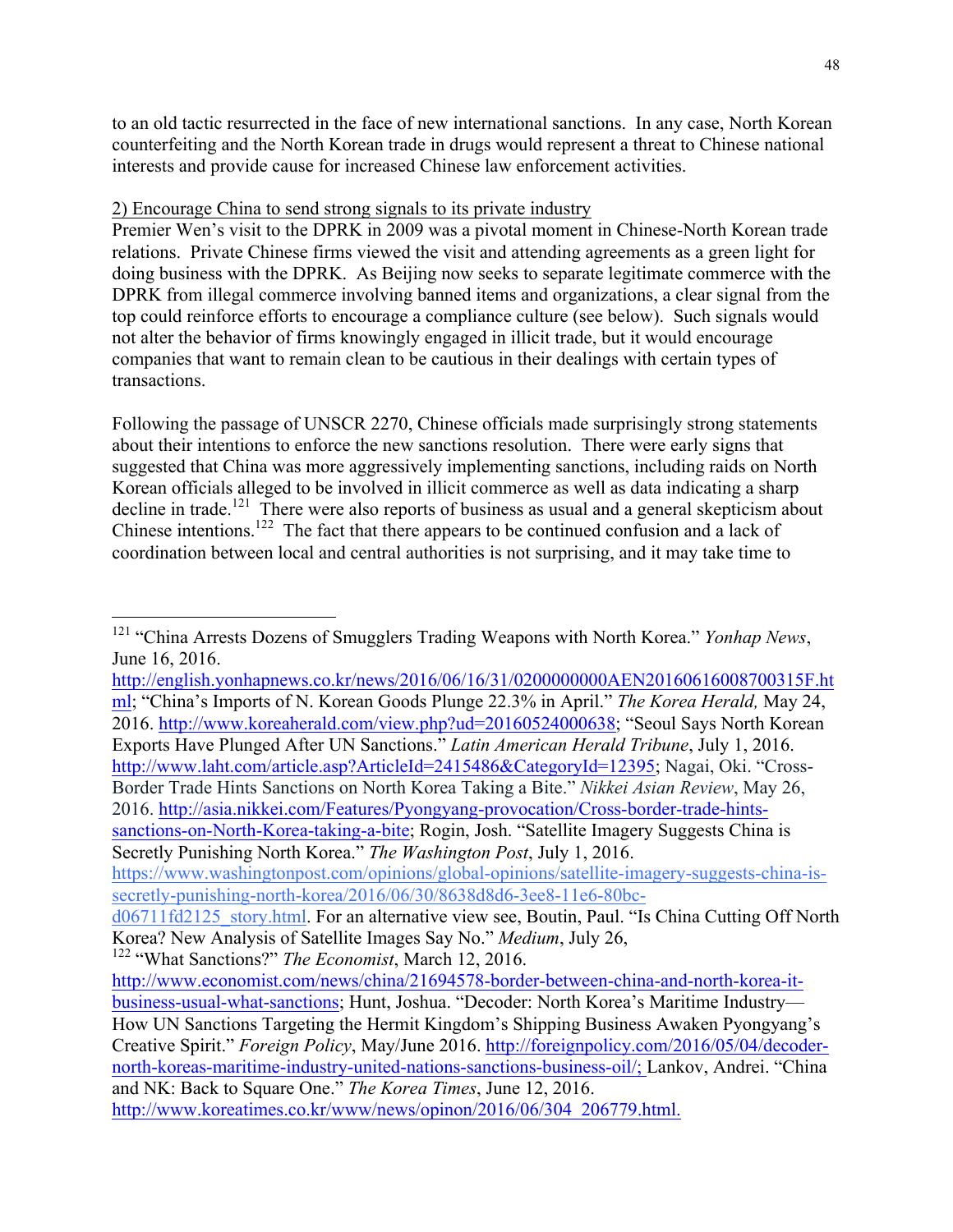discern the degree to which UNSCR 2270 represents a new chapter in North Korea sanctions implementation.<sup>123</sup>

In any case, Chinese officials should be encouraged to continue to send signals to its domestic business community that illicit commercial dealings with the DPRK are unacceptable. It can promote this message in a number of different ways, from public statements, to the promulgation of additional regulations (building on Technical Bulletin #59), to the prosecution of high profile cases.

Here it will be important that Chinese officials address both the issues of *severity* of punishment and *likelihood* of punishment. A slap on the wrist for Chinese middlemen, even if done with frequency is unlikely to alter broker behavior. On the other hand, severe punishments that are rarely enforced will also fail. Chinese officials will need to communicate that 1) the punishment will be robust, 2) the probability of getting caught and facing that punishment is not trivial, and 3) that Chinese businesses can avoid punishment and still do business with the DPRK *as long as they do not support illegal procurement*. This third message is equally important as it provides a way for Chinese businesses (and the government) to avoid an all or nothing decision. Both Beijing and its business community can maintain ties to the DPRK, which it views as in its selfinterest while reducing North Korean procurement for its WMD programs.

## **Build Capacity**

A sanctions regime is only as good as its implementation by individual, sovereign countries countries that vary in their administrative capacities and interests. Three areas appear ripe for the kinds of capacity building that would improve sanctions enforcement:

- the ability of individual governments to track international trade and financing
- the ability of the U.S. government to monitor and counter the DPRK's use of its embassies and consulates for procurement
- the ability of the UN Panel of Experts to collect evidence and report on country performance and DPRK practices

Unlike many areas of U.S. foreign policy, where the executive branch takes the lead, capacity building is a policy tool that Congress can pursue. It is a natural follow-on to sanctions legislation passed by Congress, and it falls squarely within the privileges of the power of the purse.

 <sup>123</sup> Haggard, Stephan. "Once Again, Sanctions Enforcement." *Peterson Institute for International Economics,* July 5, 2016. https://piie.com/blogs/north-korea-witness-transformation/once-againsanctions-enforcement; Lee, Chaeryung Claire. "An Interview with David Kang: The New Sanctions Regime against North Korea and its Implications for US Policy." http://nbr.org/downloads/pdfs/psa/kang\_interview\_03172016.pdf.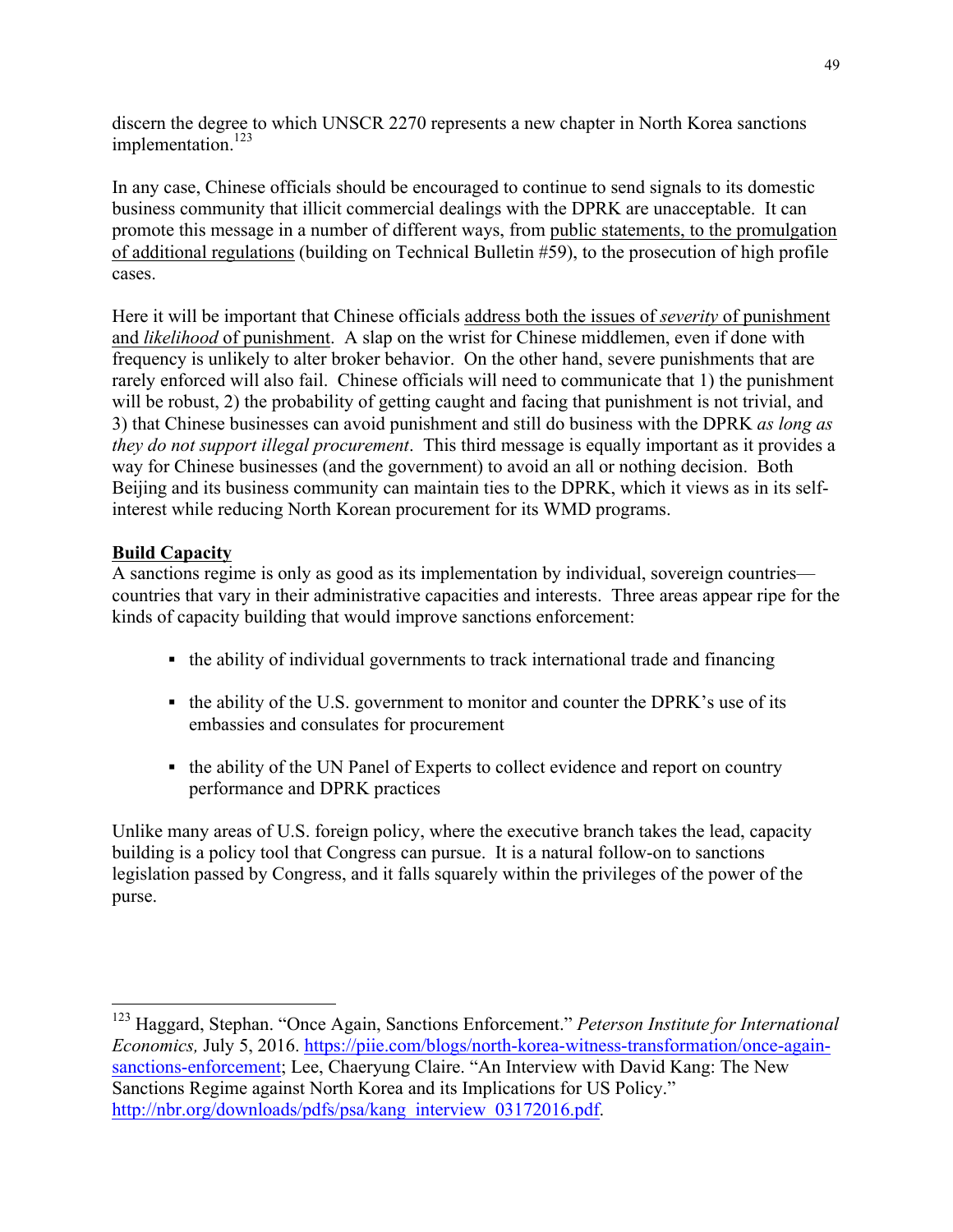## 3) Improve the capacity of national governments

Even if country partners have the political will to pursue DPRK-related sanctions, they may lack the ability: national enabling legislation, human capital, technical infrastructure, and other elements are needed for implementation and enforcement.<sup>124</sup>

Helping governments build their capacity to collect data for sanctions enforcement is no small undertaking, as the UN Panel of Experts reports would illustrate. Still there are priorities. Assisting regional governments in East and Southeast Asia should be the first priority, and particularly in the areas of shipping and finance. Japan has long promoted capacity building, including in the area of nonproliferation and illicit procurement, but the U.S. and other partners can do more. Support could take many forms, from assistance with the digitization of records and electronic infrastructure, to the training of regulators, to peer-to-peer advising.

4) Build the capacity of U.S. government to respond to the misuse of DPRK embassies The DPRK has used its foreign ministry, through embassies and consulates, to place North Korean managers whose priority is illicit procurement. The UNSC explicitly refers to this practice in calling on member states to act against abuses of diplomatic privilege.

While the UNSC waits for members to heed that call, there is nothing that prevents governments from allocating additional resources to law enforcement officials or others seconded from elsewhere in the U.S. government to work at embassies and consulates in countries where the DPRK also has diplomatic relations to focus on North Korean procurement activities. These officials could reach out to local companies and government officials, matching the efforts of the North Koreans. It would be especially helpful if U.S. officials tasked with this job have Korean language skills, as the DPRK has often turned to ethic Koreans living in other countries as partners. Indeed, one objective of these efforts should be to conduct outreach and build positive relations with the Korean-speaking business community in the region. These communities may be in a good position to identify and call attention to illicit activities by North Korean managers.

## 5) Augment the capacity of the UN Panel of Experts on North Korea

If increasing the capacity of national governments is meant to address institutional deficits or match the North Korean moves, then bolstering the UN Panel of Experts is about building on strengths. The UN Panel is arguably the single best public source of information on the enforcement of sanctions against the DPRK. It has direct, firsthand knowledge of North Korea, Inc.'s practices and may be the only international organization whose primary focus is Pyongyang's procurement. Its technical orientation has enabled it to provide objective information about North Korean procurement, and it has carried out its duties in a professional manner, consistent with the mandate of the Security Council.

Of course, the Panel's multi-national character means that there will be disagreements among panel members and within the Sanctions Committee to which the Panel reports. There will also be concerns over the sharing of sensitive information.

<sup>&</sup>lt;sup>124</sup> See, for example, Eckert, Susan. "United Nations Sanctions on DPRK: Implementation Evasion, and Opportunities to Strengthen."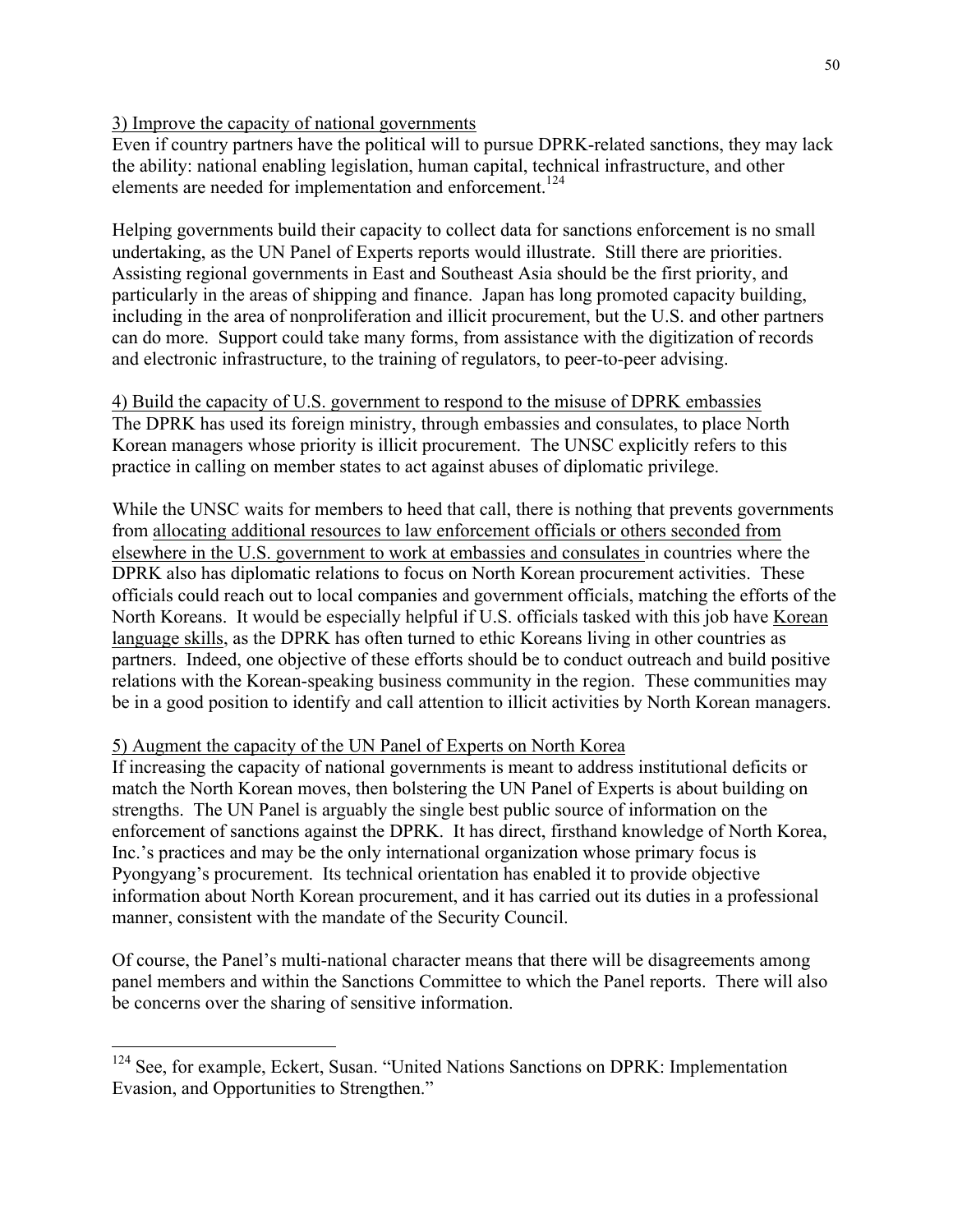Despite those limitations, the Panel has performed well, and the U.S. and others should advocate within the UNSC for more resources and a broader mandate for the Panel. With additional support, the Panel could encourage a culture of compliance among small- and medium-sized firms that produce dual-use or proliferation-sensitive goods. It could also bolster information sharing between the public and private sectors on topics such as proliferation-sensitive trade finance.

Outside of the UN, individual member states, including the U.S., might consider the ways they could assist the Panel to carry out its objectives, e.g., enhanced information sharing.

Capacity building is not a new idea, either in general or in the domain of nuclear security. As with all capacity building, there is the need to build in sustainability. Will the technologies or practices first learned continue after the capacity building support ends? How can one incentivize an organization to commit over the long-term? These are central and difficult questions. It may help, however, that sanctions implementation may—because of its proximity to markets and market players—provide more opportunities for innovation, incentivizing, or experimentation than most arenas of public capacity building.

## **Encourage a Culture of Compliance in Private Firms**

The recommendations offered so far have concerned public actors: China, national governments, and the UN Panel of Experts. A focus on North Korea, Inc. highlights the critical role played by private actors: those that knowingly engage in illegal activity (e.g., private Chinese brokers, some Chinese banks) and those that unwittingly contribute by selling goods or financing transactions they wrongly believe do not involve the DPRK.

As has been discussed, this group can be incentivized to affirmatively avoid illicit trade with the North. Indeed, the chief positive unintended consequence of sanctions on North Korea has been to further feed the development of a compliance culture in Asia, particularly in the financial services industry. Policymakers should seek to replicate this success with other kinds of firms, including trading companies, manufacturers, export-import firms, and the like. Doing so will not only help address the challenge of North Korean WMD programs but also a host of other illegal enterprises.

The two most straightforward ways to further catalyze compliance culture are to impose costs on violators (or establish the expectation of costs) and to offer incentives for compliance.

As the U.S., China, and the international community encourage compliance, they also need to make clear to firms that legitimate, legal commerce with North Korea is permitted, if not encouraged. China should welcome that approach, but other countries should as well. If companies overcompensate and seek to "de-risk" by cutting off all commercial activity with the DPRK, the humanitarian impact could be profound.<sup>125</sup>

 $125$  See footnote 105.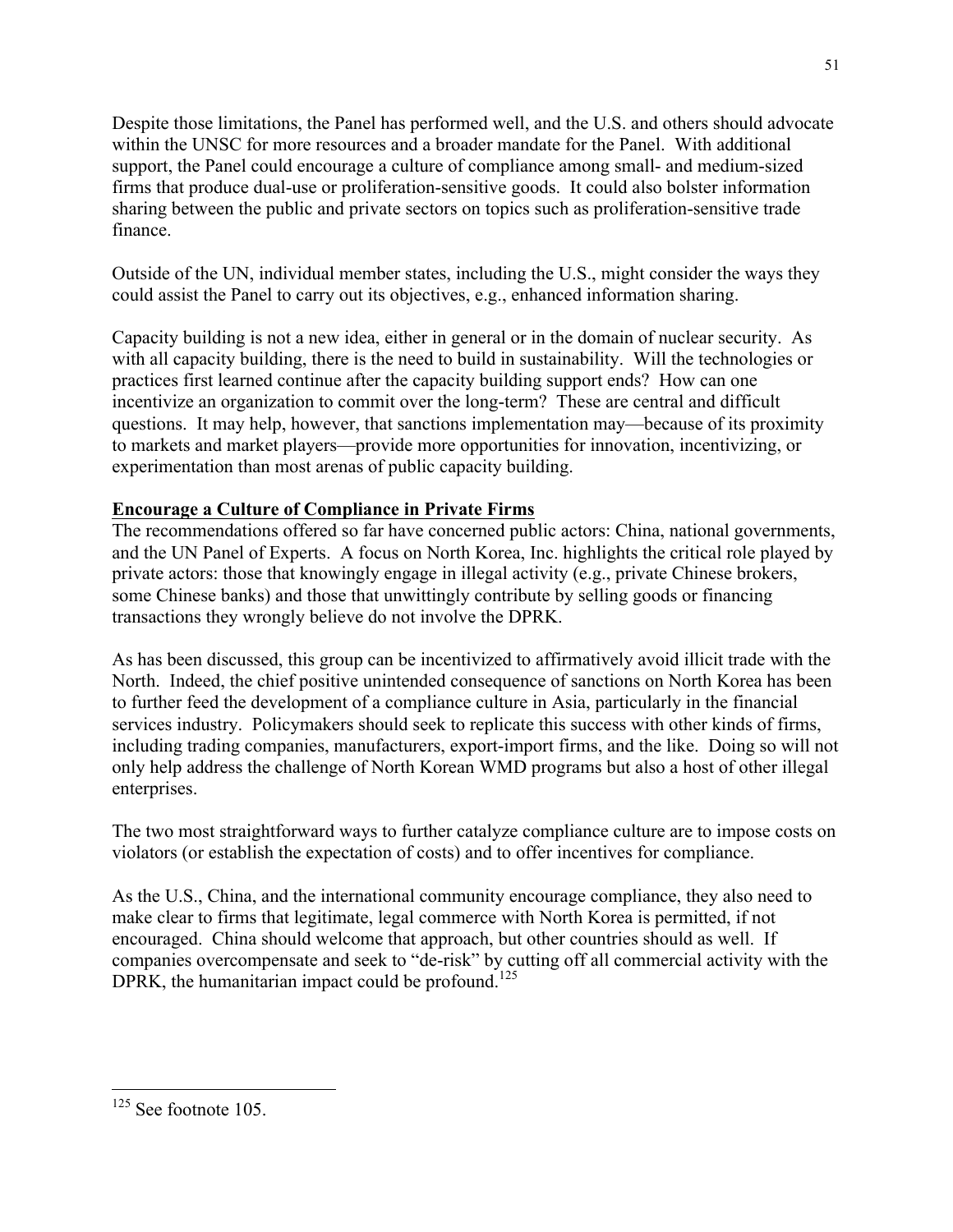## 6) Prioritize the prosecution of high profile cases of sanctions violations

The U.S., China, and other national authorities should prioritize the prosecution of larger firms with reputation equities that have violated sanctions rules. Aggressively pursuing violators and affirmatively publicizing those actions will encourage other firms to lower their risk of exposure to transactions that may involve the DPRK regime or its Chinese proxies.

## 7) Experiment with the use of incentives

Governments might also experiment with incentives that reward particularly high value behaviors. Incentives are an undervalued tool in international affairs, where the first response to objectionable behavior tends to be punishment.<sup>126</sup>

Governments could test a number of ideas with small pilot projects, e.g., monetary rewards for the provision of information leading to the interdiction of prohibited items bound for, or originating in, North Korea. Unlike many areas of public policy, procurement is a highly marketized arena, where governments might be able to take advantage of competition or small payments to change behavior.<sup>127</sup> It may be possible to persuade a Chinese broker to provide information about a competitor or an STC manager, if he can make more money in the long run, e.g., by getting rid of a rival or winning new STC contracts. More broadly, the U.S., South Korea, China, and Japan are all far wealthier than the DPRK. This greater wealth represents a comparative advantage over the North that sanctioning countries should exploit. In short, the DPRK cannot win a bidding war with its wealthy opponents. Beyond that, it would be useful to identify non-monetary incentives that the DPRK cannot match, e.g., a U.S. green card.

## **Disrupt North Korea, Inc.'s Operations**

Our research suggests that as the international community has imposed sanctions and raised the risk of doing business with the DPRK regime, STCs have compensated by monetizing the risk and paying higher fees to their Chinese partners thus improving their overall procurement capabilities—the "sanctions conundrum." An obvious question, therefore, is how to hinder North Korean illicit procurement in ways that cannot be monetized and countered.

http://www.state.gov/j/inl/narc/rewards/c27667.htm; and U.S. Department of State, "Transnational Organized Crime Rewards Program,"

<sup>&</sup>lt;sup>126</sup> See for example, Crumm, Eileen M. "The Value of Economic Incentives in International Politics." *Journal of Peace Research* 32 no. 3 (August 1995): 313-330; Nincic, Miroslav. *The Logic of Positive Engagement*. Cornell, NY: Cornell University Press 2011.

 $127$  For example, the U.S. government offers rewards of up to \$5 million for information leading to the arrest and conviction of major drug traffickers, and unspecified rewards for information on transnational organized crime, including human trafficking, arms smuggling, and money laundering. See U.S. Department of State, "Narcotics Rewards Program,"

http://www.state.gov/j/inl/tocrewards/index.htm. Lessons can also be drawn from other established mechanisms for governments to receive information on trade finance via suspicious activity reports submitted to financial intelligence units. Shire, Jacqueline. Communication with the authors, July 2016.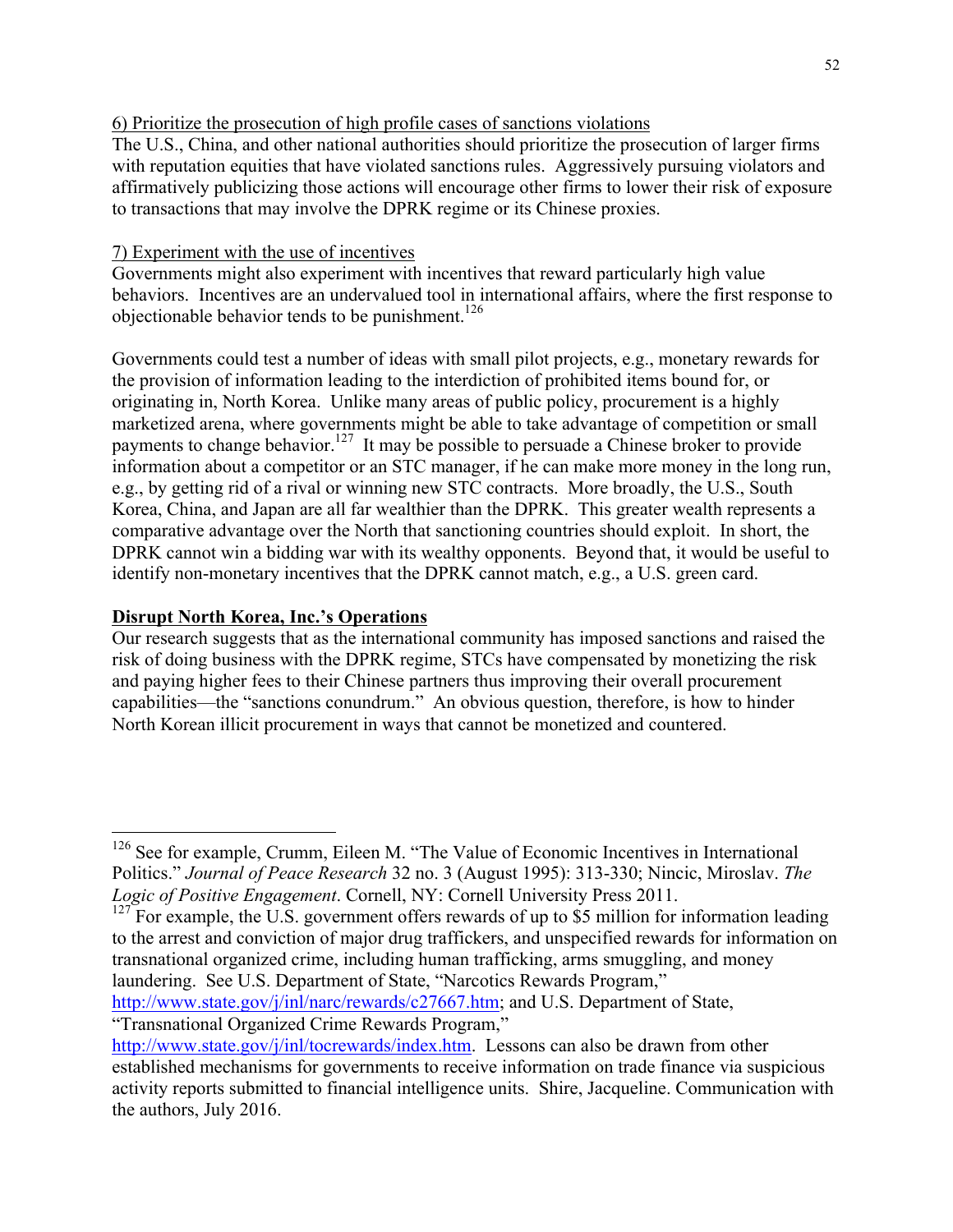One possibility is to disrupt North Korea, Inc. itself. U.S. and UN policies aimed at interdiction provide one example of disruption, but it is worth asking whether there are upstream opportunities—before the ship has sailed—to undermine North Korean procurement.

8) Reduce the scope, size, and tenure of STC managers in China and the region The chart below offers a thought experiment. It begins with a list of DPRK adaptations and counter-measures and then specifies the benefits or advantages these adaptations have yielded. The last column offers general ideas about how one might seek to reverse those benefits.

Pursuing any of these ideas will be difficult, insofar as North Korean STC managers are operating in sovereign states, some of which may not be enthusiastic about the idea of outsiders (e.g., the U.S.) carrying out law enforcement or intelligence operations on their soil. Coordination and cooperation will be critical. Still, a focus on North Korea, Inc. *in situ* may generate new policy instruments for retarding North Korea's WMD programs. And already, some governments are beginning to focus on STC managers in their countries. Vietnam, for example, recently expelled two North Korean diplomats for prohibited activities.<sup>128</sup>

| NK, Inc. Adaptation                  | <b>Benefit to North Korea</b>                                                                           | <b>Possible Responses to Adaptation</b>                                                                                                                                                                                                        |
|--------------------------------------|---------------------------------------------------------------------------------------------------------|------------------------------------------------------------------------------------------------------------------------------------------------------------------------------------------------------------------------------------------------|
| Hire more capable<br>PRC firms       | PRC firms hide NK<br>$\blacksquare$<br>fingerprints<br>PRC firms can do logistics<br>٠<br>and financing | • Threaten something of value to the more<br>sophisticated Chinese brokers that make the<br>profit margins from NK, Inc. not worth the<br>trouble<br>• Conduct sting operations to increase buyer-<br>seller suspicion and STC manager failure |
| Embed in China                       | • Develop tacit knowledge<br><b>Use Chinese banks</b>                                                   | • Increase bank transparency, scrutiny, and<br>standardization<br>• Reduce tenure of STC managers                                                                                                                                              |
| Use of Hong Kong                     | • Credibility/sophistication of<br>Hong Kong firms                                                      | • Threaten something of value that is more<br>valuable than NK, Inc. business                                                                                                                                                                  |
| Use of commercial<br>hubs in SE Asia | • Less regulated, less in<br>spotlight, less national<br>capacity for sanctions<br>enforcement          | • Increase U.S. law enforcement and related<br>presence in SE Asian commercial hubs<br>• Capacity building for governments<br>Outreach to Korean speaking business<br>٠<br>community                                                           |
| Use of DPRK<br>embassies             | • STC managers stay longer<br>Enjoys immunities,<br>п<br>privileges                                     | Reduce the tenure of NK STC managers who<br>use diplomatic cover<br>Encourage countries to reduce the number of<br>NK consulates and diplomats assigned to<br>embassies                                                                        |

**Table 5. Responding to DPRK Procurement Counter-measures**

 <sup>128</sup> "Vietnam, China Ban Blacklisted North Korean Officials." *The Chosun Ilbo,* July 8, 2016. http://english.chosun.com/site/data/html\_dir/2016/06/03/2016060301468.html.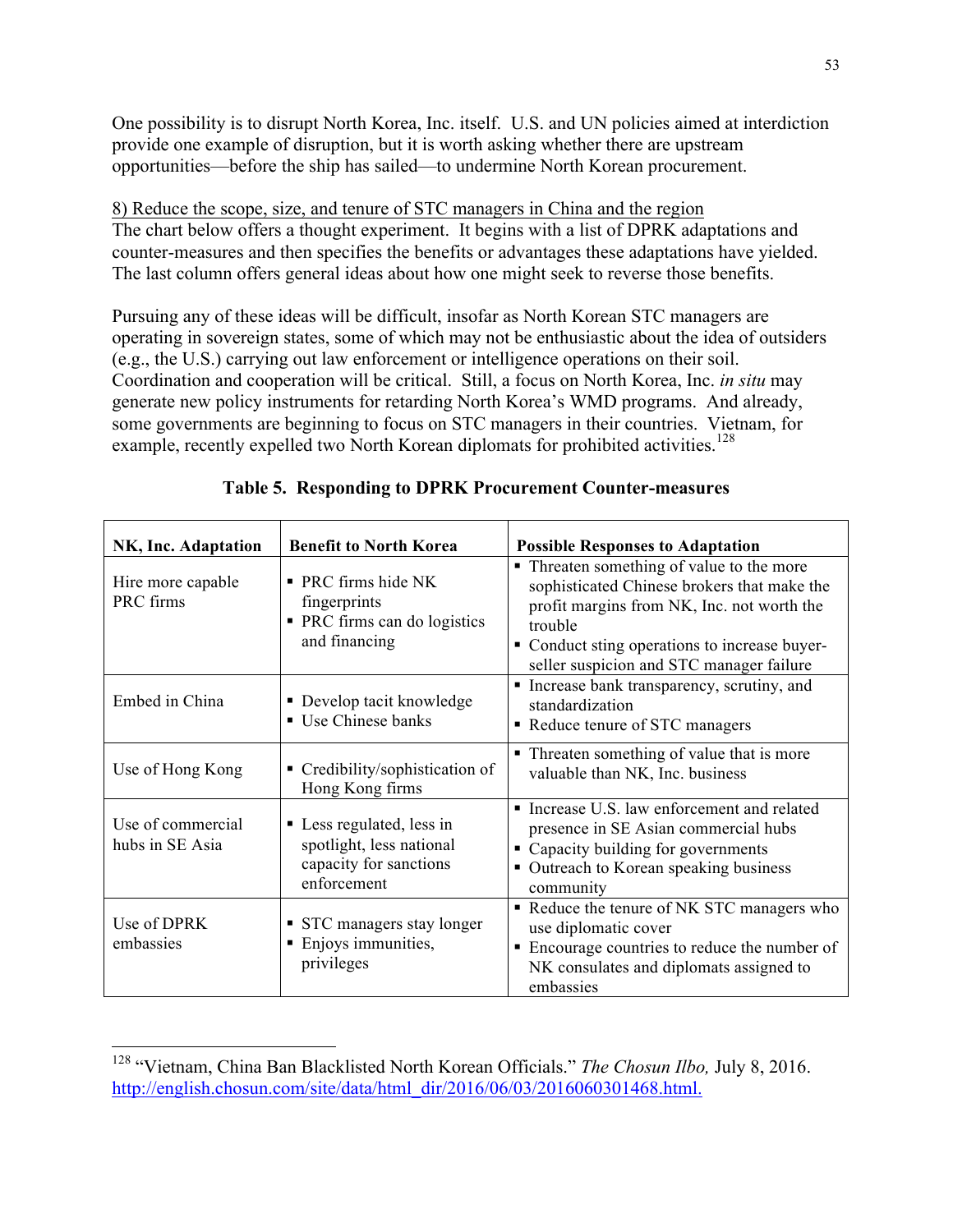## **Information Collection and Analysis: Methods and Models**

The U.S. policy response to North Korea's weapons programs has brought together relevant departments and agencies: State, Treasury and Defense, as well as the FBI, Directorate of National Intelligence, the National Security Council, and others. From a U.S. government perspective, the North's procurement efforts are viewed as an issue of national security or foreign policy. A full understanding of Pyongyang's procurement requires an additional lens, the company manager.

## 9) Analyze DPRK procurement as a business case study

In addition to the national security-foreign policy frame, Pyongyang's procurement is a business activity that calls for the analytical tools of political economists, economists, business scholars, commercial firms, and even business consultants. And it suggests that commercial intelligence, private or public, might be a useful information resource.

Critically, in an iterative game of action and reaction, analysts will want to look at the challenge of procurement from a North Korean perspective. That could include standard red teaming exercises but also business simulations with players who have direct experience conducting commercial transactions in East and Southeast Asia.

Perhaps surprisingly, North Korean behavior should be viewed from the prism of innovation. Whatever its rigid domestic system, North Korean STC managers have to reinvent themselves and their organizations in the face of new obstacles (sanctions). They have moved from using direct transactions and their own freighters for shipment to more efficient networks using brokers based in a globalizing, Chinese national economy. As the U.S. and its allies have introduced sanctions, the DPRK has changed, but as the DPRK has changed, others have failed to keep pace with the North's innovations.

## 10) Employ new models for analysis

Analysts might consider using alternative models that highlight different aspects of Pyongyang's behavior. There is a need to both step back and understand North Korean actions in a broader context and also to be more granular in mapping the specific steps in the North's procurement chain.

One way to better understand North Korea, Inc. is to realize that the DPRK operates in a regional and international commercial ecosystem. North Korean procurement is occurring in the context of a massive economic transformation that is taking place inside of China. In pursuit of its goal to move the majority of the Chinese population into the middle class, the senior leadership continues to prioritize the development of the Chinese national economy.<sup>129</sup> The scale and scope

<sup>&</sup>lt;sup>129</sup> Reforming its population policy may now rival GDP growth among China's top priorities. Arguments, however, in favor of loosening China's traditionally strict population policies tend to be rooted in beliefs about the relationship between modest population growth and long-term economic health. For example, see "China said to Consider Policy Shift to put Population Growth Before Economy." *Bloomberg.* August 20, 2015.

http://www.bloomberg.com/news/articles/2015-08-20/xi-said-to-put-population-over-growth-inchina-s-economic-plan-idkp0hyy.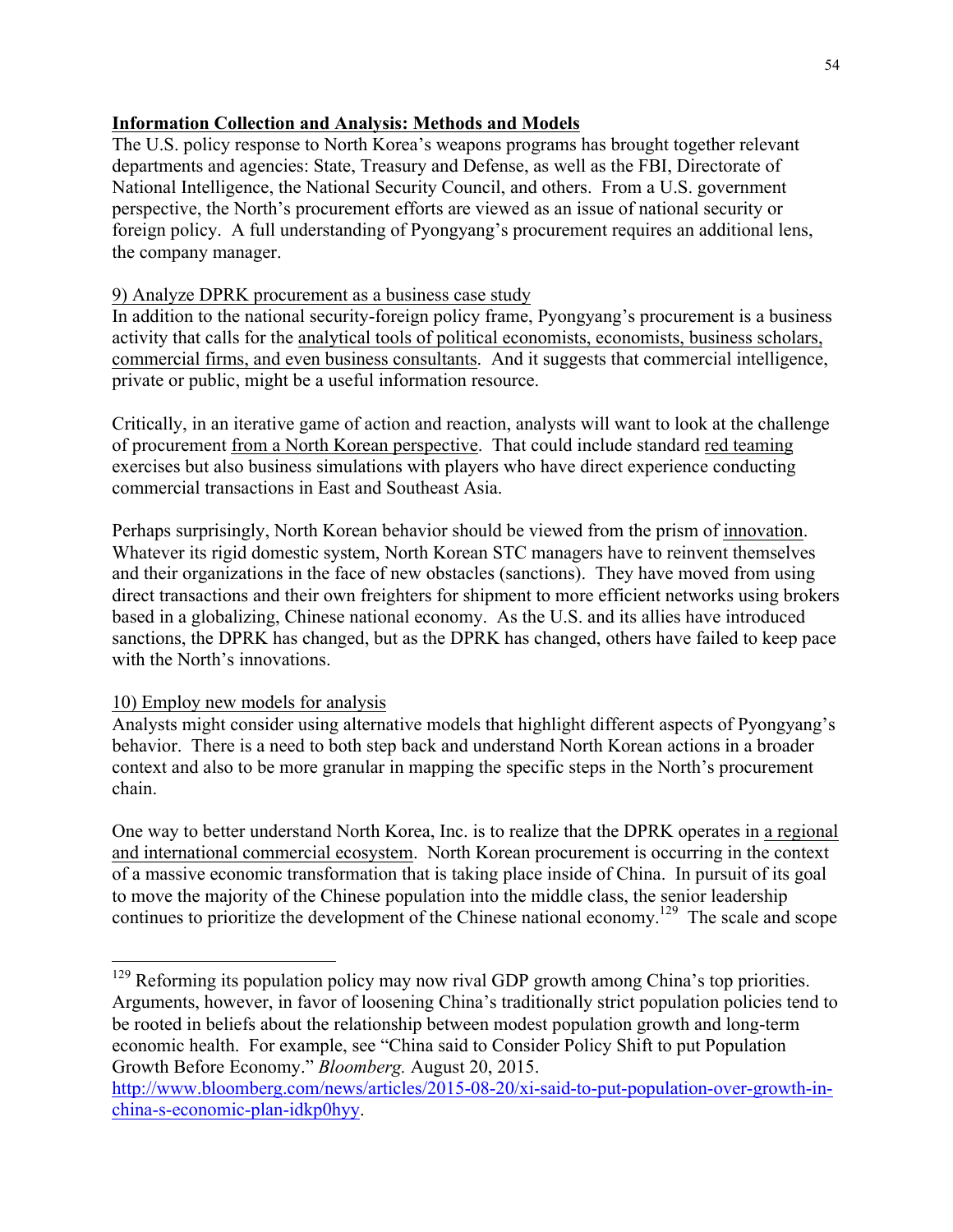of this experiment comprises a new gravitational force in the Asia-Pacific region. Viewing North Korea sanctions solely in terms of its impact inside of the DPRK misses the bigger picture. It is the broader ecosystem that makes the regime's procurement more efficient and effective.<sup>130</sup>

Here again, it is important to recognize that the DPRK's procurement system is not the typical one used by a proliferator.131 It is not pursued as a wholly separate, dedicated proliferation enterprise. Instead, some fraction of its WMD-related procurement makes use of the same procurement networks that are used for the acquisition of legal goods, i.e., a procurement system that sometimes includes both legitimate commerce and illicit trade. Indeed, all the STC managers interviewed for this study engaged in mixed procurement. Accordingly, it will be important to map the North Korean regime's use of legitimate commercial pathways and their implications for proliferation-focused procurement activities. Doing so will yield an improved understanding of market mechanisms and practices that facilitate advancements in North Korea's WMD programs.

An alternative way to put the DPRK's illicit procurement in context is to compare it to other entities that engage in comparable practices. One would expect that the methods of A. Q. Kahn, transnational criminal organizations, violent extremist groups (e.g., ISIL or Da'esh), and other sanctioned states (e.g., Syria) and individuals would differ from the practices adopted by the DPRK, but there will be areas of overlap as well. By comparing the DPRK to others, an analyst can better understand Pyongyang's behavior and perhaps even anticipate future North Korean practices that are already being employed by other entities.

Analysts can also fruitfully move in the opposite direction: from the general to the particular. It would be useful for policymakers to have an evolving blueprint of the North Korean procurement chain, from the decision to procure an item until its successful delivery—complete with timelines and costs. Establishing a baseline transaction map would help policymakers devise counter-tactics and would allow analysts to chart changes in North Korean practices (and changes in the business environment) over time.

Finally, analysts might attempt to construct their own model of procurement, complete with indicator lists, and test whether it is predictive of North Korean behavior in any other domain. Put another way, analysts might want to see if the North's behavior in this one area tells us anything more generally about the DPRK, and where it is headed.

11) Adopt an evidence-based and outcomes-focused approach to evaluation Evaluating whether a public policy is effective, ineffective, or actually harmful is typically difficult, especially in foreign policy with its multiple players and relatively low information. Nevertheless, policymakers should feel obliged to do the best they can. With regard to sanctions, the room for improvement is substantial.

<sup>&</sup>lt;sup>130</sup> July 2015 research interviews with private sector firms in Hong Kong.

 $131$  For an in-depth description of a dedicated, multilateral illicit proliferation network, see Albright, David. *Peddling Peril: how the secret nuclear trade arms America's enemies*. New York, NY: Free Press, 2010.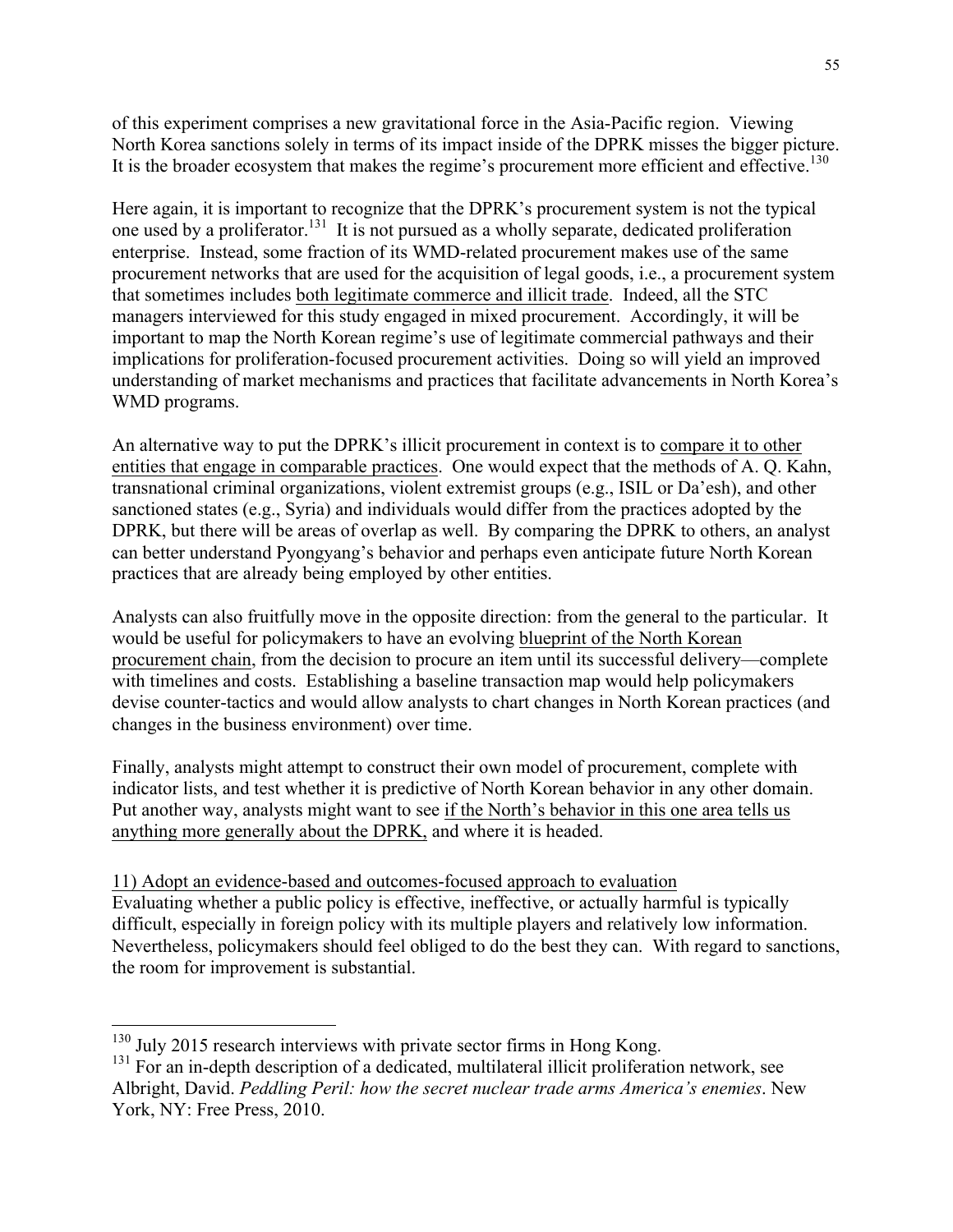Aside from the work done by a small number of scholars, there is almost no attempt to systematically evaluate the effectiveness of sanctions. The presumption of policymakers is "more is better," even if there is no evidence for such a conclusion. A related and arguably more misleading tendency is to judge the effectiveness of sanctions by whether sanctions are adopted. "Success" is then defined by whether there are sanctions, not on whether sanctions actually work. This is akin to judging the efficacy of a cancer drug by charting the number of pills prescribed.

Even on those rare occasions when the focus is on the effects of sanctions rather than sanctions for sanctions sake, the discussion typically consists of an advocate for one side or another in Congress, the executive branch, or the non-governmental community cherry picking a single indicator like inflation or GDP growth in a given year as "proof."

If the U.S. and its partners want to achieve their policy objectives and avoid costly mistakes, then policymakers need to be serious about evaluation and adopt a more evidence-based approach.

A first step in this direction is to clarify the goals and objectives of a given sanctions policy (see above). One cannot know if a policy is a success or a failure without identifying the goals and objectives the policy is supposed to achieve. When policymakers mix and match different goals without separating one from another for evaluation, it is impossible to tell whether a policy is working.

After defining goals and objectives, the next task is to establish metrics and sources of data for those metrics. In the real world, there are rarely metrics complete with reliable data that perfectly measure success or failure. In many cases, evaluators are forced to rely on process measures rather than measures of outcomes, i.e., did the government do a good job of implementing the policy as opposed to actually achieving the desired result.

With respect to sanctions, typical process metrics include the number of shipments interdicted or the number of individuals and entities designated. Unfortunately, these numbers do not tell one very much about whether sanctions are effective, particularly if one does not know what the context is. Whether interdicting 100 shipments matters will depend, in part, on whether there are 1,000 shipments or 100,000 shipments and whether the shipments tend to carry WMD-related materials and technology rather than dry goods. Data on the number of interdictions is not worthless—zero interdictions would probably be a strong indicator of failure, for example—but it is a weak indicator of success. Similarly, judging sanctions by the robustness of the legal authorities provided might represent a political win, but it provides little evidence about whether a policy is working.

A somewhat better, though imprecise, indicator is trade flows. In discussions about the DPRK, one sometimes hears reference to the level of Chinese-DPRK trade, a time series published by the Korea Trade-Investment Promotion Agency, a South Korean government body. The problem here, obviously, is that it is hard to know what these numbers mean for WMD procurement. General trade could decline even as the DPRK's WMD-related procurement increases. The opposite is true as well: general trade could increase even as Pyongyang faced increasing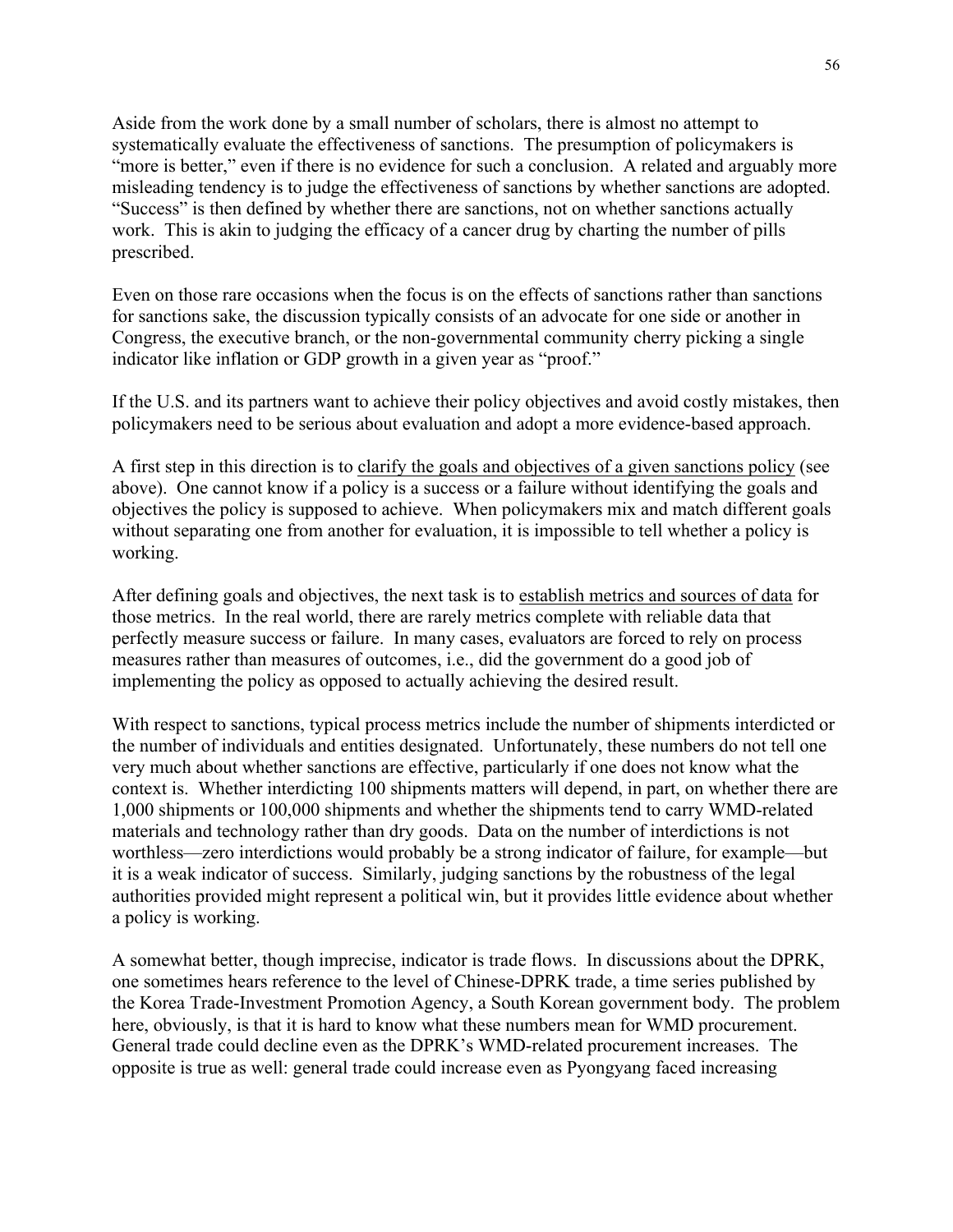difficulties importing weapons material and technology, e.g., if China was able to successfully "sanitize" its trade with North Korea.

As suggested earlier, this study prioritizes denial—stopping WMD procurement—rather than punishment or regime change as the goal of sanctions on the DPRK. Given that goal, it would make sense to employ a number of different outcome and process metrics. By way of illustration, outcome metrics might include the ratio of successful missile tests to unsuccessful missile tests over time (by type of missile), the length of time between missile and nuclear tests, changes in the qualitative aspects of the tests (missile payload, use of solid fuels, changes in design, etc.). If the policy is intended to retard or halt North Korea's progress in its WMD programs, then outcome metrics should address whether and how quickly these programs are progressing and the rate of change over time.

Process metrics might include measures assessing the state of North Korea, Inc. The number of North Korean STC managers embedded in China and the region or the average tenure of these managers in foreign countries might offer some indication on the relative health of North Korea, Inc. An even more direct measure might be reports by former STC managers about the relative ease or difficulty of doing business.

None of these measures will be sufficient by themselves. The fundamental point, however, is that policymakers need to begin the process of conducting serious evaluation and employing an evidence-based approach. Early efforts will doubtless suffer a variety of limitations, but with attention, they will improve over time. In the absence of a conscious decision to enhance evaluation, they will not improve, leaving policymakers unable to discern whether their actions are making the situation better or worse.

## **V. Answering the Questions, Changing the Mindset, and Addressing a Post-UNSCR 2270 World**

## The 3 Questions

This inquiry began with three questions, and each has been addressed.

1) Do sanctions intended to reduce or halt WMD procurement work, and if not, why not?

No, sanctions against North Korea have not "worked." The DPRK has slowly but steadily advanced its nuclear and missile capabilities despite increasingly strong sanctions resolutions.<sup>132</sup>

<sup>&</sup>lt;sup>132</sup> As Bryan Early suggests, the DPRK's continued progress in its missile and nuclear programs reflects a number of adaptations, not just sanctions evasion. Among these is "a 'MacGyver'-like approach to its nuclear and missile programs" and "finding non-listed items just under the threshold for control/sanctions that were functionally similar." Evasion and counter-measures are employed against national exports controls, multi-lateral strategic trade controls, and other instruments designed to inhibit the DPRK's programs. Early, Bryan. Communication with the authors, July 2016.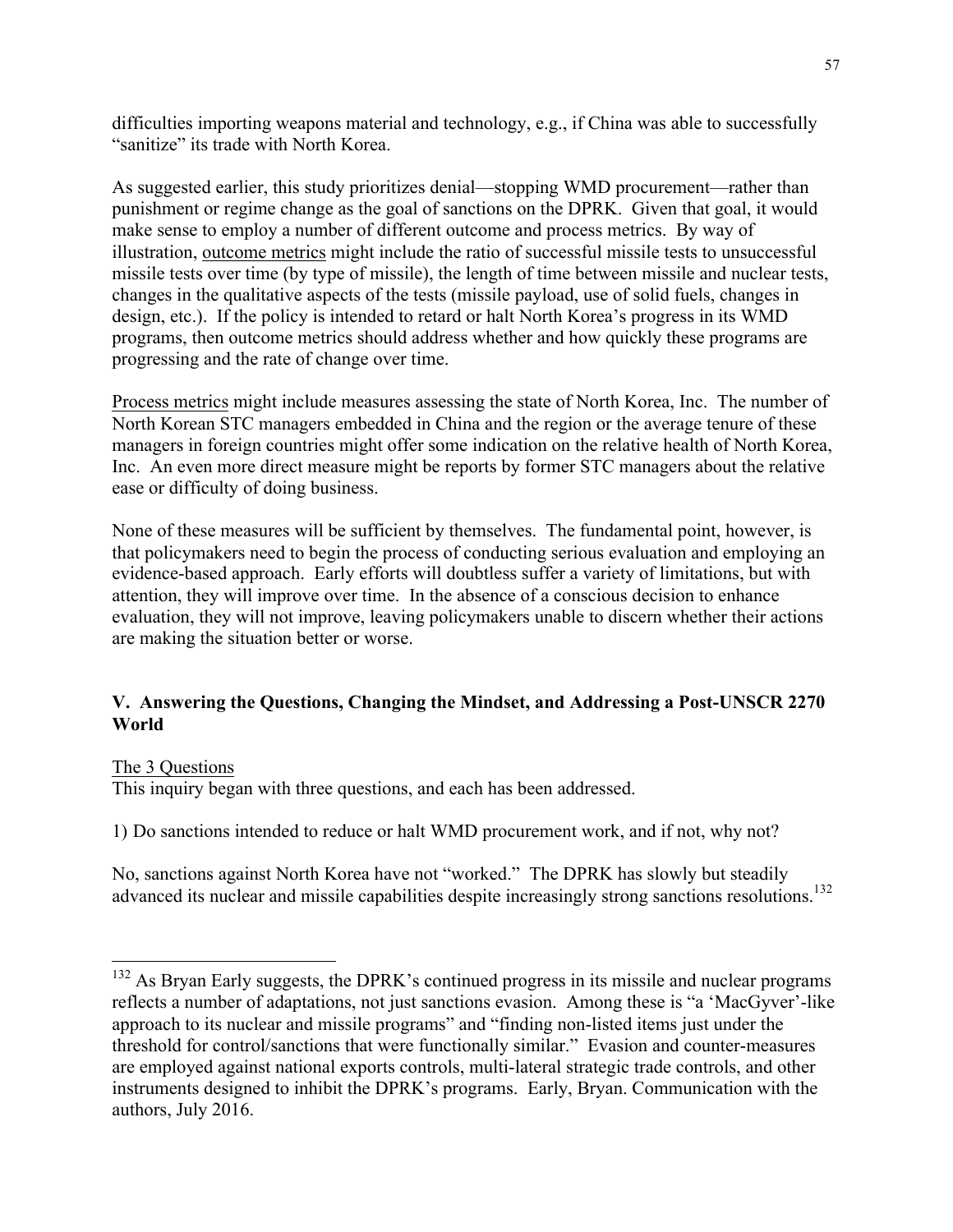In general, sanctions are hard to do, and in the case of North Korea, it has been particularly challenging. The DPRK is not Iran, and there are a variety of structural and political impediments that make effective sanctions even more difficult to achieve. In addition, North Korean procurement has evolved over time, innovating in the face of sanctions and employing new partners, practices, and pathways.

2) What, if any, unintended consequences—positive or negative—do sanctions against North Korea generate?

This study identifies a number of real and potential unintended consequences. On the negative side, the most surprising and unwelcome effect is the "sanctions conundrum": the North Koreans simply monetized the risk caused by sanctions, paid higher fees, and thereby attracted more capable partners. Other negative consequences may or may not be in play (e.g., collaboration with other sanctioned parties, reduced positive engagement, sanctions overreach), but it is hard to measure a substantial impact at this point.

Two other unintended consequences may not be likely but would be significant if they took place: a humanitarian disaster or a hard collapse of the DPRK state—with the former more likely than the latter. China has strong incentives to prevent both these outcomes, but all the parties operate in a low information environment.

On the positive side, sanctions against North Korea have helped nurture a "compliance culture" among some of the larger Chinese financial firms that want to do international business. In addition, sanctions have forced the DPRK to locate more North Koreans abroad, where they must engage the broader world.

Finally, there are some consequences that might be positive or negative, though neither is likely to have an immediate or direct impact. One is that sanctions and North Korea's decision to embed in China means that more North Koreans are learning market skills—a potentially double-edged sword, depending on the objectives to which these skills are employed. Another is that sanctions are likely to foster corruption.

3) What can be done to improve the effectiveness of these and other sanctions?

This study outlines a total of eleven policy recommendations. Included are suggestions for engaging China, building new capacities, encouraging a corporate culture of compliance, disrupting North Korea, Inc., and rethinking the methods and models analyzing North Korean procurement behavior.

#### Changing the Mindset

The recommendations on information collection and analysis posit that scholars and analysts need to think about the challenge of DPRK procurement in new ways. But it is not only scholars and analysts that need to rethink their approach. In the press, many policymakers' attitude toward sanctions appears to be, "the more, the better." This is particularly true for members of Congress and some executive branch officials. As one suggested, "Like a regimen of medicine,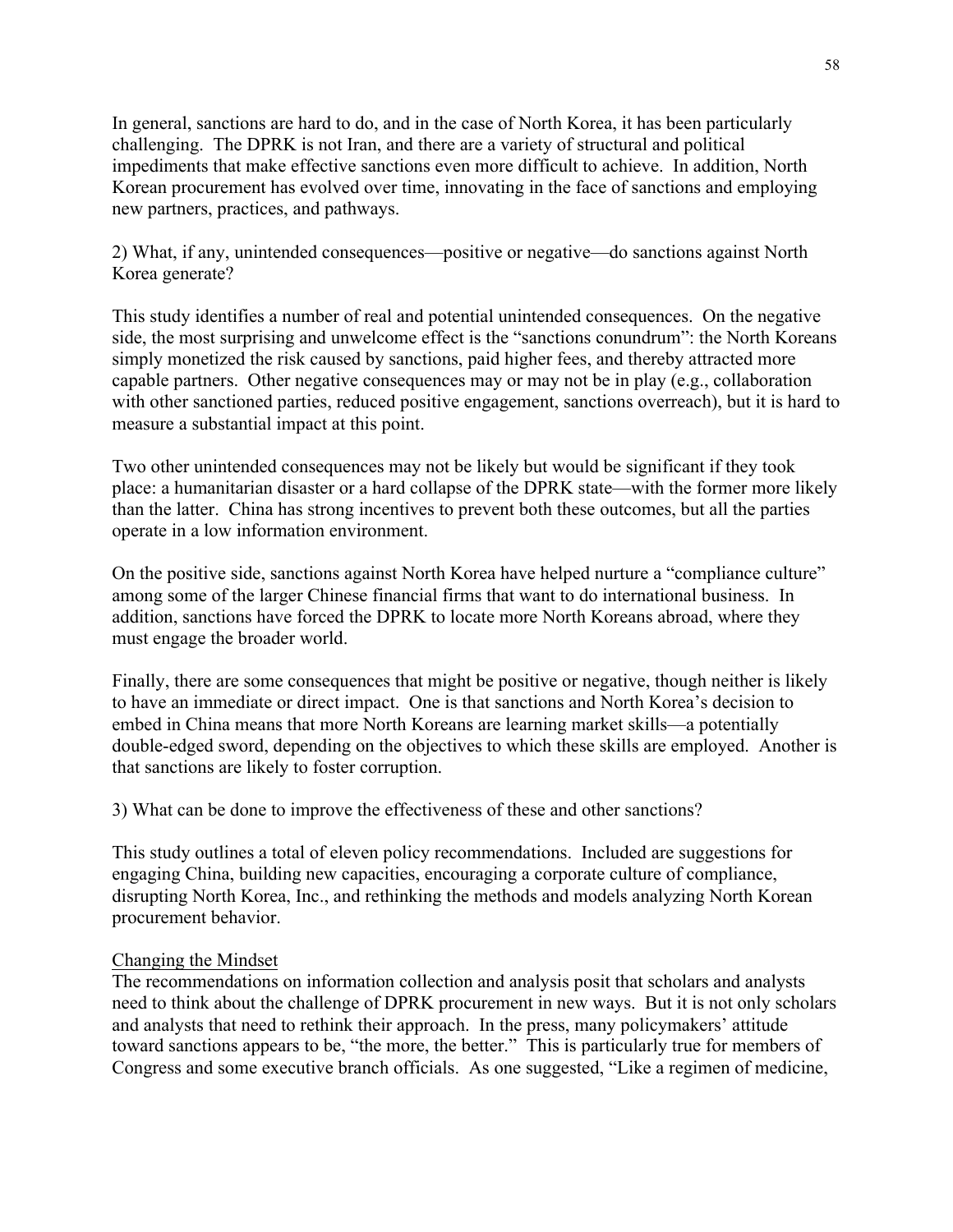the dosage can be upped when the effects fall short of what's required."<sup>133</sup> It is the right metaphor but the wrong conclusion. In the real world, upping the dosage does not guarantee success and often leads to unwelcome consequences. It can kill the patient (a North Korean collapse). It can also produce drug resistance—sanctions evasion innovations that undermine all sanctions or worse, actually improve North Korean procurement (e.g., "sanctions conundrum"). More is not better. Better is better; smarter is better. A blunt approach to sanctions is likely to fail and risks making matters worse, not better.

In addition, sanctions need to be put in a larger policy context. While many of the recommendations offered in this report could prove useful, the larger and unavoidable truth is that North Korea long ago crossed the threshold of a nuclear weapons capability. While there are debates over whether assessments have generally overestimated or underestimated DPRK weapons capabilities, the larger truth is that in the arc of nuclear development, the DPRK is somewhere in the messy middle. It can certainly build a simple but deadly nuclear weapon (e.g., using the gun-type design) and deliver it from a plane, but it is some distance from a militarily reliable nuclear arsenal with a secure second strike. Where along that continuum North Korea resides is a matter of debate, but small differences probably do not matter.

Put another way, the horse is already out of the barn, but it has not jumped the fence and left the farm. We judge that some elements of North Korea's nuclear and missile programs will continue to depend on procurement from other countries, and that at least for the near and intermediate term, denial of weapons-related material and technology is a worthy policy objective.

It seems unlikely at this juncture, but it is still possible that the DPRK will decide on an alternate path and forgo or limit its nuclear weapons at some point in the future. More effective sanctions could extend the time governments have to reach that objective, before the North reaches either a point of no turn or crisis. Sanctions cannot, however, remove North Korea's basic nuclear weapons capability. Nor can sanctions alone achieve denuclearization (or any policy objective) on its own; they must be integrated into a larger political strategy.<sup>134</sup>

In sum, policymakers have to think about sanctions in new ways, and they have to devote as much attention to developing a practical political strategy as they do to sanctions.<sup>135</sup>

<sup>&</sup>lt;sup>133</sup> Mohammed, Arshad and David Brunnstrom. "US Says North Korean Remittances at Risk if it Conducts Nuclear Test."

<sup>&</sup>lt;sup>134</sup> Eckert, Sue and Thomas Biersteker. *The Impacts and Effectiveness of UN Nonproliferation Sanctions: A Provisional Report on the Targeted Sanctions on Iran and North Korea*; Litwak and Daly offer one path: Litwak, Robert, and Robert Daly. "How to Put North Korea's Nukes on Ice." *Los Angeles Times*, May 6, 2016. http://www.latimes.com/opinion/op-ed/la-oe-littwak-daly-north-korea-nuclear-freeze-20160506-story.html.

<sup>&</sup>lt;sup>135</sup> For example, see Wit, Joel S. "Trapped in No-Man's-Land: The Future of US Policy Toward North Korea." *North Korea's Nuclear Futures Series*. U.S.-Korea Institute at SAIS. June 2016, 1-18.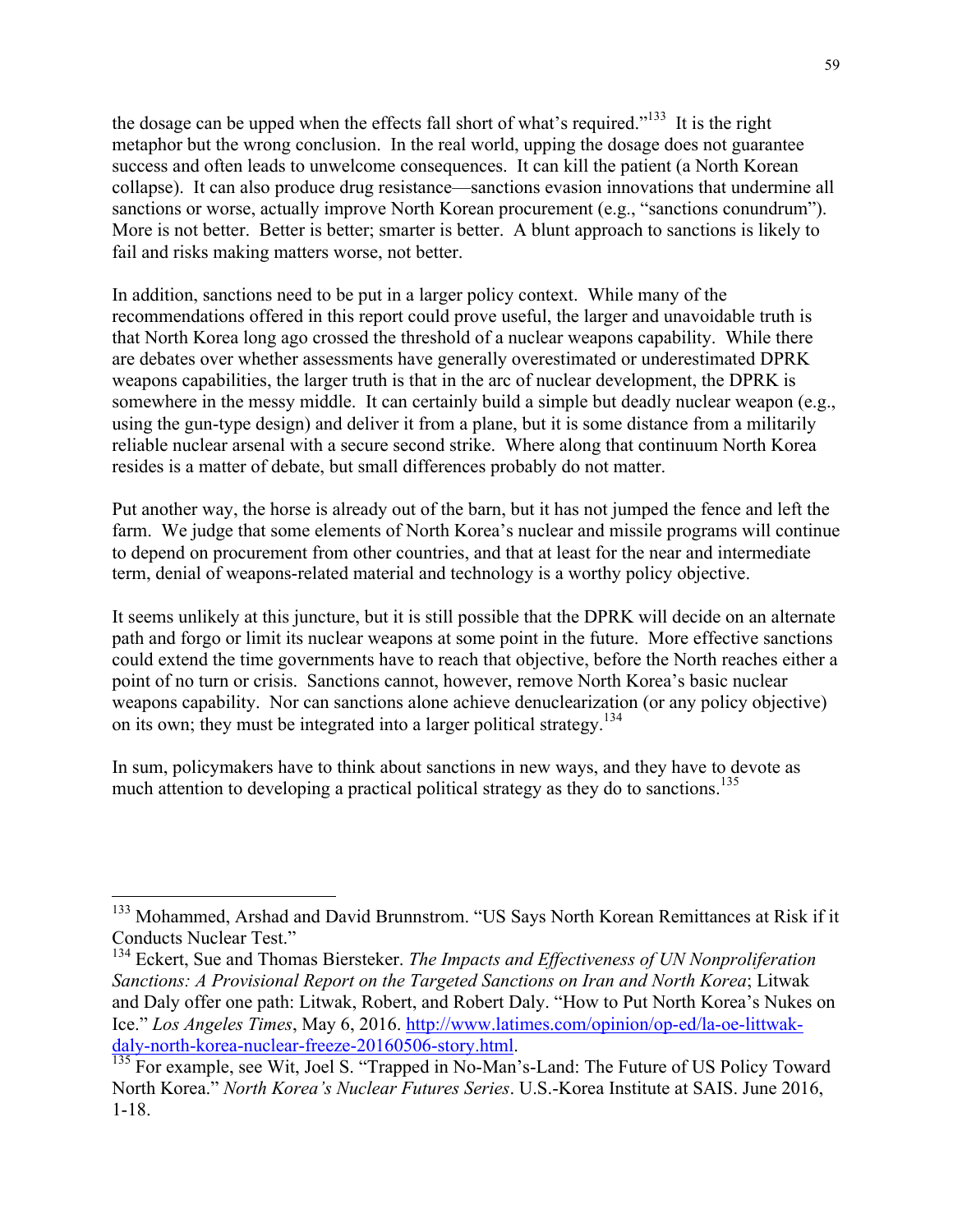#### UNSCR 2270 and Beyond: Anticipating the Future

The new international sanctions adopted by the UN in early 2016 represent an unprecedented and noteworthy diplomatic accomplishment. Few analysts expected language on North Korean coal, iron ore, jet fuel, or other items critical to the DPRK's revenue and procurement. Still, if there is one lesson from the research presented in this report, it is that the DPRK will not simply sit idly by; it will take counter-measures. Some of its adaptations will likely enhance its ability to procure while others will create new vulnerabilities and thus opportunities for governments trying to disrupt its weapons procurement. For example, as regards North Korean bank accounts, the North will likely respond by relying even more on private Chinese middlemen to be the financial "face" of DPRK procurement. There will be no North Korean bank accounts. They will be Chinese bank accounts. If UNSCR 2270 is to have its intended impact, then governments need to think as much about likely North Korean evasive maneuvers as they do about the next sanctions resolution, and they need to think about that today.

More broadly, China and South Korea will be at the center of whatever happens with North Korea. Changes in the Chinese economy, in the PRC-DPRK relationship, and in South Korean policy and military doctrine can create new dangers and new opportunities. U.S. policymakers will be obliged to factor in these changes.

Finally, if policymakers are to achieve their objectives, if they are to avoid the worst negative unintended consequences and maximize the positive ones, then there will have to be more and better information about North Korea, Inc. We have emphasized the limits of this initial research. The number of interview subjects is small and covers a particular period in time. Nonetheless, even this modest effort has generated new insights about DPRK procurement. It is a research topic that should not be limited to American scholars. Researchers in South Korea, China, Japan and elsewhere should be encouraged to take up this research program, and there is more work for American scholars as well. And given the resources available in these countries, this should represent a comparative advantage for the U.S. and its partners over the DPRK. If we fail to press that advantage and instead rely on slogans and intuition, we may miss our last opportunity to halt and rollback North Korea's nuclear and missile programs.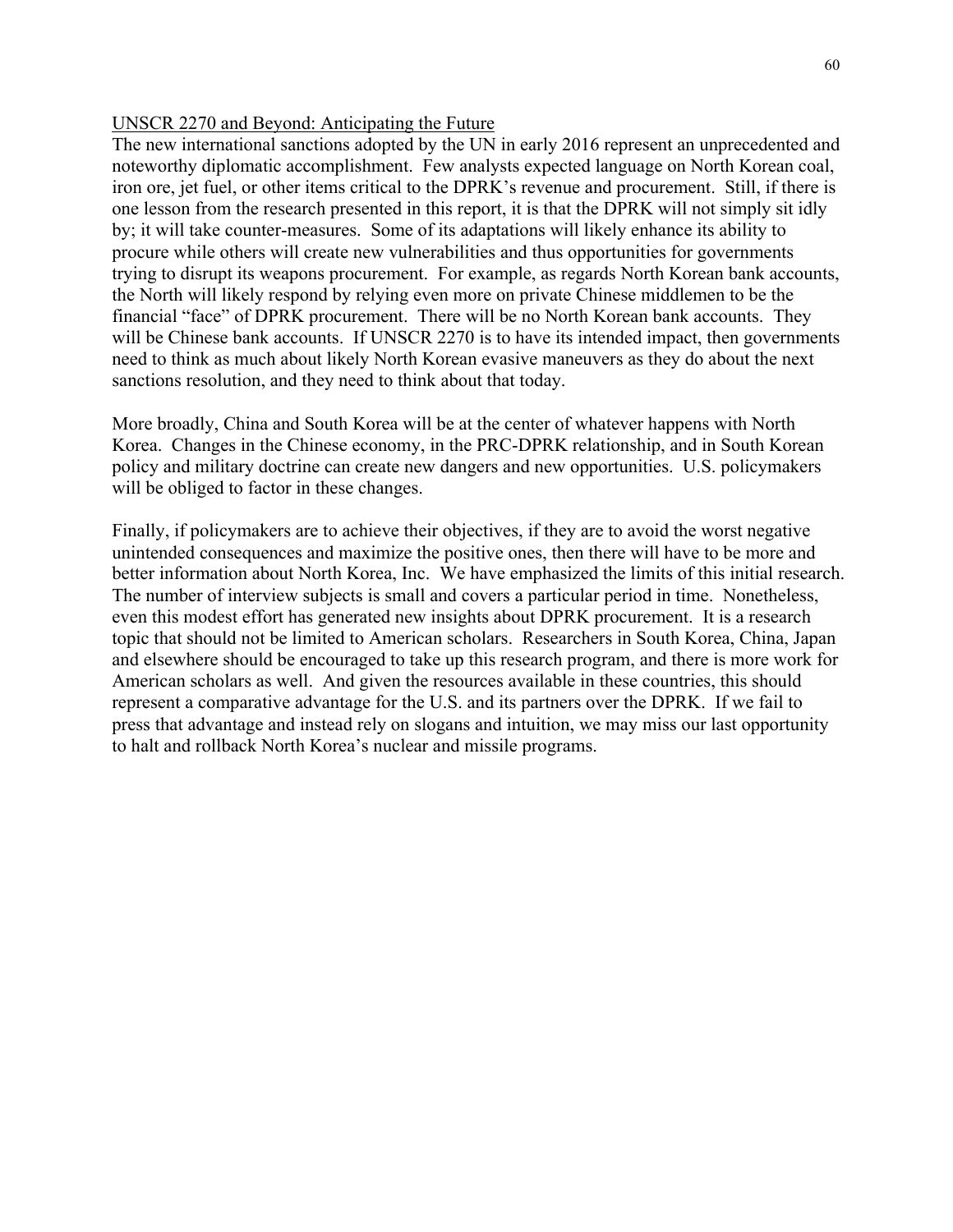# **Appendix I. U.S. and International Sanctions Against North Korea**

## U.S. and International Sanctions Against North Korea

#### *Pre-2006 U.S. Sanctions on North Korea*

The October 9, 2006 North Korean nuclear test marked the beginning of a new era in U.S. and international sanctions towards North Korea. Long before 2006, however, the U.S. imposed sanctions on the DPRK. The United States maintained comprehensive economic sanctions on North Korea starting from the Korean War (1950-1953) until 1989. During this period, two main sanctions measures were applied. First, an economic embargo on the DPRK was imposed under the Trading with the Enemy Act (TWEA). Second, following the North Korean bombing of a South Korean civilian airliner in 1987, the DPRK was listed as a State Sponsor of Terrorism. These provided the basis for further restricting trade and financial transactions with North Korea. $136$ 

From 1989 to 1995, the United States eased sanctions, initially on humanitarian grounds, and later as a consequence of successful U.S.-North Korea negotiations that led to the 1994 Agreed Framework. In September of 1999, North Korea adopted a moratorium on missile testing. The Clinton Administration responded positively with a comprehensive easing of sanctions. During the early 2000s, the Bush Administration applied sanctions related to North Korea's WMD proliferation activities. The DPRK ended its moratorium on missile flight tests in July of  $2006^{137}$ 

## *UN and U.S. Sanctions for Nuclear and Missile Tests*

Following North Korea's 2006 nuclear and ballistic missile tests, both the UN Security Council (UNSC) and the U.S. Treasury Department issued additional sanctions on North Korea. The Treasury Department drew upon the Executive Orders (E.O.) issued by the President for authority to sanction designated North Korean individuals and entities. These were early steps towards the development of the new, far more sophisticated U.S. sanctions machinery that has evolved within the Treasury Department over the past 10 years.

After North Korea conducted its first nuclear test at the Punggye-ri test site on October 9, 2006, the international community swiftly condemned the test and the UNSC imposed sanctions on

*Korean Review* 4, no. 1 (Spring 2008): 10.

 <sup>136</sup> Park, John. "Nuclear Ambitions and Tension on the Korean Peninsula," in *Strategic Asia 2013-2014: Asia in the Second Nuclear Age,* edited by Ashley J. Tellis, Abraham M. Denmark, and Travis Tanner. Washington: National Bureau of Economic Research, 2013. http://belfercenter.ksg.harvard.edu/files/nuclearambitionandtensiononthekoreanpeninsula.pdf.; Lee and Choi. "U.S. Sanctions and Treasury Department Actions Against North Korea." *North* 

<sup>&</sup>lt;sup>137</sup> McGrath, Matthew and Daniel Wertz. "North Korea's Ballistic Missile Program." The National Committee on North Korea, *Issue Brief*, August 2015.

http://www.ncnk.org/resources/publications/Missile\_Issue\_Brief.pdf; Samore, Gary. "U.S.-DPRK Missile Negotiations." *The Nonproliferation Review* 9, No. 2 (Summer 2002): 16-20. https://www.nonproliferation.org/wp-content/uploads/npr/92samore.pdf.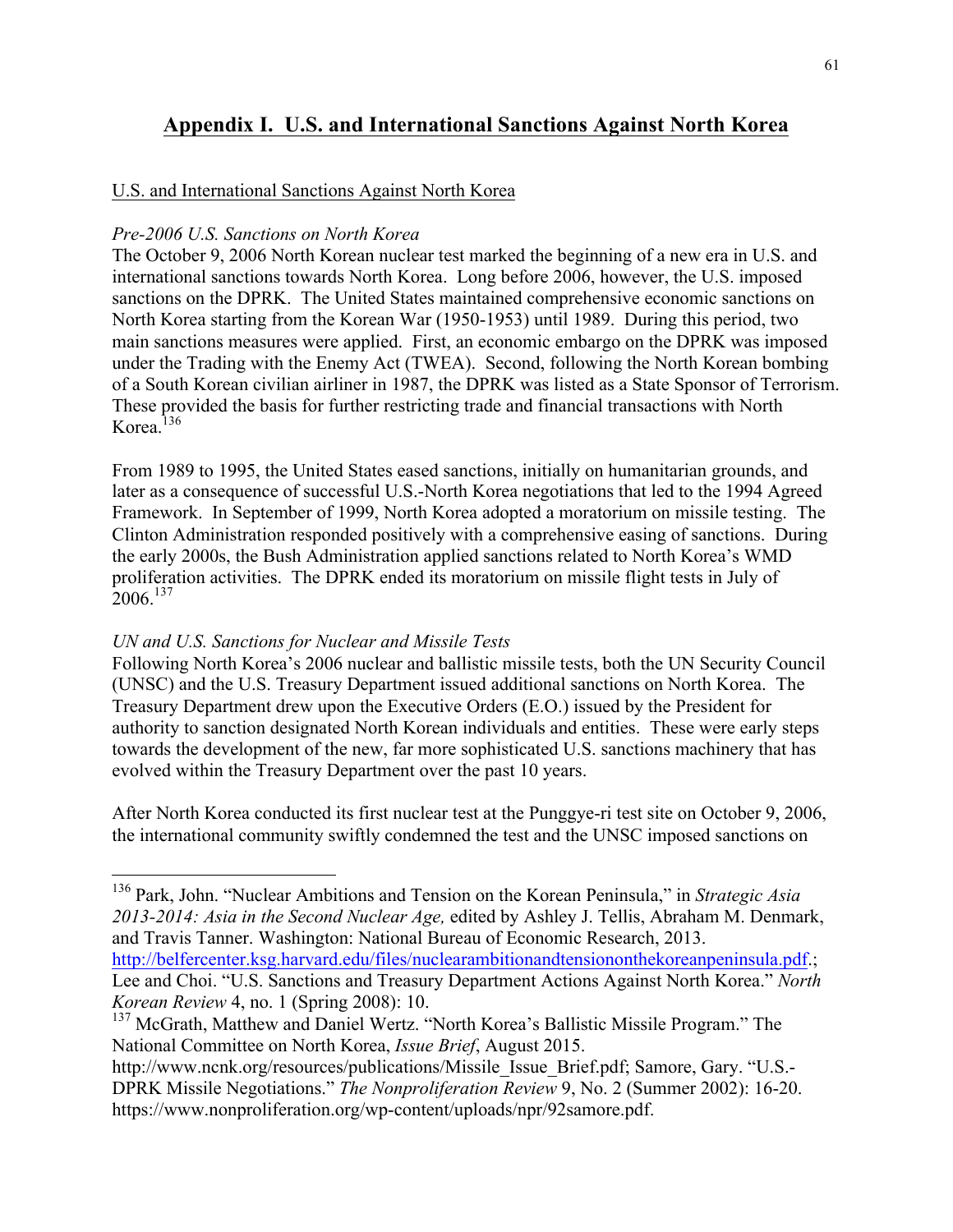North Korea through the adoption of Resolution 1718.<sup>138</sup> On June 26, 2008, the President issued E.O. 13466, declaring "a national emergency to deal with the unusual and extraordinary threat to the national security and foreign policy of the United States constituted by the existence and risk of the proliferation of weapons-usable fissile material on the Korean Peninsula."<sup>139</sup> It was this E.O. that provided the basis for the Treasury Department, through its Office of Foreign Assets Control (OFAC), to launch its current North Korea sanctions program.<sup>140</sup>

On May 25, 2009, North Korea conducted a second nuclear test, also at the Punggye-ri test site. The UNSC again imposed sanctions on North Korea with the adoption of Resolution 1874.<sup>141</sup> On August 30, 2010, the President issued E.O. 13551, expanding the scope of the national emergency declared in E.O. 13466, and "providing for the blocking of property and interests in property of certain persons with respect to North Korea."<sup>142</sup>

On December 12, 2012, North Korea conducted a satellite launch, which was condemned by the international community as a long-range ballistic missile test. The Security Council passed UNSCR 2087 which reaffirmed and expanded sanctions outlined in UNSCRs 1718 and 1874. The Treasury Department implemented its first set of bilateral sanctions following the passage of UNSCR 2087.143 North Korea conducted a third nuclear test on February 12, 2013, which it claimed was a successful test of a "lighter, miniaturized atomic bomb."144 After North Korea's third nuclear test, the UNSC passed Resolution 2094. Susan Rice, then U.S. ambassador to the United Nations, argued that the new, stronger measures under this resolution would have teeth and would significantly impede "North Korea's ability to develop further its illicit nuclear and ballistic missile programs, as well as its proliferation activities."<sup>145</sup> Drawing on previous E.O.s, the Treasury Department issued another round of sanctions on North Korea.<sup>146</sup>

<sup>&</sup>lt;sup>138</sup> Park, John. "Nuclear Ambitions and Tension on the Korean Peninsula."

<sup>&</sup>lt;sup>139</sup> OFAC. "Sanctions with Respect to North Korea." Department of the Treasury. https://www.treasury.gov/resource-center/sanctions/Programs/Pages/nkorea.aspx. 140 Ibid.

<sup>&</sup>lt;sup>141</sup> Park, John. "Nuclear Ambitions and Tension on the Korean Peninsula."

<sup>&</sup>lt;sup>142</sup> OFAC. "Sanctions with Respect to North Korea."

<sup>&</sup>lt;sup>143</sup> Press Release. "Treasury Sanctions Company and Individuals Linked to North Korean Weapons of Mass Destruction Program." U.S. Department of Treasury, January 24, 2013. Treasury Sanctions Company and Individuals Linked to North Korean Weapons of Mass Destruction Program.

<sup>&</sup>lt;sup>144</sup> Choe Sang-hun, "North Korea Threatens to Attack U.S. With 'Lighter and Smaller Nukes," *The New York Times*, March 5, 2013.

<sup>&</sup>lt;sup>145</sup> U.S. Mission to the United Nations, "UN Security Council Resolution 2094 on North Korea," *Fact Sheet*, March 7, 2013.

<sup>&</sup>lt;sup>146</sup> Park, "Nuclear Ambitions and Tension on the Korean Peninsula."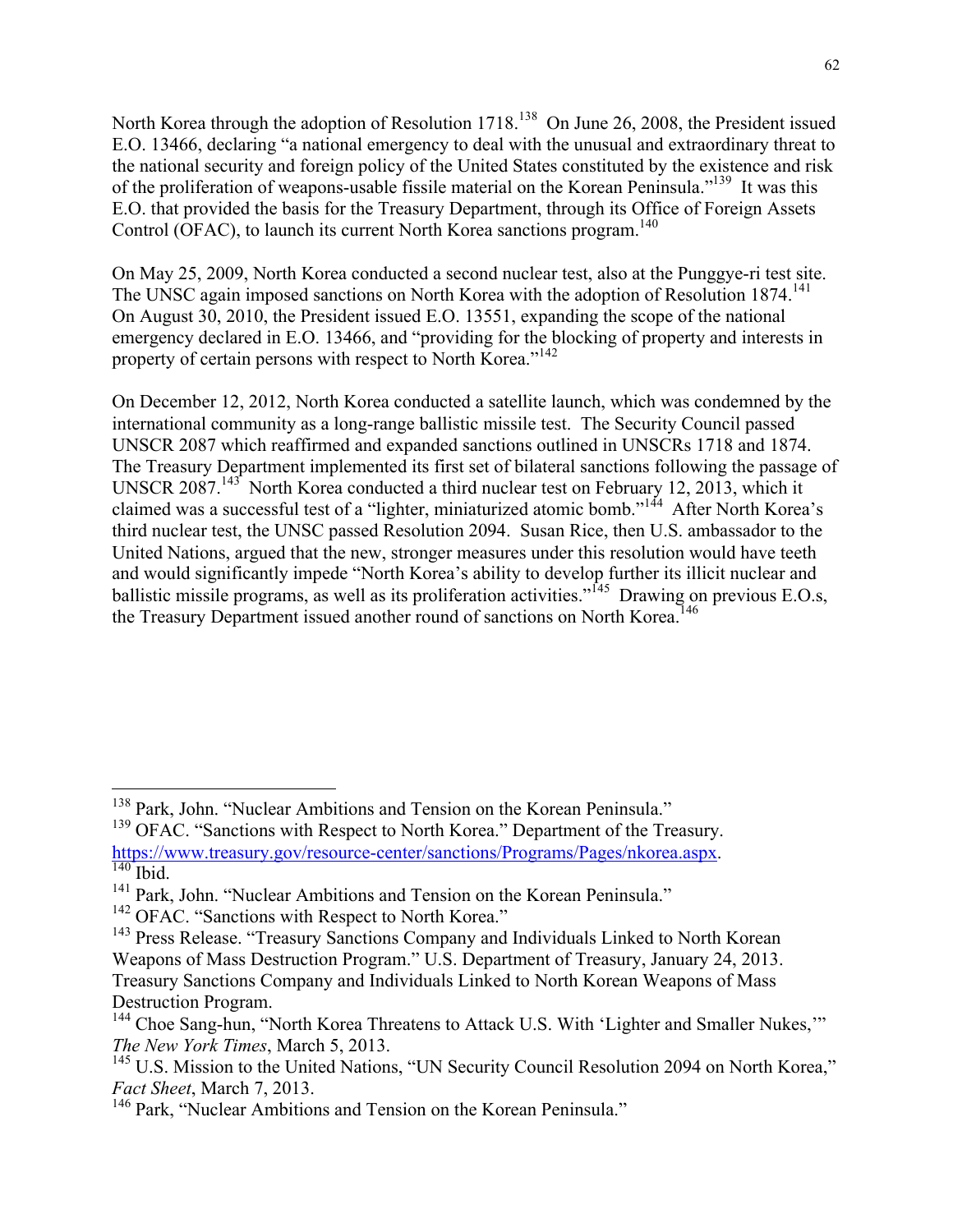|  |  |  | Table 6. UN Security Council Resolutions on North Korea <sup>147</sup> |  |  |
|--|--|--|------------------------------------------------------------------------|--|--|
|--|--|--|------------------------------------------------------------------------|--|--|

| <b>UNSCR</b> | Date     | Reason                 | <b>Measures Adopted</b>                                                                                                              | Vote           |
|--------------|----------|------------------------|--------------------------------------------------------------------------------------------------------------------------------------|----------------|
| 825          | 05/11/93 | DPRK says will         | • Calls upon DPRK to reconsider decision to withdraw from NPT                                                                        | $13 - 0^{148}$ |
|              |          | w/draw from NPT;       | • Does not implement sanctions                                                                                                       |                |
|              |          | <b>IAEA</b> says DPRK  |                                                                                                                                      |                |
|              |          | noncompliant           |                                                                                                                                      |                |
| 1695         | 07/15/06 | <b>DPRK</b> launches a | • Prohibits transferring technologies or materials to DPRK that would aid                                                            | $15-0$         |
|              |          | series of missiles     | missile and WMD programs                                                                                                             |                |
|              |          | on 07/04/06            | • Prohibits acquisition of missiles or associated technologies from DPRK                                                             |                |
|              |          |                        | • Prevents transfer of financial resources for missile or WMD programs                                                               |                |
| 1718         | 10/14/06 | North Korea            | Reaffirms and expands UNSCR 1695                                                                                                     | $15-0$         |
|              |          | conducts a nuclear     | • Prohibits sale or transfer of certain luxury goods to DPRK                                                                         |                |
|              |          | test 10/09/06          | • Enforces inspection of cargo for illicit materials related to WMD                                                                  |                |
|              |          |                        | • Bans import and export of arms and related items to and from DPRK                                                                  |                |
|              |          |                        | • Bans travel for select individuals                                                                                                 |                |
|              |          |                        | • Establishes a UNSC committee to review compliance with resolution                                                                  |                |
| 1874         | 06/12/09 | DPRK conducts a        | Reaffirms and expands UNSCR 1718                                                                                                     | $15-0$         |
|              |          | second nuclear test    | • Prohibits financial assistance to DPRK, except for humanitarian needs                                                              |                |
|              |          | on 05/25/09            | Establishes a panel of experts                                                                                                       |                |
| 2087         | 01/22/13 | DPRK conducts a        | Reaffirms and expands UNSCRs 1718, 1874                                                                                              | $15-0$         |
|              |          | long-range rocket      | • Freezes assets of entities that provide financial support to DPRK                                                                  |                |
|              |          | launch on $12/12/12$   | • Broadens travel ban to individuals associated with missiles and WMD                                                                |                |
|              |          |                        | • Encourages members to enhance enforcement of existing sanctions                                                                    |                |
| 2094         | 03/07/13 | North Korea            | Reaffirms and expands UNSCRs 1718, 1874, and 2087                                                                                    | $15-0$         |
|              |          | conducts a third       | • Blocks financial transactions or the transfer of bulk cash and DPRK                                                                |                |
|              |          | nuclear test on        | access to international financial institutions                                                                                       |                |
|              |          | 02/12/13               | • Denies permission to aircraft wishing to take off from, land in, or                                                                |                |
|              |          |                        | overfly territory if is suspected of transporting prohibited items                                                                   |                |
|              |          |                        | Extends the panel of experts<br>Strengthens authority to inspect suspicious cargo to or from DPRK                                    |                |
|              |          |                        |                                                                                                                                      |                |
| 2270         | 03/02/16 | North Korea            | • Requires states to deny port access to DPRK vessels refusing inspection<br>Reaffirms and expands UNSCRs 1718, 1874, 2087, and 2094 | $15-0$         |
|              |          | conducts a fourth      | • Reaffirms that members should prevent transfer to DPRK of all forms                                                                |                |
|              |          | nuclear test on        | of tech training, advice, services, or assistance                                                                                    |                |
|              |          | $01/06/16$ and a       | • Prohibits transfer of "any item," except food or medicine, that "could                                                             |                |
|              |          | ballistic missile      | directly contribute" to military capabilities                                                                                        |                |
|              |          | launch on 02/07/16     | Requires that states engage in searches of all cargo from and to DPRK                                                                |                |
|              |          |                        | • Freezes assets of and imposes travel bans upon 28 persons and entities                                                             |                |
|              |          |                        | • Directs Panel of Experts to identify DPRK front companies                                                                          |                |
|              |          |                        | • Requires expulsion of DPRK agents, others engaged in sanctions                                                                     |                |
|              |          |                        | evasion                                                                                                                              |                |
|              |          |                        | Calls on states to prohibit leasing or chartering flagged DPRK vessels                                                               |                |
|              |          |                        | Prohibits purchase of coal, iron, or iron ore from DPRK if used for                                                                  |                |
|              |          |                        | WMD or missile programs                                                                                                              |                |
|              |          |                        | • Prohibits public and private financial support for DPRK illicit trade                                                              |                |

Following North Korea's fourth nuclear test on January 6, 2016 and the launch of a satellite on February 7, 2016, the UNSC passed Resolution 2270 on March 2, 2016. On March 15, 2016, the

<sup>&</sup>lt;sup>147</sup> UN Security Council Resolutions 825, 1695, 1718, 1874, 2087, 2094, and 2270, available at http://www.securitycouncilreport.org/un-documents/dprk-north-korea/. Park, "Nuclear Ambition and Tension on the Korean Peninsula" pp. 170-171. "Vote" refers to votes in favor of the resolution.

<sup>&</sup>lt;sup>148</sup> China and Pakistan abstained.